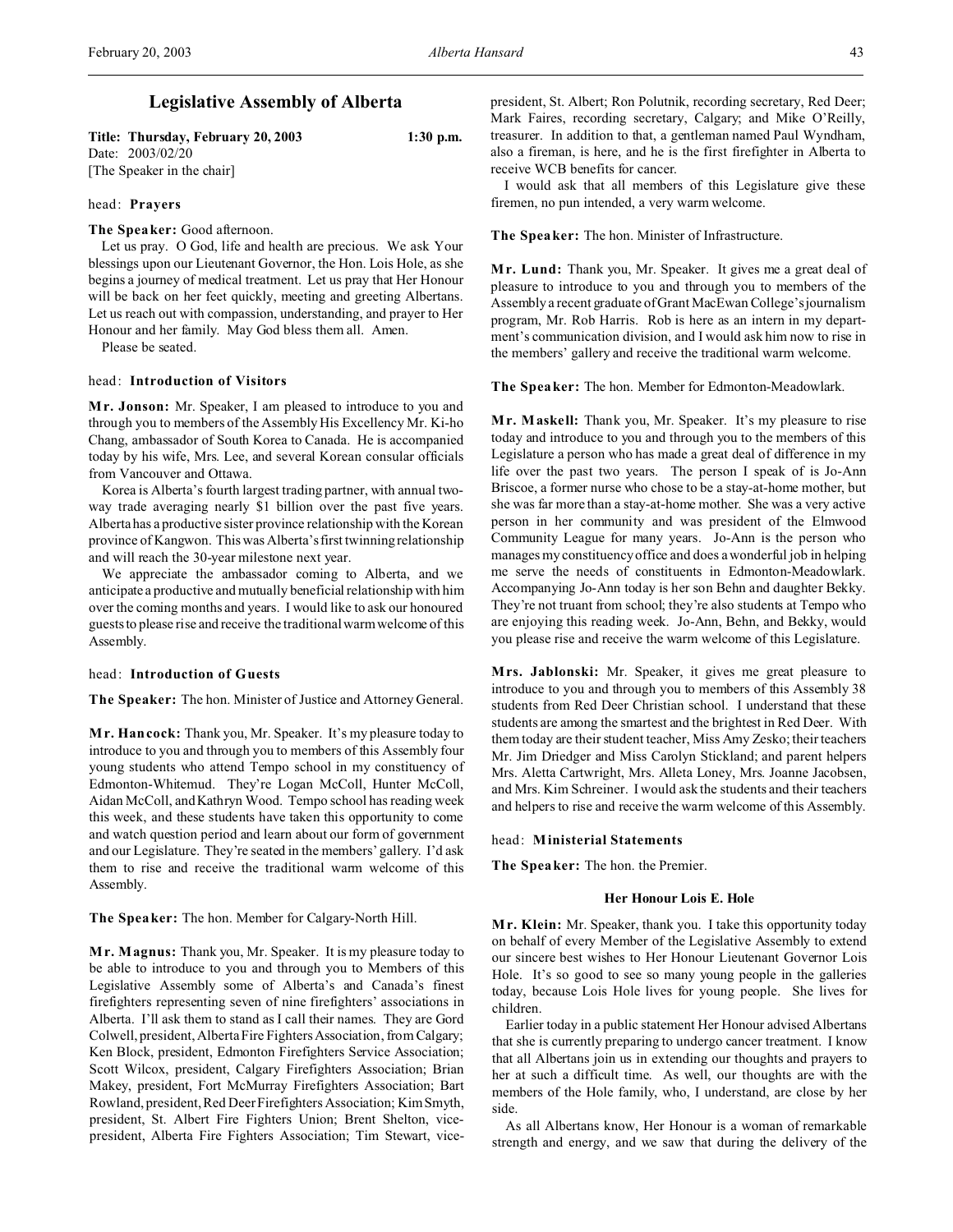throne speech just a few days ago. I am confident that in short order we will have the true pleasure of seeing her back in her office greeting staff and visitors to the Legislature with her warm smile and, of course, her traditional hug.

I know that every Albertan would join with me in sending heartfelt thoughts to this remarkable and beloved lady. In the meantime, let me break from protocol and simply say: "God be with you, Lois. Our prayers are with you."

**Dr. Nicol:** Mr. Speaker, this morning we were very shocked to hear of the medical condition facing our Lieutenant Governor. We in the Official Opposition join everyone in this Legislature and all Albertans in letting her know that our thoughts are with her. Her hugs have brought all Albertans into the reach of the Lieutenant Governor, her office, and the Queen she represents. It's now our turn to reach out and give our Lieutenant Governor a symbolic hug, a hug that wishes her a speedy recovery, a hug that expresses our support for her and her family, and a hug that will carry her through until she returns to her duties as our Lieutenant Governor.

**The Speaker:** Hon. members, might I ask if the Assembly would give unanimous consent to permit the leader of the third party to participate?

[Unanimous consent granted]

**The Speaker:** The hon. leader of the third party.

*1:40*

**Dr. Pannu:** Thank you, Mr. Speaker. I, too, want to join with the hon. Premier, the Leader of the Official Opposition, and indeed all members of this House in expressing concern over the news that we heard this morning about the Lieutenant Governor's illness. I along with millions of Albertans am very proud of the fact that we have a model citizen in the person of Lois Hole as the Lieutenant Governor of this province. She represents all that is noble and good and strong about Alberta, and I want to extend my best wishes, along with millions of Albertans who are doing the same, I'm sure, as they hear this news, for a speedy recovery and a return to full work and the provincial duties that she is doing as Lieutenant Governor with such outstanding performance. I also wish her family our sympathies and our hope that Madam Hole will be back to her work and will regain her health in full.

Thank you.

# head: **Oral Question Period**

## **Electricity Deregulation**

**Dr. Nicol:** Electricity deregulation has failed in Alberta. This government promised lower prices and more competition, but just the opposite occurred. Instead of putting an end to this failed experiment on high electricity prices, this government plans to move even further ahead with deregulation. To the Premier: how come this government is planning to entrench high prices in electricity in Alberta?

**M r. Klein:** Mr. Speaker, we're planning on doing anything but. What the whole idea of deregulation is is to provide competition, and to enlighten the hon. leader of the Liberal opposition further, I'll ask the hon. minister to respond.

**M r. Smith:** Mr. Speaker, I have seen the Liberal plan at www.altaliberals.ab.ca, and in fact if anybody here wants to buy into a plan that spends \$3 billion to save \$1 billion, I guess you would be a Liberal. That's the foundation of their plan.

The Dominion Bond Rating Service has come out and said that deregulation is working in Alberta, and it's working because the power price is lower than what it was when deregulation started. Secondly, Mr. Speaker, we have seen electricity prices drop on January 1, 2003, and this bill that is now before the House – so I'm reluctant to talk about the details – will bring even further deductions. But let's not forget for a moment that if you lived in Quebec, you would be part of a guaranteed structure that guaranteed \$36 billion worth of electricity debt. We are not going to mortgage the future earnings of children to subsidize electricity prices today.

**Dr. Nicol:** Mr. Speaker, we talked about a plan that, in effect, costs less than \$2 billion to return Albertans a billion dollars a year. That's what he forgets to tell Albertans.

To the Premier: given that retail competition has failed to provide lower electricity prices for Albertans, why is the government continuing to pursue this deregulation just for competition's sake?

**M r. Klein:** Mr. Speaker, it's not just for the sake of competition, although that's one of the primary elements. It's also being done to encourage more electricity generation. As a matter of fact, since deregulation – and the Liberals failed to put this on their web site purposely because it's good news – there have been many hundreds of megawatts, perhaps thousands of megawatts of new power developed.

Again, I'll have the hon. minister expand.

**M r. Smith:** Mr. Speaker, the electricity prices that the Leader of the Opposition refers to are those electricity prices that remain as the regulated rate option, and in fact those rates are part of the commitment that this government gave to Albertans to the period 2005. Now, those particular regulated rates were set prior to the introduction of the Electric Utilities Act by the city of Calgary and the city of Edmonton behind closed doors in some such manner with which I'm not familiar. Now with this bill those two utilities will be, in fact, setting those rates transparently in front of the public and in hearings that the hon. member can attend himself.

**Dr. Nicol:** Again to the Premier: are you telling us that you don't want municipality-owned utilities to act in the best interest of their own consumers of electricity in their jurisdiction? Is that what you're telling us?

**M r. Klein:** Mr. Speaker, we do, in fact, want the municipalities to act in the best interests of their constituents whether or not they own utility companies. The simple fact is – and the hon. Member for Edmonton-Highlands knows this full well – that these power companies owned by municipalities have expanded far beyond the borders of the municipalities. They are now businesses and big businesses. Enmax is competing in Edmonton. EPCOR is competing in Calgary and throughout the province. They are no longer little municipally owned power companies. They are big companies competing in a very competitive world. If they want to play with the big boys, then they have to be subject to the same regulations and the same regulatory applications as the big boys.

**The Speaker:** Second Official Opposition main question. The hon. Leader of the Official Opposition.

**Dr. Nicol:** Thank you, Mr. Speaker. Given that the preregulation price that Albertans paid for electricity was about 4.5 cents a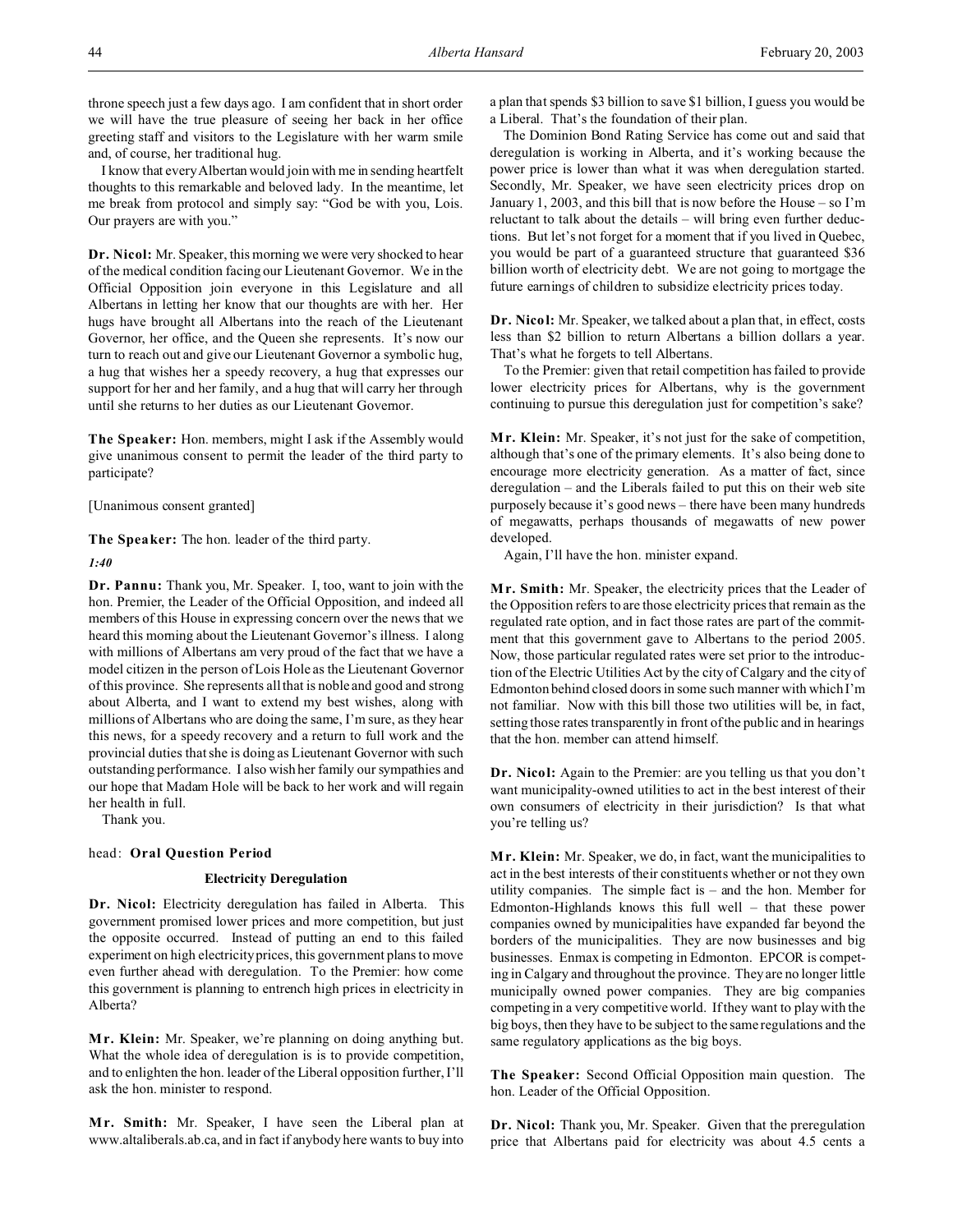kilowatt-hour, why did the Premier say yesterday that the 6.4 cents that we're currently paying is about half of what it was when deregulation began?

**M r. Klein:** Mr. Speaker, according to the information that I have, as of January 1, 2001, electricity was selling on average at about 13.1 cents a kilowatt-hour. Today it's selling on average for about 6.4 cents a kilowatt-hour.

Perhaps the hon. Minister of Energy can bring us up to date as to what the rate is today and perhaps what it was on January 2.

**M r. Smith:** Mr. Speaker, electricity prices are fluctuating in Alberta because they are tied to natural gas. Sixty-five percent of our base load generation is with coal; the balance is with natural gas. As we've seen natural gas come up in price, so has electricity. The price that the Premier has quoted is absolutely correct. The last price I saw was 4.7 cents at the noon hour. There is entirely an abundance of evidence that shows that we are on the track to lower prices. The prices are lower today than they were last year. They will be lower next year than they are this year. Deferral accounts will be paid off. I would direct the member to the ATCO service network, which has the same price as it did prior to deregulation.

**Dr. Nicol:** Mr. Speaker, to the Premier: is the 13.1 cents that you quoted not the price that was on January 1, 2001? That was caused by the uncertainty that was associated with the impending deregulation. It had nothing to do with the status of the current presentation of electricity at that time.

**Mr. Klein:** Mr. Speaker, I have to refresh my memory, but I do recall quite vividly the debate that took place in this Legislature, the questions that were being asked at that particular time as we headed into deregulation. I can tell the hon. member that, yes, deregulation created a certain degree of uncertainty, but that was not the only – the only – cause for electricity prices to increase at that particular time. If I recall correctly, a number of power plants were shut down, at the same time putting a tremendous demand on the requirement for electricity. Gas prices had spiked to an all-time high. The province was in the midst of one of the most extreme albeit positive growth periods of all time, putting a tremendous amount of pressure on electricity. So there were a number of factors that I alluded to at that particular time that contributed to the cost of electricity at that particular time.

*1:50*

**The Speaker:** The hon. leader.

**Dr. Nicol:** Thank you, Mr. Speaker. Mr. Premier, will you remind your minister that no matter who holds the mortgage, in the end the utility users of this province have to pay for it. We can borrow money at a less costly rate as a public than you can through the private sector, so the cost of that mortgage is actually less when it's held by the public than it is when it's held by the private sector.

**M r. Klein:** Mr. Speaker, I knew I was going to hear it. It was inevitable that I was going to hear it from the Liberal opposition because the philosophy of the Liberals is to spend, spend, borrow, spend, spend, spend, borrow more, spend. So what they would like to do is to develop a situation that exists in Ontario, for instance, where every man, woman, and child in that province owes \$2,875 in an electricity debt.

**Mr. Klein:** So what? Every family of four is indebted to the tune of over \$11,000 to the electric company under a regulated system, Mr. Speaker. Their solution: borrow, borrow, spend, spend, borrow, borrow, and borrow more.

Mr. Smith: Mr. Speaker, the member brings up an extremely important point on why the private sector that can borrow more expensively must pay income tax. You know, surely they must be more expensive, and that must explain a bit why EPCOR in Edmonton has a 5.825 cent per kilowatt-hour charge and ATCO in the rural area has a 4.78 kilowatt-hour charge.

**The Speaker:** Third Official Opposition main question. The hon. Member for Edmonton-Mill Woods.

## **Education Funding**

**Dr. Massey:** Thank you, Mr. Speaker. In a new funding wrinkle the Minister of Learning claimed: there's plenty of money for boards to pay teachers; they simply must take the money out of the instructional grants. My questions are to the Minister of Learning. The instructional grant rate increase for two years was \$180 million. Why is the minister recommending that \$142 million of this be taken directly out of the classroom?

**The Speaker:** The hon. minister.

**Dr. Oberg:** Thank you very much, Mr. Speaker. Again, I'll reiterate what I said yesterday, and that is that the school boards were supplied with 4 percent and 2 percent for teachers' salaries, for a total of \$118 million, and 3.5 percent and 3 percent, for a total of \$180 million. When you add those two together, it comes to \$298 million.

Mr. Speaker, last budget year was the first time that we had actually put a salary enhancement in for teachers, because quite frankly we thought that they deserved it. Where the negotiations have occurred when it comes to teachers' salaries, it has always been out of the basic grant. For the last hundred years it has always been out of the basic grant. The basic grant increases this year were \$180 million. Those are what were expected to be negotiated between the school boards and the teachers. We guaranteed a minimum. We said that the \$118 million must go to teachers, but it was up to the school boards and the teachers to negotiate where that other \$180 million went.

**The Speaker:** The hon. member.

**Dr. Massey:** Thank you. My second question to the same minister: does the minister agree with his colleague from St. Albert when that colleague says that there isn't any wiggle room with things the way they are, referring to boards?

**Dr. Oberg:** Well, Mr. Speaker, the 14.09 percent was certainly a very large salary settlement. It amounted to around \$260 million. That's an awful lot of money that has been put into teachers' salaries. When it comes to the amount that they received, it was \$298 million, so you have about \$38 million worth of wiggle room. That is throughout the whole province. The 14.09 percent was something that the arbitrator put down. It was something that he felt could be afforded, and we are living within that. But I'll leave it up to the Assembly as to whether \$38 million is a large amount of wiggle room or a small amount.

**The Speaker:** The hon. member.

**An Hon. Member:** So what?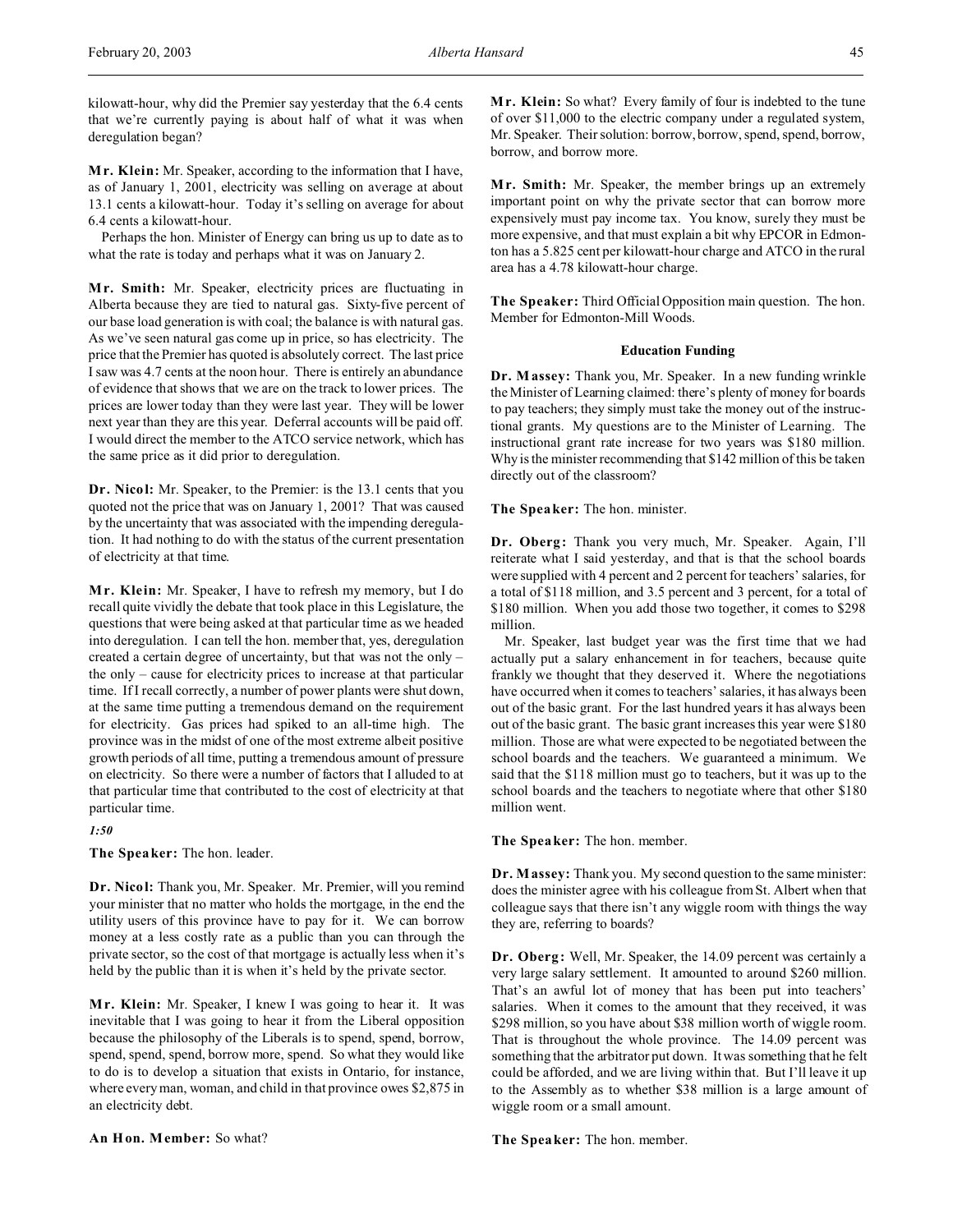**Dr. Massey:** Thank you. Again to the same minister, Mr. Speaker: why does the minister insist that funding is adequate when documents from his own department indicate that when you accommodate inflation and enrollment, there has been no increase since '93- 94?

**Dr. Oberg:** Mr. Speaker, all it takes is for the Member of the Legislative Assembly to take a look at what my budget figures have been since 1995. From 1995 on, the amount of dollars put into the basic K to 12 education has increased by 46 percent. Enrollment growth has increased by 6 percent.

I'll again draw attention to the figures that I showed yesterday, which are from Stats Canada. Mr. Speaker, these are not affiliated with our government. They're not affiliated with the federal government. They're supposed to be arm's length from the federal government. It shows that we spend more on education per capita than any other province. As a matter of fact, the next closest to us is New Brunswick, which is 14 percent less. As I said yesterday, for example, we spend about 85 percent more on education than they do in Ontario. We spend more money on education than any other jurisdiction in the country. [interjections] They're saying that they don't believe it, but I guess that what they should do is talk to their leaders in Ottawa who look after Stats Canada and find out what's going on. These are Stats Canada data.

**The Speaker:** The hon. Member for Edmonton-Highlands.

# **Electricity Deregulation** *(continued)*

**Mr. Mason:** Thank you very much, Mr. Speaker. Five years ago the government released what it hoped would be a blockbuster: deregulation of power. They promised lower power prices to Albertans, but the movie was a bomb because power prices have subsequently doubled in this province. Now the government is planning a sequel. [interjections] It's not the background noise. I just need to put on my glasses; that's all. Since power bills for most Albertans have doubled because of deregulation part 1, why should Albertans believe that power rates will fall now that deregulation part 2 is in the theatres?

**Mr. Klein:** Who's it to?

**Mr. Mason:** It's to the minister.

**M r. Smith:** Well, Mr. Speaker, the belief part is solidly grounded in fact, and the fact is that 2,300 new megawatts of generation have come on at no additional cost to the consumer for paying for that generation. Back in the regulated days, Genesee, the last coal-fired plant to be built, took 14 years from permit to first piece of power. If we had waited the 14 years or tried to find a regulated solution, we'd have had blackouts, we'd have had rolling blackouts, and we'd have had spikes much higher than what they are today.

Now, Mr. Speaker, what we do know is that there were deferral accounts levied on both the regulated rate and on the purchaser price for 2000 and 2001. These deferral accounts will fall off at the end of 2003, representing a 20 to 25 percent decline in the price of power alone as well as an open, transparent hearing process, more generation coming on. The Calpine 300-megawatt plant is coming on in Calgary. We're going to be the largest windmill producer of power in Canada by this time next year. I mean, the deregulation story has allowed the private sector to solve a government problem.

**M r. Mason:** Mr. Speaker, given that the minister is predicting a 25 percent reduction in power rates in this province in the next year or two and given that power prices have doubled already, it doesn't take very much – even the minister of education could do the math and find out that we're still going to pay 75 percent more for power than before deregulation. What does the minister have to say to Albertans?

**Mr. Smith:** Well, I can say, Mr. Speaker, to Albertans that this is a very good province to invest in, that this is a very good province to live in, that this is a very good province to vote for this government in, as the people proved in 2001. Deregulation is a long-term process, but it's a process that has delivered appropriate generation when it was needed. Yes, there have been some bumps in the road. That's never been denied, but we know – and we know by the refinement of the Electric Utilities Act – that everything we do continues to put downward pressure on prices.

*2:00*

Mr. Speaker, I will just refer the hon. member because I think he was probably part of this rate setting – EPCOR Edmonton has 5.825 cents per kilowatt-hour. EPCOR/Aquila has 6.129 cents and Enmax 5.985 cents. These companies do not pay taxes. These companies also invest, can borrow money at a lower rate.

Now, for the poor beleaguered private operator that is in Alberta by the name of ATCO, it must pay corporate tax at the rate of 50 percent as a publicly traded company, and in fact it also has to borrow money at market rates. Their rate is 4.78 cents per kilowatthour, some 25 percent cheaper than the city-owned rates.

**M r. Mason:** Mr. Speaker, given that the minister is continuing to try and pass off the high prices of Alberta as if they were a temporary measure, will he guarantee under this new deregulation scheme that the government has come up with that prices will go down to where they were before deregulation, and if not, will he resign his seat in this Assembly?

**M r. Smith:** Mr. Speaker, the last government that guaranteed electrical prices in western Canada was the New Democratic Party in British Columbia. Today that hydro corporation is \$7.1 billion in taxpayer-guaranteed debt.

**The Speaker:** The hon. Member for Olds-Didsbury-Three Hills, followed by the hon. Member for Edmonton-Gold Bar.

## **Farm Income Support Programs**

**M r. Marz:** Mr. Speaker, thank you. Hog producers in our province have gone through another difficult year, and the drought has affected them as it has the rest of the agricultural industry, but hog producers have also been faced with low commodity prices as well as skyrocketing production costs. Many of my producers have told me that the risk-management tools that are in place, including the farm income disaster program, are not meeting their needs. My question today is to the Minister of Agriculture, Food and Rural Development. Will this government adapt existing programs so they better address the financial crisis that the hog industry is currently facing?

**Mrs. McClellan:** Mr. Speaker, there's no question that the hog industry has faced highs and lows in pricing for some time. By nature it's cyclical, and generally the period of time between high and low is long enough that they're able to maintain their operations. However, in the last four or five years they've had some highs and lows that came pretty close together. We responded first in 1998, I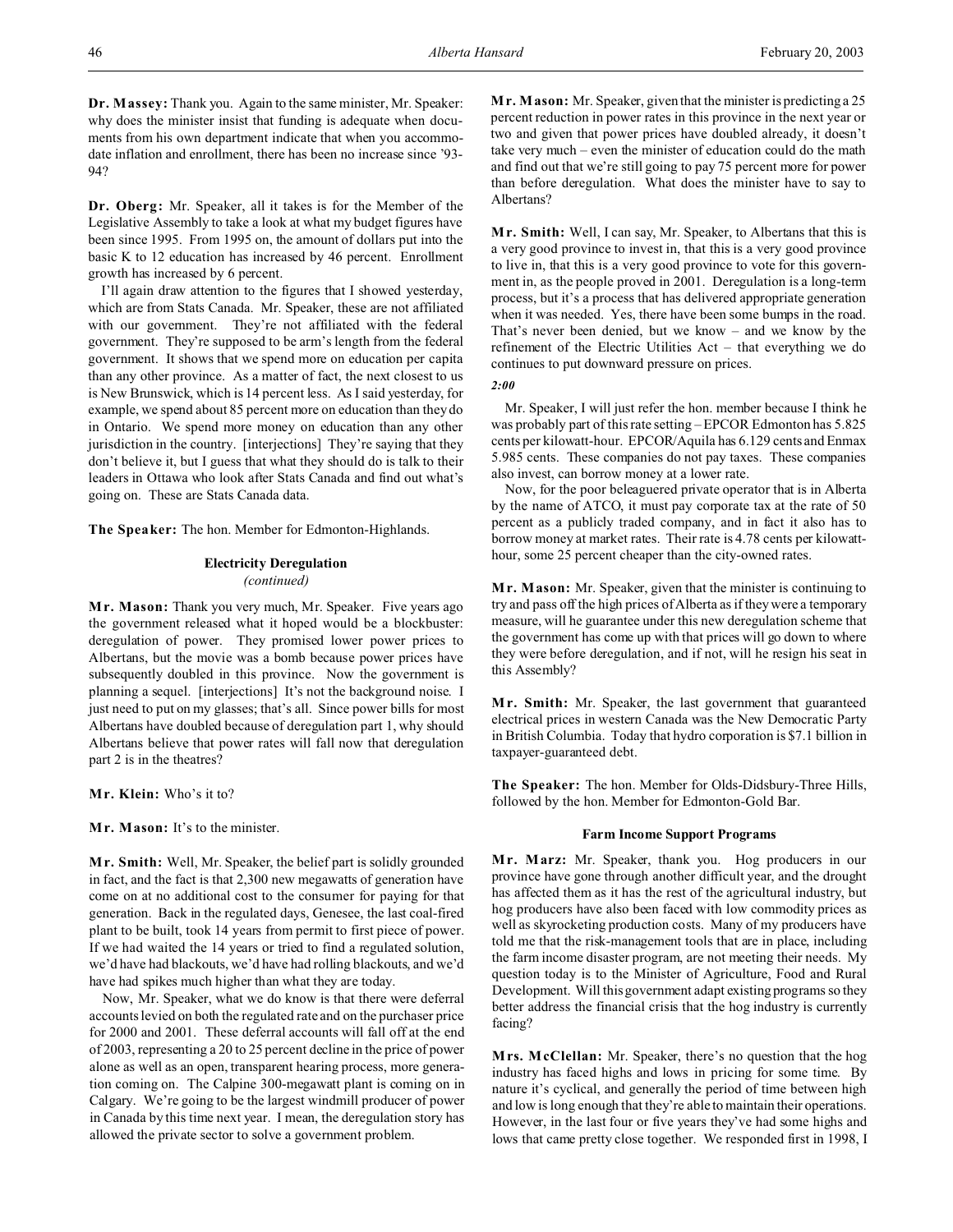The hog producers are not incorrect when they make the statement to us that the farm income disaster program doesn't meet their needs on a short-term basis. However, I expect they will have a different opinion very shortly because the farm income disaster program is based on your tax year, and of course most producers who are on a calendar year are doing their taxes now. I can assure you that we are expecting and are planning for a fairly high draw on that program because of the big swing in prices.

So we have the loan program in place. It's been very successful. I can tell you that the repayment schedule has been excellent on it, Mr. Speaker, and we have FIDP, that will kick in for producers soon.

**M r. Marz:** To the same minister, Mr. Speaker: could the minister explain how the current agricultural policy framework negotiations will benefit the hog industry?

**Mrs. McClellan:** Mr. Speaker, we were one of the provinces who signed the agricultural policy framework umbrella document in June of this year. We did it because we felt that it was important to move ahead, especially in the areas of safety nets for our producers, and to be part of that discussion, we felt that we should be signatories. Well, in fact, in order to be part of the discussions and negotiations, we had to be signatories.

We've been negotiating on our producers' behalf, and very recently, about two weeks ago, you saw introduced changes to the crop insurance program, which I think have been very well received by our grain and oilseed producers. Those would not have been possible without a lot of hard work from, I can tell you, members around our caucus and the fact that we signed that. Now the discussion is on NISA.

In the interests of time, Mr. Speaker, I can't go into all of the complexities of the discussions around NISA, but Alberta has not been a part of NISA for some time because of the inadequacies of the program. If – if – we can negotiate a disaster component under the NISA program, if we can respond to the concerns of the beginning and developing farmer, that may very well be the answer for our meat industry on these issues.

**The Speaker:** The hon. member.

**Mr. Marz:** Thank you, Mr. Speaker. My final question is to the Minister of Energy. Given that the recent increased energy costs have been a contributing factor to the greatly increased costs of production, could the minister please tell me what he is prepared to do, if anything, to offset these high costs to the hog sector?

**The Speaker:** The hon. minister.

**Mr. Smith:** Thank you, Mr. Speaker. Certainly we recognize the importance of the pork producers in diversifying an important sector of our economy, that being the agricultural economy of Alberta. There are no specific energy rebate programs in place for pork producers, but of course all Albertans have benefited from the electricity return of \$40 per month as well as the 3.6 cents per kilowatt-hour on commercial use paid in the year 2001. I know that natural gas is used as a heating source in pork barns, and again in the year 2001, when gas reached \$10.28 per gigajoule, there was both a \$150 per month rebate and a commercial rebate of \$6 per gigajoule.

## **Electricity Deregulation** *(continued)*

**M r. MacDonald:** Mr. Speaker, as utility bills go up, both natural gas and electricity, the credibility of the Premier and this government goes down. Power deregulation in Alberta is the granddaddy of all Progressive Conservative billion dollar boondoggles. Albertans are reminded of this costly policy mistake every month through higher bills, and when they visit the web site altaliberals.ab.ca, they see just how much of a rip-off electricity deregulation has become. My first question is for the Premier. Is the generation of electricity in this province guided by competitive market forces?

**M r. Klein:** Mr. Speaker, that question was already asked and answered. That's part of the answer, competitive forces, yes. Competition normally results in lower prices, but deregulation was also brought in to encourage more power generation, and that has happened.

You know, I hate to answer the last questioner's question, but there are some unique things going on relative to hog farmers, and one needs to go down to the Oyen area and look at the Highland farms, where they use the manure and the methane off the manure to cogenerate electricity. This can occur under deregulation. You don't have to buy from an established power company. There are all kinds of examples that deregulation has opened up.

I talked to a young fellow just recently, and he said: you know, with deregulation there's going to be a tremendous market for me to joint venture with an Italian company to bring small, six-kilowatt wind generators to individual farm families, you know, small windmills. It would power a house and a barn.

This is what deregulation has brought about: the ability for people to go out and do imaginative things, Mr. Speaker, and also for those people who depend on the major lines and the major electricity companies, for those electricity companies, including a city-owned utility that was represented at one time by the hon. Member for Edmonton-Highlands, to go out and generate more power.

**The Speaker:** The hon. member.

## *2:10*

**M r. MacDonald:** Thank you, Mr. Speaker. Again to the Premier: in regard to city-owned utilities why attack Edmontonians again by picking on municipally owned utilities when this government has different roles for TransAlta Utilities, one of the big boys, which was allowed to operate and continues to operate certain hydro projects developed with the assistance of taxpayers on both the Bow and North Saskatchewan river systems?

**M r. Klein:** Mr. Speaker, I would remind the hon. member that TransAlta is also joint venturing with EPCOR to develop coalpowered electricity generation. We are not picking on municipalities. We're saying that if municipalities want to play outside their borders, if they want to be players on the provincial or, as a matter of fact, on the national scene – because I understand EPCOR now is competing in Ontario – if they want to be national and provincial players as opposed to municipal players, then let them be subject to the same rules and regulations as the other private-sector players.

**Mr. MacDonald:** Mr.Speaker, that development between EPCOR and TransAlta is created because of the uncertainties around electricity deregulation, and you know it.

If competition and choice are so important, why not give other companies the choice to compete for the lucrative operation that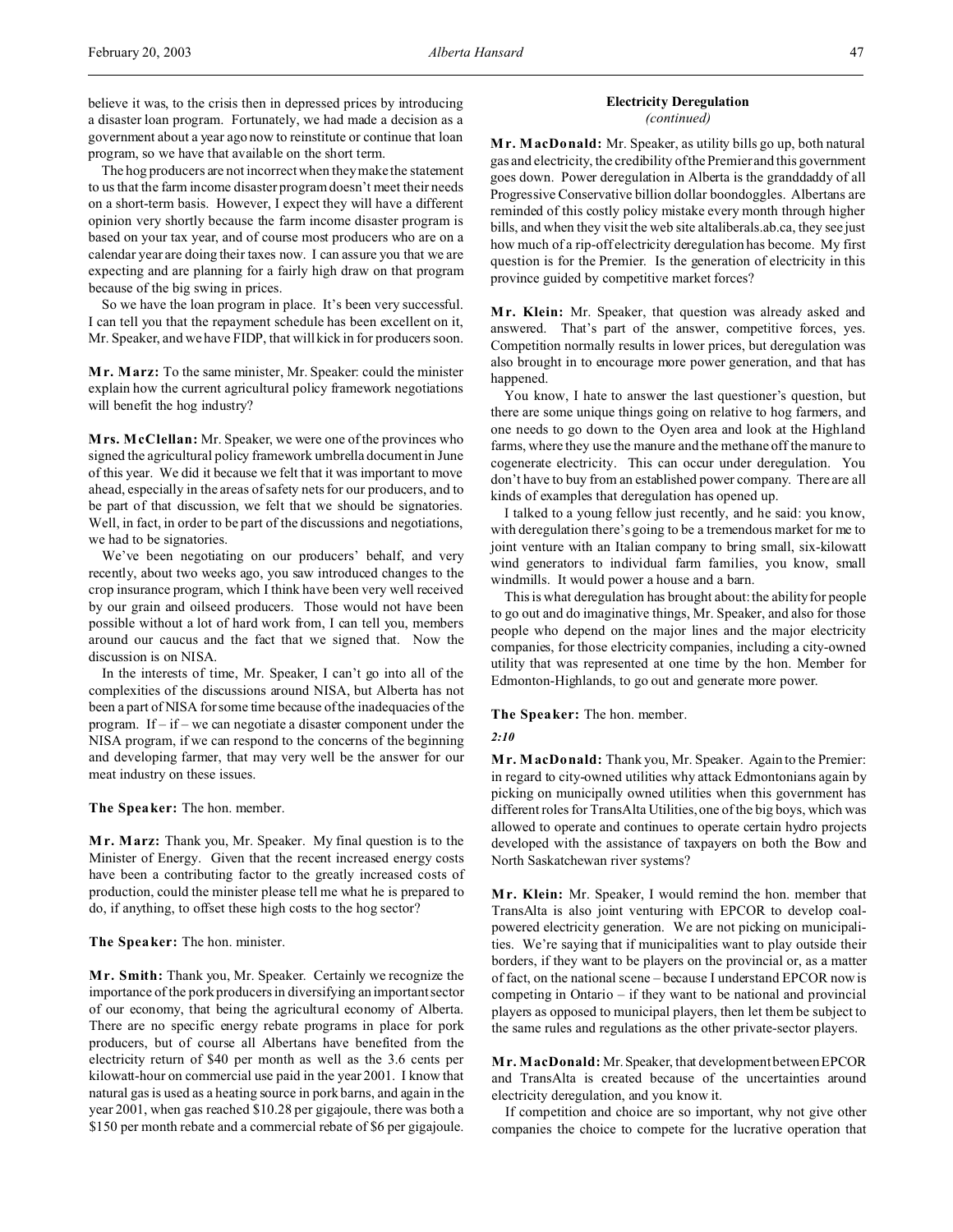TransAlta currently has along the Bow and North Saskatchewan rivers? Why not open that up for competition?

**M r. Klein:** Mr. Speaker, I can't recall any new dams being built lately, I'm telling you, to harness water for the generation of power. If it did, then the environmental community missed me altogether, and I'm sure it would not happen.

I suspect that the hon. member is talking about dams that were built many, many, many years ago with private dollars – many years ago, 30 or 40 – and it's not only on the North Saskatchewan River. I don't know if he mentioned the Oldman. There's the Bow River. There's Seebe. There's Bearspaw. There's Ghost dam. There's Dickson dam. That was the last dam. I don't even know if that's a power generator; is it? I think that's a water control dam. But, anyway, as far as power generation goes, those dams were built eons ago, even before the hon. member was born.

**The Speaker:** The hon. Member for Calgary-Fort, followed by the hon. Member for Edmonton-Centre.

#### **Disposal of Used Oil**

**M r. Cao:** Thank you, Mr. Speaker. Environmental protection is vital to Alberta, and the government's priorities on that subject are very high. Recently I received a call from a constituent who operates an automotive shop in Calgary. He called to express a concern about a new service fee he's required to pay to have the used oil from his shop picked up and properly disposed of, and he's concerned also that if the fee becomes so high, then proper disposal would be jeopardized. As the province oversees the regulations related to management of used oil in the province, my question is to the hon. Minister of Environment. Can the minister explain what these new fees are for?

**The Speaker:** The hon. minister.

**Dr. Taylor:** Thank you. The member is quite correct. The disposal of used oil is overseen by the Alberta Used Oil Management Association, effectively known as AUOMA, and that group is certainly recognized around the world as leaders. Saskatchewan has started a program like ours; B.C. has started a program like ours. Certainly Ontario is looking at it, and even the OECD has invited AUOMA to present our program.

In response to the member's specific question, there are no new fees. What he may be referring to is a fee that is charged by a company that picks up the oil from the garage, and that is a result of a company charging a fee. These are not AUOMA fees. They are not government fees.

**The Speaker:** The hon. member.

**M r. Cao:** Thank you. My first supplemental question is to the same minister. So what are the alternatives for Alberta companies in terms of how they can dispose of their used oil?

**Dr. Taylor:** Well, Mr. Speaker, there are about a hundred companies in Alberta that are doing this, so I don't know the specific instance that the individual member is referring to, but certainly AUOMA would be prepared to provide his constituent with a list of companies that are doing this. Some are charging fees, some are not charging fees, and the information that I have indicates that some are even paying the garage owner to pick up the oil, because they then turn and resell it and reprocess it. So, as I say, there are a hundred

companies doing this. On a standard four-litre oil change there is an environmental charge of 90 cents. Eighty-six cents of this goes back into the system, back to the people that pick up the oil, the collectors of the oil. Only 4 cents of this, around 4 percent, is used for administration of AUOMA.

**The Speaker:** The hon. member.

**M r. Cao:** Thank you, Mr. Speaker. My final question is to the same minister. If Alberta consumers are already paying the fee for the oil recycling and the cost does not cover the cost of disposing of the used oil, then where does all that money go?

**Dr. Taylor:** Well, as I said, Mr. Speaker, there are only 4 cents of 90 cents that go to AUOMA. One of the ways they can do this is because as we use our vehicles, certainly they burn oil, and when you do your oil change, you pay, as I said, on the four-litre oil change about 90 cents. Not all of the four litres goes back into the system, because some of our cars burn a little less; some burn a little more. So they actually have a bit of a surplus based on this, and once again they are using that to invest back into the system.

**The Speaker:** The hon. Member for Edmonton-Centre, followed by the hon. Member for Little Bow.

## **Education Funding** *(continued)*

**M s Blakeman:** Thank you, Mr. Speaker. In the throne speech this government stated that its highest priority must be children. However, Alberta schools are dealt a \$142 million shortfall while the horse racing industry gets \$33 million more and there's \$105 million to upgrade VLTs. Yesterday the Premier said that this government tries to split the pie evenly. My questions are to the Premier. Is the Premier saying that the government views gambling as equal in priority to education?

**M r. Klein:** Mr. Speaker, what I did point out is that gambling in this province contributes a lot to education. During my time in this Assembly all we've heard from the Liberals is how bad the education system is. You know, they need to get out from under the dome. They need to travel the province. They need to talk a little bit about the stories . . . [interjection] No. I'll tell you a story though. You know, maybe you should read a little book. It's easy reading. Even you can understand it; that is, the members of the Liberal Party. It's called *Syrup Pails and Gopher Tails*, stories of a one-room school and the marvelous education system we had, the marvelous education system we have today, because I'm going to tell you a story that took place only a year ago.

A standing ovation greeted Sheila Pratt at the New Brigden school on June 27. Principal Deena Meekins announced that Sheila was the provincial winner in the grade 8 Canadian scholastic challenge. Sheila's score of 79 was only four behind the national champion and within the top 10 in the country. This exceptional score was the highest of the 3,000 in the province of Alberta. In fact, two New Brigden students did exceptionally well. Darcy Blair, second place, received a medal for his mark of 68, well above the national average. Indeed, this score is higher than those scored by the provincial champions of Manitoba and British Columbia. You know, a mark of 50 percent – 50 percent – was considered very good. This year the national average . . .

**The Speaker:** And I thank you and will look forward to having the document tabled in the Assembly, hon. member.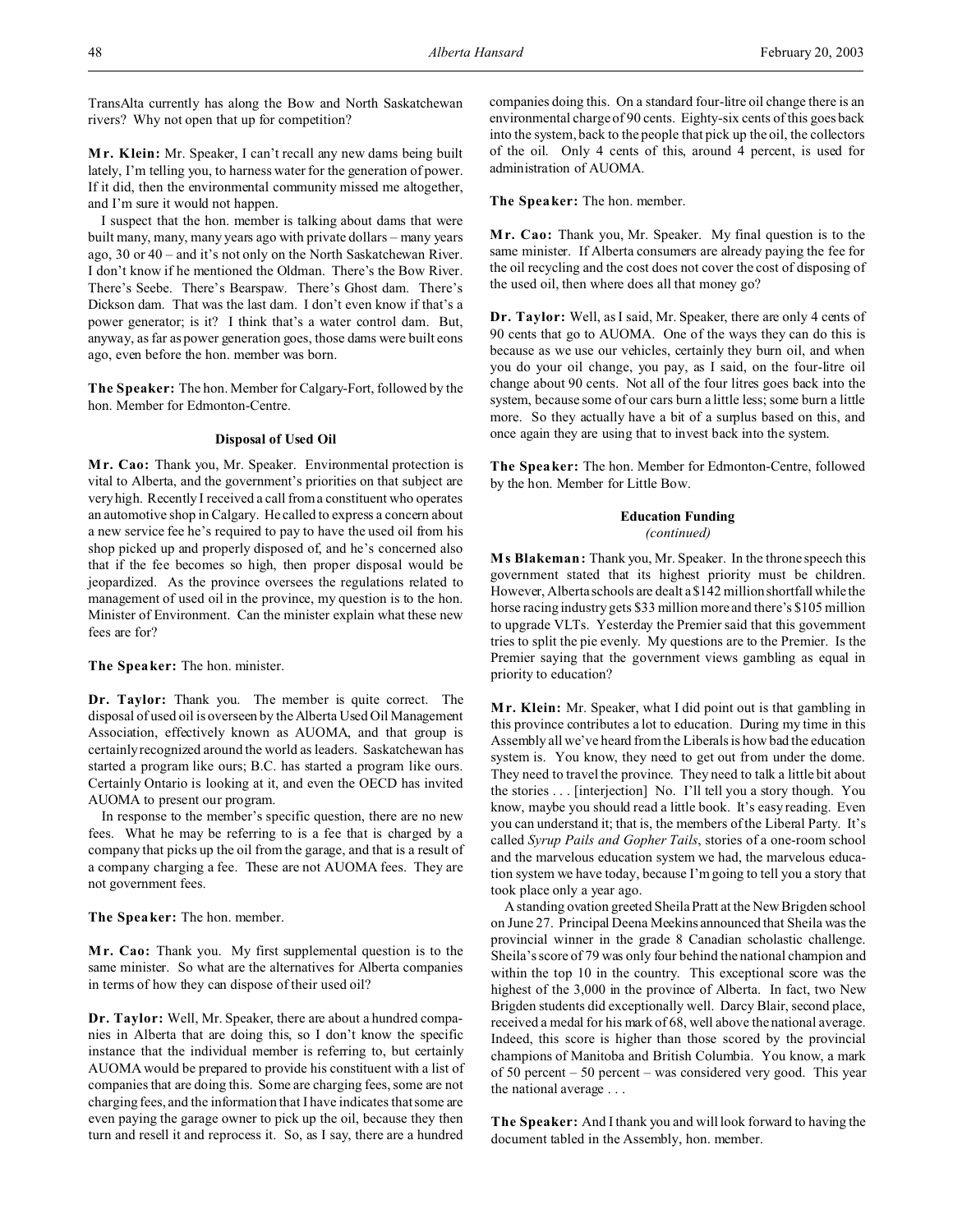**M s Blakeman:** The Premier is a good storyteller, but I'm looking for the answer or the truth.

Perhaps he could explain why Alberta schools are on a 17- to 18 year or longer rotation for repainting but VLTs get replaced in less than 10 years for chipped paint and a few minor dings.

#### *2:20*

**M r. Klein:** Mr. Speaker, again the Liberals seem to be obsessed with seeking out the negatives. All I'm trying to do is say that there are so many positive things, and I plan to give a story a day about the wonderful things that are happening in our schools. A story a day. You know, there won't be enough time in this legislative session nor the next 10 legislative sessions to tell a story a day about the wonderful, good things that are happening in the education system. I'm going to go on.

This year the national average was 44 questions correct. The grade 8 class at New Brigden school achieved an average of 54 correct, 10 percent above the national average. By the way, the top score in the country was 83, and this was earned by a young man who attends the University of Toronto school for the gifted. This is a story of a small school in rural Alberta, a good story.

## **The Speaker:** The hon. member.

**M s Blakeman:** Thanks. I'll try again. Again to the Premier: why are Alberta schools on a 17- to 18-year or longer rotation for repainting when VLTs get replaced in less than 10 years for a few paint chips and some minor dings? Why does it take so long? Where's the priority?

**M r. Klein:** Mr. Speaker, again, our priority, of course, is education, and I just recited a story of what a small rural school can do with dedicated teachers, inspired students to achieve outstanding, remarkable academic results.

**The Speaker:** The hon. Member for Little Bow, followed by the hon. Member for Edmonton-Riverview.

## **Irrigation Farmers' Utilities Billings**

**M r. McFarland:** Thank you, Mr. Speaker. The irrigation sector in Alberta's agriculture industry pumps water from May to September, and they're billed twice a year. Many of these irrigators finally saw their final meter reads, which were taken in November by Aquila, billed to them through EPCOR in January 2003. Some of these were totally inaccurate and grossly wrong, and EPCOR blames Aquila for this frustrating delay in a billing that prevented the irrigation business sector from properly expensing multithousands of dollars on their 2002 income tax return. In January I was made aware of many of these irrigation problems. My question to the Minister of Energy is: can he direct Aquila to correct the inappropriate, inaccurate billings that were sent to the irrigation farmers so that they can be properly compensated for a legitimate business expense, which wasn't properly billed to them in time for the 2002 tax year?

**M r. Smith:** Mr. Speaker, Aquila commercial operation has publicly stated that it has made errors in delivering meter reading data and billing data to EPCOR. Further, EPCOR made a business decision to delay billing until accurate billing information was made available for irrigation customers. Clearly, a commercial EPCOR/Aquila problem. They have taken steps to resolve the billing problem, and the irrigators are encouraged to contact EPCOR, from whom the bill originates, with their billing concerns.

The irrigators are also free to contact the Alberta Energy and Utilities Board for further corrective action.

With respect to the tax situation, I do not know what specific information either Aquila or EPCOR will give to those irrigators.

### **The Speaker:** The hon. member.

**M r. McFarland:** Thank you. Again to the minister: what, if any, action can be taken to ensure that Aquila will properly credit overcharges on transmission and distribution charges which resulted from the overestimates and incorrect meter reads taken by Aquila back in November?

**M r. Smith:** The most appropriate direction for that, Mr. Speaker, is through the Alberta Energy and Utilities Board, which is now working with people who have inappropriate meter reads, where they have billing problems, and we can expect the EUB to direct Aquila because Aquila remains under the regulated part of the transmission structure in Alberta. They are regulated. They have service performance, code of conduct performance standards that must be maintained, and they're subject to the full scrutiny of the Alberta Energy and Utilities Board. So the direction of redress lies with the Alberta Energy and Utilities Board.

**The Speaker:** The hon. member.

**Mr. McFarland:** Thank you, Mr. Speaker. Given that there is a \$75 potential credit to an account and that further action through the Energy and Utilities Board may not happen until 2004, could the EUB be directed to manually handle each and every one of the irrigation accounts to ensure total accuracy before these fictitious, horrible bills are mailed out?

**M r. Smith:** Well, Mr. Speaker, the member brings up a suggestion that may be entirely appropriately handled by the Alberta Energy and Utilities Board. I will certainly forward that information to the Alberta Energy and Utilities Board. Of course, they already are aware of the billing irregularities with respect to irrigation.

Now, with respect to the \$75 that the member refers to, this is put in place to ensure that both EPCOR and Aquila were going to undertake making the appropriate corrections to failed and erroneous meter readings that had occurred in their area of service. I can report to the House that as of February 18 the EUB has forwarded 1,287 calls to EPCOR for review. EPCOR, therefore, must examine these bills, determine if they qualify for a credit, and return them to the EUB with a recommendation that is then reviewed by the EUB. So far, to this day, 395 bills have been returned to the EUB from EPCOR for review. Of those 395, Mr. Speaker, 256, or just about 70 percent, will receive a \$75 credit. Out of the 350,000-customer service base, that means a total of 1,287 calls or files represents three-tenths of 1 percent of the total response. It shows clearly that the EUB mechanism that regulates what Aquila does is working and is working well. Plus, it demonstrates that there is an area which the member who has difficulties can direct that to that particular body.

**The Speaker:** The hon. Member for Edmonton-Riverview.

## **Government-appointed Committees**

**Dr. Taft:** Thank you, Mr. Speaker. Yesterday the Premier announced he is spending \$6 million to devise a consultation process to examine the dispute between First Nations and oil-field contractors. Sounds like yet another expensive government committee.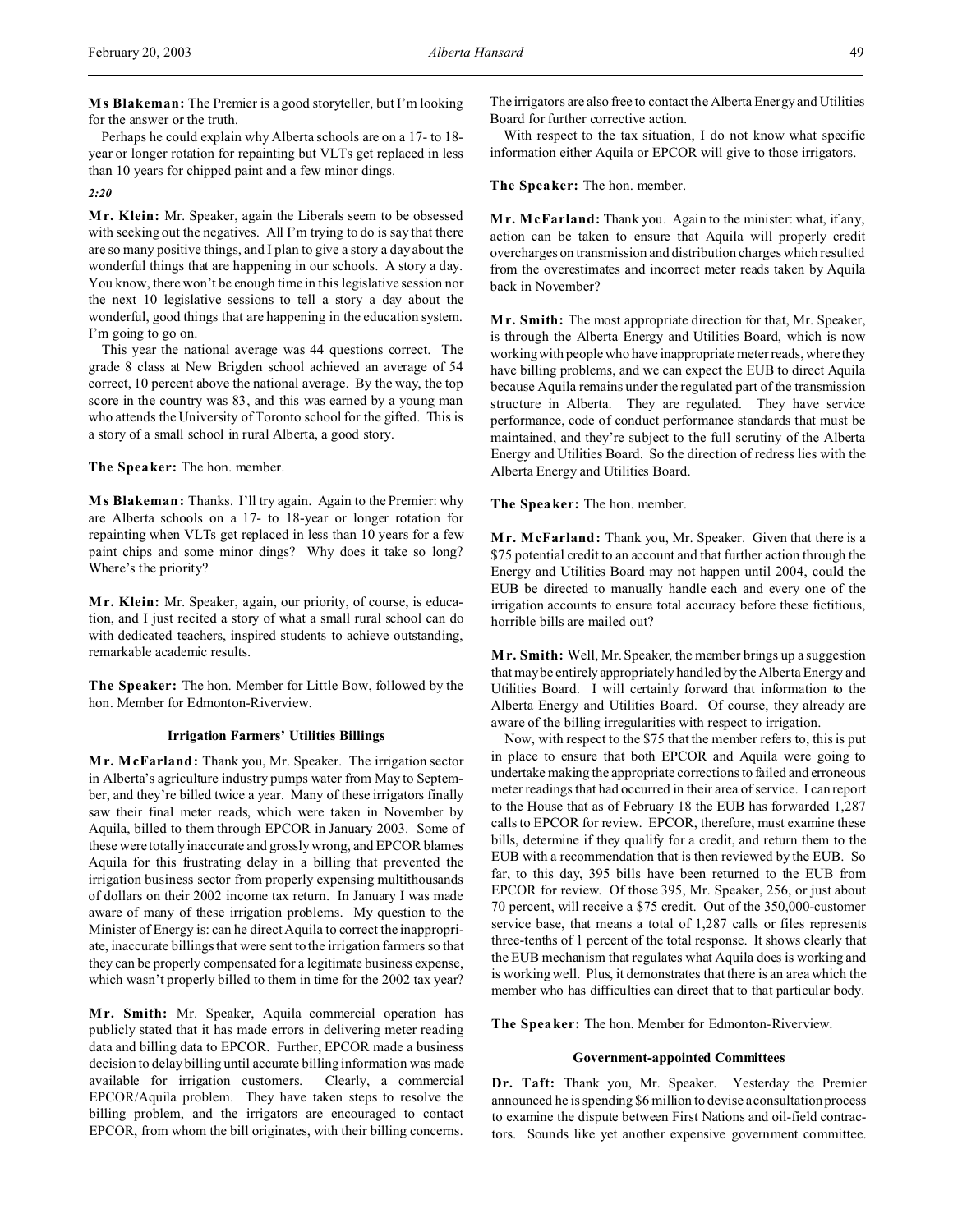Hollywood had the \$6 million man; this government has a \$6 million committee. To the Premier: I'm sure Albertans would like to know who is going to be paid this \$6 million.

**M r. Klein:** Well, you know, the Liberals hang around like hungry wanna-be journalists down in the newsroom, and they pick up on every word. That's why they're holding their scrums prior now to it: so they can listen to the reaction. You talk about media 101 and the need for media advisors: they need it. Having said that, he would make a very, very poor reporter – a very poor reporter – even poorer than the poorest reporter, because his facts are all wrong as reported.

As I said, this is part and parcel of the implementation of the monetary requirements for the aboriginal framework agreement. Now, I also said that as I understand it, the hon. minister had asked for \$25 million to fully undertake the consultation process and all that's involved in putting in the aboriginal framework agreement. She didn't get that.

But relative to what she's going to do and how she plans to proceed with respect to the framework agreement and how the money will be spent, I'll have her respond.

#### *2:30*

**M s Calahasen:** Well, thank you very much, Mr. Premier. First of all, I think it's important to recognize that we have to be able to do an adequate consultation process, and that process has to be able to include all the stakeholders, and those are the stakeholders that we'd be working with relative to any kind of consultation we deal with. Most specifically, Mr. Speaker, we want to ensure that the First Nations' issues are addressed as well as industry's concerns so that we can ensure that people can get access to land where the people have permits to be able to do the work that they need to do.

**The Speaker:** The hon. member.

**Dr. Taft:** Thank you. Six million dollars. Again we'll try the Premier. What's the time frame for this \$6 million, and where's the business plan?

**M r. Klein:** Well, Mr. Speaker, again, you know, maybe I ought not to have answered the question put to me by one of the reporters and picked up erroneously by the Liberal Member for Edmonton-Riverview, but this is a budget item. It will be coming forward to the Legislature for debate in conjunction with the business plan. All the details will be spelled out at that particular time.

All I said was that the minister had asked for \$25 million. The best she can hope to expect – well, this, of course, is contingent on how the vote goes and how the debate goes – is \$6 million at this particular time. The business plan will be released along with the budget, Mr. Speaker.

**The Speaker:** The hon. member.

**Dr. Taft:** Thank you. We'll broaden the question. Does the Premier have any idea of the total amount being spent by his government on all the committees it's created?

**M r. Klein:** Do I have any idea? No, but I can get the amounts, I'm sure, including all the money that's being spent on committees that include opposition members and perhaps all the money that's being spent on the opposition as well.

You know, Mr. Speaker, I can say this: the administration of government is a big business. In anticipation, well, the Liberals sat down today at their caucus, came up with I don't know how many different questions covering a wide range of areas. We need to be on top of all of these issues because as the government – as the government – we have the responsibility for the administration of all of those departments. So, yes, there are ministerial committees; there are MLA committees; there are legislative committees. I imagine there are numerous committees within the administration of government. There are deputy ministers' committees. There are ADM committees. There are committees relative to division heads. There are committees in the bowels of all the departments because decisions are made on the basis of consensus, and when you need to achieve consensus, you need to bring people together, and that could be construed as a committee.

**The Speaker:** Hon. members, before we proceed to the next item in the Routine, might we revert briefly to Introduction of Guests?

[Unanimous consent granted]

# head: **Introduction of Guests** *(reversion)*

**The Speaker:** The hon. Member for Calgary-North Hill.

**M r. Magnus:** Thank you, Mr. Speaker. Earlier I introduced some firefighters to the members of this Assembly, and there have been a few more that have come in the room, and I would like to include them in the record for the members. I'll ask them to stand as I call their names out. Their names are: Lorne Corbitt from Edmonton; Larry Walsh from Edmonton; Dale McLean, the secretary of the Edmonton Firefighters Union; and Greg Holubowich, vice-president of the Edmonton Firefighters Union. I'd ask that all members give them a very warm welcome.

**The Speaker:** The hon. Minister of Health and Wellness.

**M r. Mar:** Thank you, Mr. Speaker. Today we have a very special guest in your gallery, a person that many Albertans have recognized for her enormous commitment and leadership and dedication to the health of Alberta's young people. This is a woman of vision who has dedicated herself to the service of others and by doing so has contributed enormously to one of the most enduring values that we as Albertans hold dear and precious: to enjoy a life that is healthy and free of disease. This is someone that I have no doubt members of this Assembly have heard of. I'm speaking of Barb Tarbox. She's here today with her good friend Tracy Mueller. In a few moments the hon. Member for Wetaskiwin-Camrose will welcome Barb on behalf of the Assembly and all Albertans and speak to her accomplishments. I ask that all members please give this person the warm welcome of this Assembly.

# head: **Members' Statements**

**The Speaker:** The hon. Member for Wetaskiwin-Camrose.

# **Barb Tarbox**

**M r. Johnson:** Thank you, Mr. Speaker. Today I have the honour of thanking a very special person and friend, a woman whose courage is an inspiration to all. Since being diagnosed with terminal lung cancer last September, Barb Tarbox has dedicated the remaining months of her life to talking to as many children and teenagers as she can about the dangers of smoking. Barb is a mother, a wife, and a former model. She started smoking when she was just 11 years old and is now dying because of her tobacco addiction.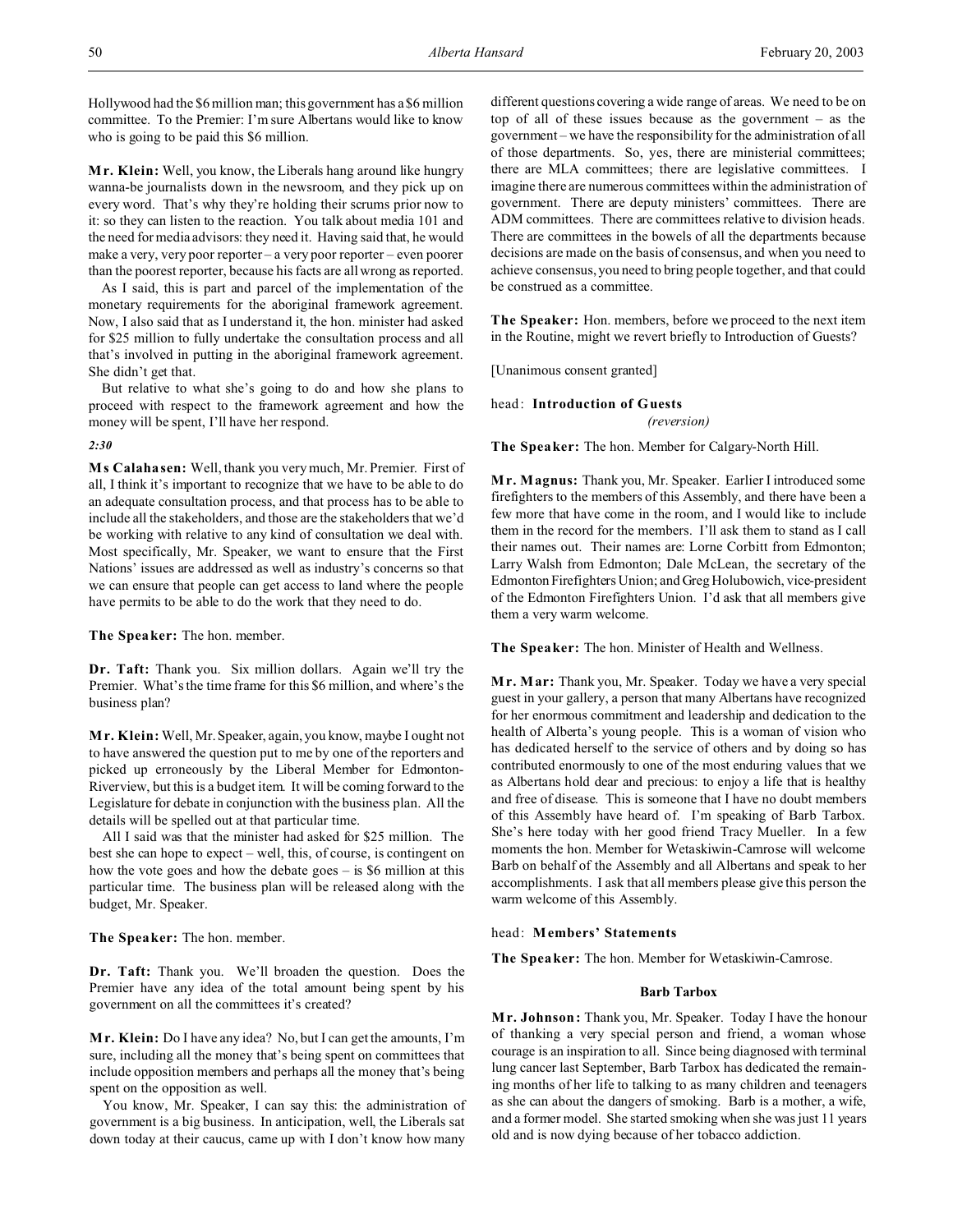With no previous experience in public speaking, Barb started talking to small groups of students in Edmonton classrooms. Her campaign has since truly become a national antismoking crusade. Her original goal was to touch 1,000 students with her message. Soon it became 5,000, then 10,000, and now 50,000 before smoking takes her life. Through the hard work of her teammate and manager, Tracy Mueller, she has now spoken to over 40,000 students and tens of thousands through the means of TV.

As chair of AADAC I would like to thank Barb for her support of the Alberta tobacco reduction strategy and its goal of preventing young Albertans from starting to use tobacco. AADAC has worked with Barb on a series of television and newspaper ads and several speaking engagements.

Barb and her family's willingness to share their painful journey in such an honest way is working and will be her legacy to all of us. She has received thousands of e-mails, letters, and phone calls from children and adults who have been inspired to quit smoking, make a commitment to never start, or encourage a loved one to quit. Local and national media have documented her cross-country campaign, and the National Film Board is working on a documentary and educational video.

Today I am pleased to announce that AADAC will establish an annual award of excellence and scholarship in her name for work in tobacco reduction focusing on children and youth. But most important today, Mr. Speaker, I just want to say: thank you. Thank you, Barb, for your courage, your sacrifices, for your service to the youth of this province and, indeed, to all Albertans.

Thank you. [applause]

**The Speaker:** The hon. Member for Edmonton-Centre.

#### **Women's Cross-country Snowmobile Relay**

**M s Blakeman:** Thank you, Mr.Speaker. Snowmobilers have been in the news recently and not for the best reasons, so today I'd like to recognize a special group of snowmobilers and a snowmobile manufacturer for starting a trek which promotes responsible snowmobiling and raises money for a good cause.

Polaris Industries, in searching for a way to celebrate their 50th anniversary in 2004, wanted to encourage more women to become involved in this recreational activity. The idea of a cross-country relay for women was the result, with funds being raised for breast cancer research. The ride started in St. John's, Newfoundland, on January 11 and arrived in Alberta yesterday, coming from Meadow Lake, Saskatchewan, to Bonnyville.

In each province three VIP riders were chosen to represent their province. The VIP riders in Alberta are Darlene la Trace from Sherwood Park, Lisa-Marie Pelky from Red Deer, and Louise Sherren from Erskine. Other riders can join in on any leg of the relay, and anyone can help out by pledging to sponsor participants for each mile they ride. According to the Polaris web site, over \$70,000 in pledges has been raised so far.

#### *2:40*

I especially want to cheer on the women riding from my old club, the Sherwood Park Snowmobile Club. These women and their support team have taken responsibility for the Swan Hills to Whitecourt segment. They are Mineko Blakeman, Karen Dowhan, Heather Armstrong, Priscilla Heaton, and I think that my old riding buddy Sandy Alton is joining them.

I also want to thank all of the men who are participating in the ride. Thanks, guys.

The riders are helped out by volunteers and guides from the

Bonnyville Snowdusters, Smoky Lake Trail Twisters, Athabasca River Runners, Swan Hills Snow Goers, Whitecourt Trailblazers, Northland Sno-Goers, and the Valleyview and Swan City snowmobile clubs.

Thanks to Polaris for promoting women and snowmobiling and raising money for an important cause, and a special tip of the helmet to all the women and their support teams who ride segments across Alberta.

Thank you.

**The Speaker:** The hon. Member for Calgary-North Hill.

#### **Alberta's Firefighters**

**M r. Magnus:** Thank you, Mr. Speaker. I rise today to pay tribute to Alberta's firefighters, the toughest, most physically fit group of workers to call this province home. They risk their lives to save our lives every day.

The first thing a firefighter is told when he or she takes the job is that it is inherently unsafe. Firefighters can put on helmets, masks, and protective gear, but they know that every time they walk into a building, they might not walk out, and in a fire their bodies under the best equipment will suffer from smoke and soot exposure. Structures can collapse, things can explode at any moment, and always, in every fire, there are carcinogenics and chemicals burning that have a high likelihood of causing cancer. Firefighters all know that they are more likely to get cancer just by virtue of doing their job.

There are six cancers, Mr. Speaker, which are known as the firefighters' cancers. They are: brain cancer, bladder cancer, kidney cancer, non-Hodgkin's lymphoma, leukemia, and colon cancer. Take just two of these cancers: colon cancer and leukemia. Studies show that a firefighter is 68 percent more likely to get colon cancer than anybody else if they have been on the job for 20 years or more. The risk of getting leukemia is doubled after only five years on the job. These figures are staggering, and it brings home the sobering truth that firefighters put their safety on the line to ensure ours, but if they get these cancers, they've got to go through a process with Workers' Compensation, and they are not guaranteed at this date to receive WCB benefits. Can you imagine getting cancer, being worried about your own life and the well-being of those around you, and having to prove to the WCB that, yes, fighting fires for 20 years most probably is the reason you have cancer? It isn't fair, and it's time to do something about it.

In this session I will bring forward a private member's bill that if passed would grant presumptive status to any firefighter who contracts one of the firefighters' cancers. While there will be a years-of-service restriction on this presumptive status, the message will be clear. If a firefighter puts his life on the line protecting Albertans and contracts cancer from doing his job, this government has the obligation to ensure that the firefighters and their families are given proper recognition and compensation for the valuable service that they have undertaken and the suffering it has caused them. It is the right time to do this and the right thing to do.

Thank you, Mr. Speaker.

**The Speaker:** The hon. Member for Edmonton-Gold Bar.

#### **Assured Income for the Severely Handicapped Benefits**

**M r. MacDonald:** Thank you, Mr. Speaker. One raise in nine years. Many honourable members of this House would quit in protest if they received only one raise in almost a decade. We certainly wouldn't see them for dust if that solitary increase was equivalent to less than half a percent a year. Yet that's what this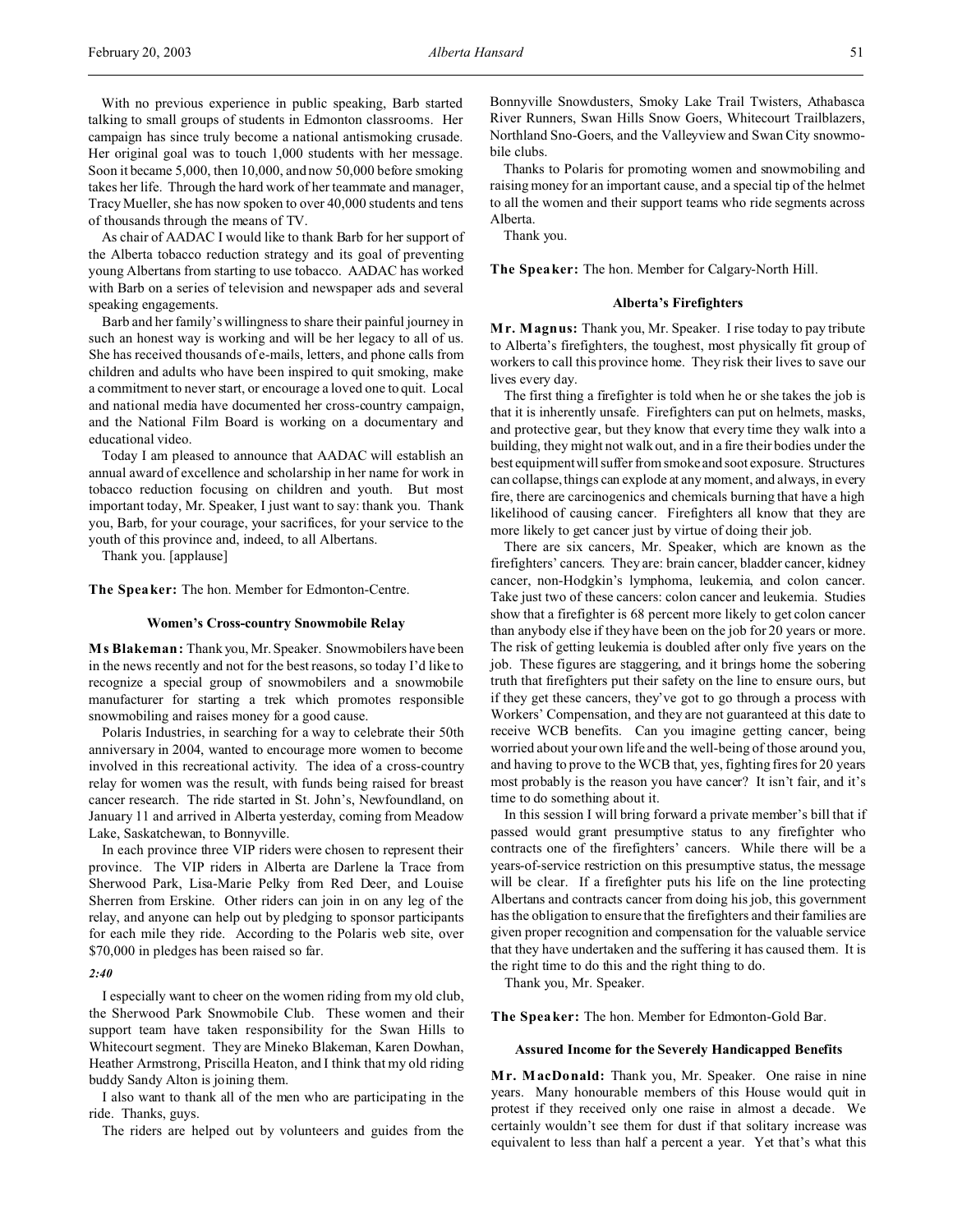government expects people with disabilities that prevent them from holding gainful employment to survive on.

The inflation rate in Alberta for the last decade has eroded the purchasing power of AISH clients. In 1999 assured income for the severely handicapped payments were certainly increased, but it was only by \$40 a month. By comparison, Alberta MLAs have been receiving annual increases in salary recently. Alberta's Human Resources and Employment minister said last May that he would be looking into the AISH program when the MLA low-income review committee advised him that low-income support rates in this province need to be increased. The minister said that he would look at the AISH program separately from the supports for independence program, a plan that is supposedly under way. Where are his suggestions? Where is the proof for AISH clients of this province that this government is at all interested in their well-being?

Rhetoric won't put food in the mouths of AISH recipients when natural gas bills are so high that they must use their food budget to supplement the high cost of natural gas. Mere words won't keep the lights on when there's no money to pay for increasing electricity bills either. Only a much-needed increase in AISH benefits will bring some measure of comfort to AISH recipients. For shame's sake this government must do something to help these vulnerable members of our province, and now.

Thank you.

## head: **Notices of Motions**

**The Speaker:** The hon. Minister of Justice and Attorney General.

**M r. Hancock:** Thank you, Mr. Speaker. I rise pursuant to Standing Order 34(2)(a) to give notice that on Monday my colleague will move that written questions appearing on the Order Paper do stand and retain their places.

I'm also giving notice that on Monday my colleague will move that motions for returns appearing on the Order Paper do stand and retain their places.

#### head: **Introduction of Bills**

**The Speaker:** Hon. Minister of Justice and Attorney General.

# **Bill 6 Justice Statutes Amendment Act, 2003**

**M r. Hancock:** Thank you, Mr. Speaker. I request leave to introduce Bill 6, the Justice Statutes Amendment Act, 2003.

This bill proposes amendments to four pieces of justice legislation. Under this bill the Judicature Act will be amended to streamline the selection processes for provincially appointed judges. The provincial Young Offenders Act will be amended to coincide with the changes under the new federal Youth Criminal Justice Act, which comes into force on April 1, and changes to both the Petty Trespass Act and the Trespass to Premises Act will strengthen the provincial trespassing laws by allowing peace officers to lay charges and raising the maximum fines for committing these offences.

[Motion carried; Bill 6 read a first time]

**The Speaker:** The hon. Member for Grande Prairie-Wapiti.

## **Bill 7 Real Estate Amendment Act, 2003**

**Mr. Graydon:** Thank you, Mr. Speaker. I request leave to introduce Bill 7, being the Real Estate Amendment Act, 2003.

The Real Estate Council of Alberta is responsible for administration of the Real Estate Act. The council has consulted with their stakeholders on these proposed amendments and are fully supportive.

Thank you.

[Motion carried; Bill 7 read a first time]

**The Speaker:** The hon. Government House Leader.

**M r. Hancock:** Thank you, Mr. Speaker. I'd move that Bill 7 be moved onto the Order Paper under Government Bills and Orders.

[Motion carried]

**The Speaker:** The hon. Minister of Health and Wellness.

## **Bill 8**

## **Health Foundations Act Repeal Act**

**M r. Mar:** Thank you, Mr. Speaker. I beg leave to introduce Bill 8, being the Health Foundations Act Repeal Act.

[Motion carried; Bill 8 read a first time]

**The Speaker:** Thehon. Minister of Sustainable Resource Development.

## **Bill 9**

#### **Mines and Minerals Amendment Act, 2003**

**M r. Cardinal:** Thank you very much, Mr. Speaker. I request leave to introduce Bill 9, the Mines and Minerals Amendment Act, 2003.

This act will amend existing legislation to reflect the way that seismic geophysical exploration is currently done by updating terminology and practices.

[Motion carried; Bill 9 read a first time]

**The Speaker:** The hon. Member for Calgary-Bow.

*2:50* **Bill 13**

## **Government Organization Amendment Act, 2003**

**M s DeLong:** Thank you, Mr. Speaker. I request leave to introduce Bill 13, being the Government Organization Amendment Act, 2003.

This bill authorizes continued production of voluntary ID cards. Thank you.

[Motion carried; Bill 13 read a first time]

**The Speaker:** The hon. Government House Leader.

**M r. Hancock:** Thank you, Mr. Speaker. I'd move that Bill 13 be moved onto the Order Paper under Government Bills and Orders.

[Motion carried]

**The Speaker:** The hon. Member for Highwood.

## **Bill 201 Emblems of Alberta (Grass Emblem) Amendment Act, 2003**

**M r. Tannas:** Thank you, Mr. Speaker. I request leave to introduce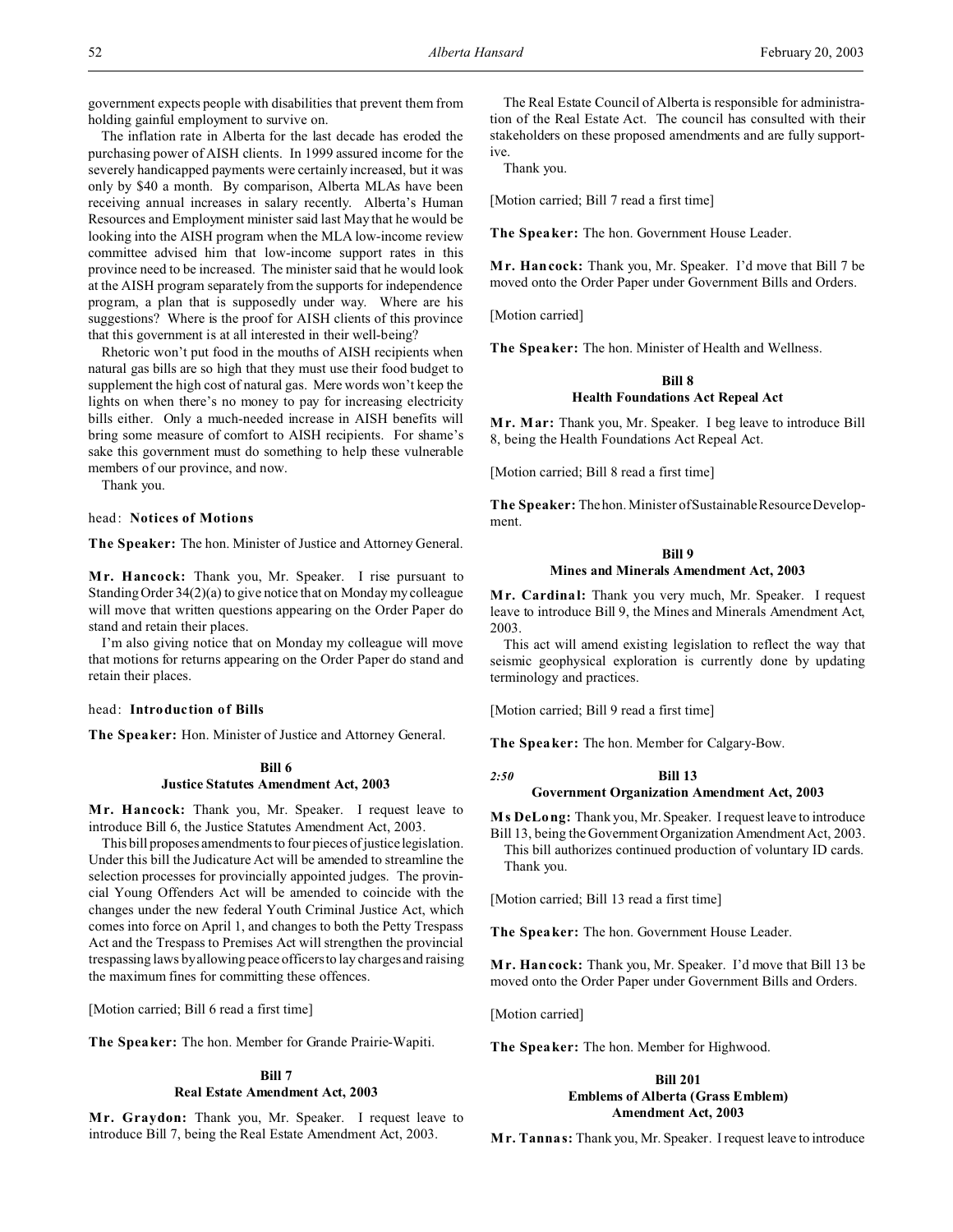Bill 201, being the Emblems of Alberta (GrassEmblem) Amendment Act, 2003.

Bill 201 will amend the Emblems of Alberta Act by designating a native grass species, rough fescue, as Alberta's provincial grass. As a provincial emblem rough fescue will be an official symbol representing Alberta's prairie heritage past, present, and future.

[Motion carried; Bill 201 read a first time]

**The Speaker:** The hon. Member for Calgary-North Hill.

# **Bill 202 Workers' Compensation (Firefighters) Amendment Act, 2003**

**M r. Magnus:** Thank you, Mr. Speaker. I request leave to introduce a bill, being Bill 202, the Workers' Compensation (Firefighters) Amendment Act, 2003.

Studies consistently show that firefighters face an increased risk of contracting one of six firefighters' cancers. This bill will bring fairness to firefighters who contract the cancers.

[Motion carried; Bill 202 read a first time]

## head: **Tabling Returns and Reports**

**The Clerk:** Pursuant to Standing Order 37.1(2) I wish to advise the House that the following documents were deposited with the office of the Clerk: on behalf of the hon. Mr. Mar, Minister of Health and Wellness, pursuant to the Occupational Therapy Profession Act, section 5(4), Alberta Association of Registered Occupational Therapists annual report 2001-02; pursuant to the Dental Disciplines Act, section 8(4), Alberta Dental Association and College 2001-02 annual report; pursuant to the Health Facilities Review Committee Act, section 16(2), Alberta Health Facilities Review Committee annual report 2001-02; pursuant to the Regional Health Authorities Act, section 14(3), Health Authority 5 annual report 2001-2002; on behalf of Mr. Cardinal, Minister of Sustainable Resource Development, Surface Rights Board and Land Compensation Board annual report 2002.

**The Speaker:** The hon. Deputy Premier.

**Mrs. McClellan:** Thank you, Mr. Speaker. I would like to file copies of two documents today: the Agrivantage final report and recommendations, Building Tomorrow Together, and Alberta's Agriculture Research and Innovation Strategic Framework. Both of these documents as they are implemented will contribute to the advancement of the agriculture and agri-food industry in Alberta and ensure that the industry remains competitive and respected.

Mr. Speaker, I would just make members aware that copies of both reports are available from my office upon request.

**The Speaker:** The hon. Member for Edmonton-Centre.

**M s Blakeman:** Thank you, Mr. Speaker. I'd like to table five copies of a letter from the Elder Advocates of Alberta directed towards the hon. Minister of Health and Wellness in which they are asking the government to make mandatory five tenets: to reduce abuse of seniors including not prescribing psychotropic medication and no permanent relegation of residents to bed and allowing nurse's notes and medical files to be available to the resident and maintaining a written protocol.

Thank you.

**The Speaker:** The hon. Member for Edmonton-Riverview.

**Dr. Taft:** Thank you, Mr. Speaker. I rise today with the appropriate number of copies of a letter to table urging the Alberta government to keep its promise to protect the Bighorn wildland recreation area. The letter is written by Mr. Paul Otto.

Thank you.

**The Speaker:** The hon. Member for Edmonton-Gold Bar.

**M r. MacDonald:** Thank you very much, Mr. Speaker. I have two tablings today. The first one is a document from Alberta Learning indicating that funding has changed very little for public education when one factors in inflation and enrolment, and this document includes the fiscal year '93-94 right up until the current time.

The second document that I would like to table for the benefit of not only members of this Assembly but all Albertans is a Did You Know document prepared on behalf of the Alberta Liberal caucus, the Official Opposition, comparing what some of the expenditures of this government are – for VLTs, for horse racing, for extra staff, for expansion of the cabinet – and what that money could be used for in public education.

Thank you.

**The Speaker:** The hon. Member for Edmonton-Strathcona.

**Dr. Pannu:** Thank you, Mr. Speaker. I rise to make two tablings today. Both are letters, and I'll be tabling them in an appropriate number of copies.

The first letter is from Mrs. Doreen Smith of Edmonton. It's dated February 14, just a few days ago, addressed to the Minister of Seniors. Mrs. Smith is expressing great concern about the sea of hardship that the high gas and power bills are causing to her and thousands of other seniors, many of whom also live in my constituency. That's the first letter.

The second letter, Mr. Speaker, is a letter from Mrs. Jean Polasek of Clairmont dated February 17, addressed to her MLA. Mrs. Polasek is a board member of district 1, the Alberta Council on Aging and has written this letter on behalf of many seniors and single mothers in the area who are finding it impossible to pay their gas bills and desperately need an immediate break in the form of rebates if they are to be able to stay warm in this cold weather.

Thank you, Mr. Speaker.

[The Deputy Speaker in the chair]

**The Deputy Speaker:** The hon. Member for Edmonton-Highlands.

**M r. Mason:** Thank you very much, Mr. Speaker. I have two tablings today. The first tabling is a letter from the Marlowe family in Edmonton dated February 7, 2003, addressed to the Premier. They had a shock of disbelief upon opening their utility bill and are seeking help.

The second tabling is a letter from a greenhouse operation in Coronation dated January 25, 2003, also addressed to the Premier. This greenhouse has been in operation for the past 19 years and is now canceling spring orders and laying off staff due to horrendous increases in utility bills.

#### head: **Projected Government Business**

**The Deputy Speaker:** The hon.Acting Opposition House Leader.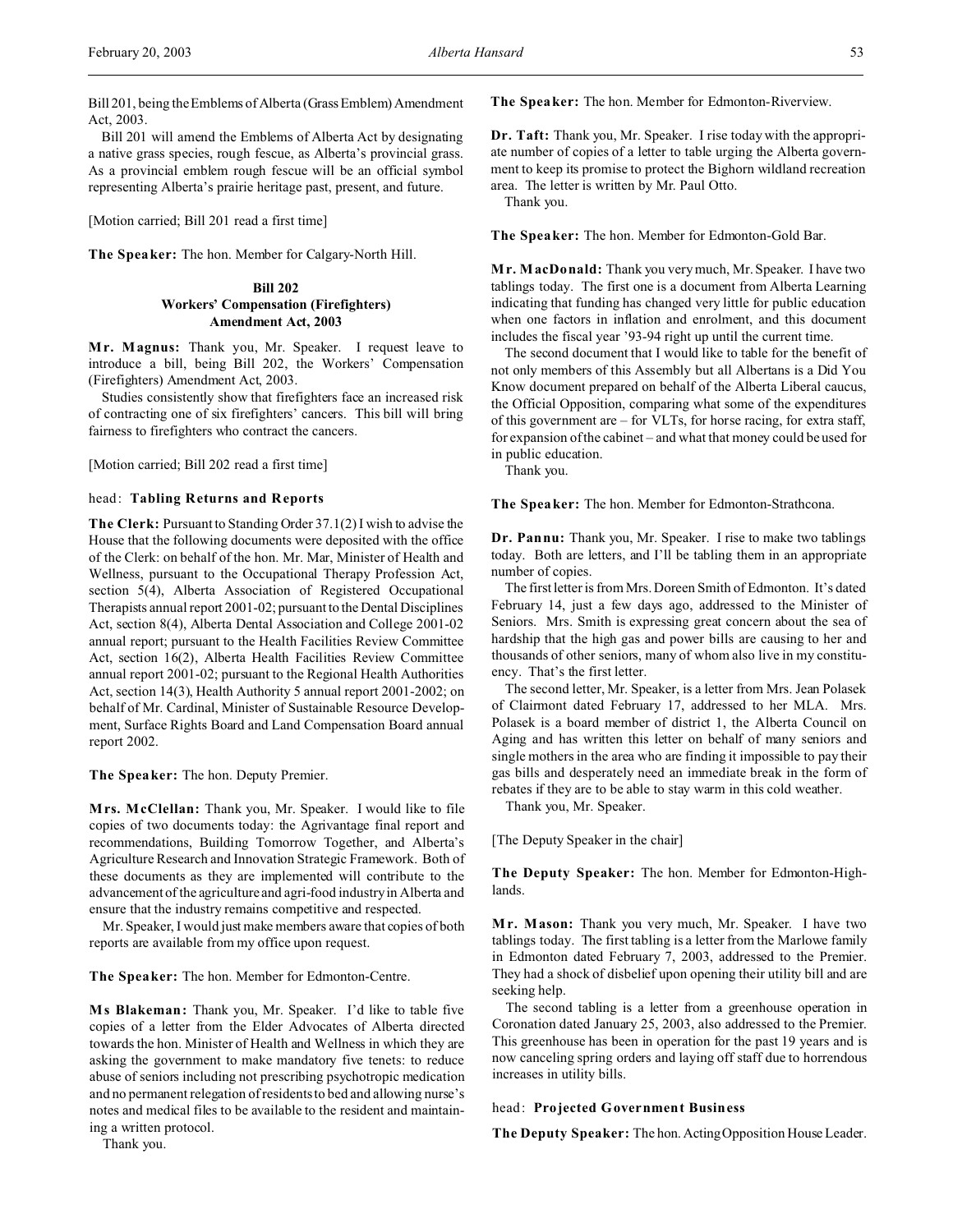**The Deputy Speaker:** The hon. Government House Leader.

**M r. Hancock:** Thank you, Mr. Speaker. Projected government business for the week of February 24 to 27, 2003. At 9 p.m. on Monday the 24th under Government Bills and Orders, address in reply to the Speech from the Throne; second reading or Committee of the Whole for Bill 1, Premier's Council on Alberta's Promise Act, Bill 5, the Line Fence Amendment Act, 2003, and as per the Order Paper.

For Tuesday, February 25, in the afternoon under Government Bills and Orders for second reading Bill 4, Alberta Personal Income Tax Amendment Act, 2003; Bill 5, Line Fence Amendment Act; Bill 11, Auditor General Amendment Act, 2003; and as per the Order Paper. At 8 p.m. under Government Bills and Orders under second reading or Committee of the Whole Bill 4, Bill 5, and Bill 11, and as per the Order Paper.

Wednesday, February 26, under Government Bills and Orders we anticipate the supplementary supply messages to be presented under Government Motions with respect to supplementary supply motions being moved and then second reading of bills 3 and 2 and as per the Order Paper. In the evening under second reading Bill 6, Justice Statutes Amendment Act, 2003; Bill 7, Real Estate Amendment Act, 2003; Bill 8, Health Foundations Act Repeal Act; Bill 9, the Mines and Minerals Amendment Act, 2003; and Bill 3, the Electric Utilities Act; and in Committee of the Whole Bill 3, Electric Utilities Act; and as per the Order Paper.

On Thursday, February 27, in the afternoon under Government Bills and Orders, Committee of Supply, supplementary supply, day 1 of 1, and we would anticipate requesting unanimous consent of the House to revert to Introduction of Bills to permit the introduction of the Appropriation (Supplementary Supply) Act and as per the Order Paper.

*3:00*head: **Orders of the Day**

# head: **Consideration of Her Honour**  head: **the Lieutenant Governor's Speech**

Mr. Jacobs moved that an humble address be presented to Her Honour the Honourable the Lieutenant Governor as follows.

To Her Honour the Honourable Lois E. Hole, CM, AOE, Lieutenant Governor of the province of Alberta:

We, Her Majesty's most dutiful and loyal subjects, the Legislative Assembly, now assembled, beg leave to thank you, Your Honour, for the gracious speech Your Honour has been pleased to address to us at the opening of the present session.

[Adjourned debate February 19: Mr. Hancock]

**The Deputy Speaker:** The hon. Member for Calgary-Shaw.

**M rs. Ady:** Thank you, Mr. Speaker. As I rise today to add my voice to the response to the Speech from the Throne, my thoughts return to the Lieutenant Governor. I know that my colleagues in the House and myself all feel the same level of appreciation to her for her greatness.

As I think back to just a week ago when I had the opportunity to have dinner with her, I asked her at that time how her husband was doing, and she said to me: you know, he's got to do all the really important things in life. He's had a family, he's been able to see them raised, and he's been able to see them become productive citizens, actually run the business better than we did, she said. She said: he's been able to have grandchildren and see them grow up; all the truly important things he's got to see happen in our family. She said to me that that was the most important thing to her and her husband.

As I reflect now on the Speech from the Throne and I think of how earlier this week she stood in this House knowing of her condition and gave that speech, I am doubly impressed with the nature and the spirit of the woman that is the Lieutenant Governor of this province.

I looked at the title of the speech, and I thought what she must have been thinking as she read A Promise to Our Children as she reflected on her own family and her own family condition, and before I even knew that news, that title really jumped out for me. I've heard some opposition members say: "A Promise to Our Children is too vague. It's not solid enough. There's not enough detail. What does it really show?"

I'd like to kind of look at the cup half full today instead of half empty. When I see the words A Promise to Our Children, those mean a lot to me. I'm the mother of four children, and I know that when I think about my children and I think about the future of this province, it makes me doubly – doubly – determined to make sure that we provide the kind of future that we want for our own children. I want for my children a province that is strong and economically able to manage their families. I want for my children safe communities. I want for my children a lot of the things that are covered in the Speech from the Throne that was given earlier this week, so I was delighted as I read that speech.

I'm not only a mother, but I'm a Member of the Legislative Assembly, and I represent the constituency of Calgary-Shaw. I've always said that it's the greatest constituency. Some of my colleagues have a problem with that, but I stand on that and want to say that since I've been in office, just over two years, I find that this is a good time to reflect and look back over the last two years to see what kinds of promises we have fulfilled and the kinds of promises that we want to fulfill in the future.

Now, I've always said that I come from a large constituency. That constituency is now over 90,000 people, and I'm sure that if I stand next year, I might be saying that it's over a hundred thousand people. It is the largest constituency in the province of Alberta, and it's a very rich constituency, and I know that if they read this speech, they would be very encouraged as they see the action that government is preparing to take. So in my response today I wanted to in particular keep my constituents in mind and express to you some of their hopes and desires and the things that they will be encouraged about as they read this speech.

I quote from the speech on the first page when it talks about the prosperity of Alberta and the course that government has charted for their new future. It said, "That course has brought the province to an era of unmatched growth and prosperity." That is true. That is true. You don't have to live in Calgary-Shaw to know that this province is growing.

I often hear my rural colleagues talk about how long it takes them to drive across their constituencies and how difficult that is for them sometimes. You can drive across my constituency of 90,000 people in under 15 minutes, but I must tell you of my surprise when I drive to communities within my neighbourhood and see whole new subdivisions that have sprung up since the last time I visited them. It is growing rapidly.

As I knock on the doors of those people and visit and talk with them, they tell me where they've come from and why they're here. They've come from Saskatchewan. They've come from British Columbia. They've come from Ontario. They've come from further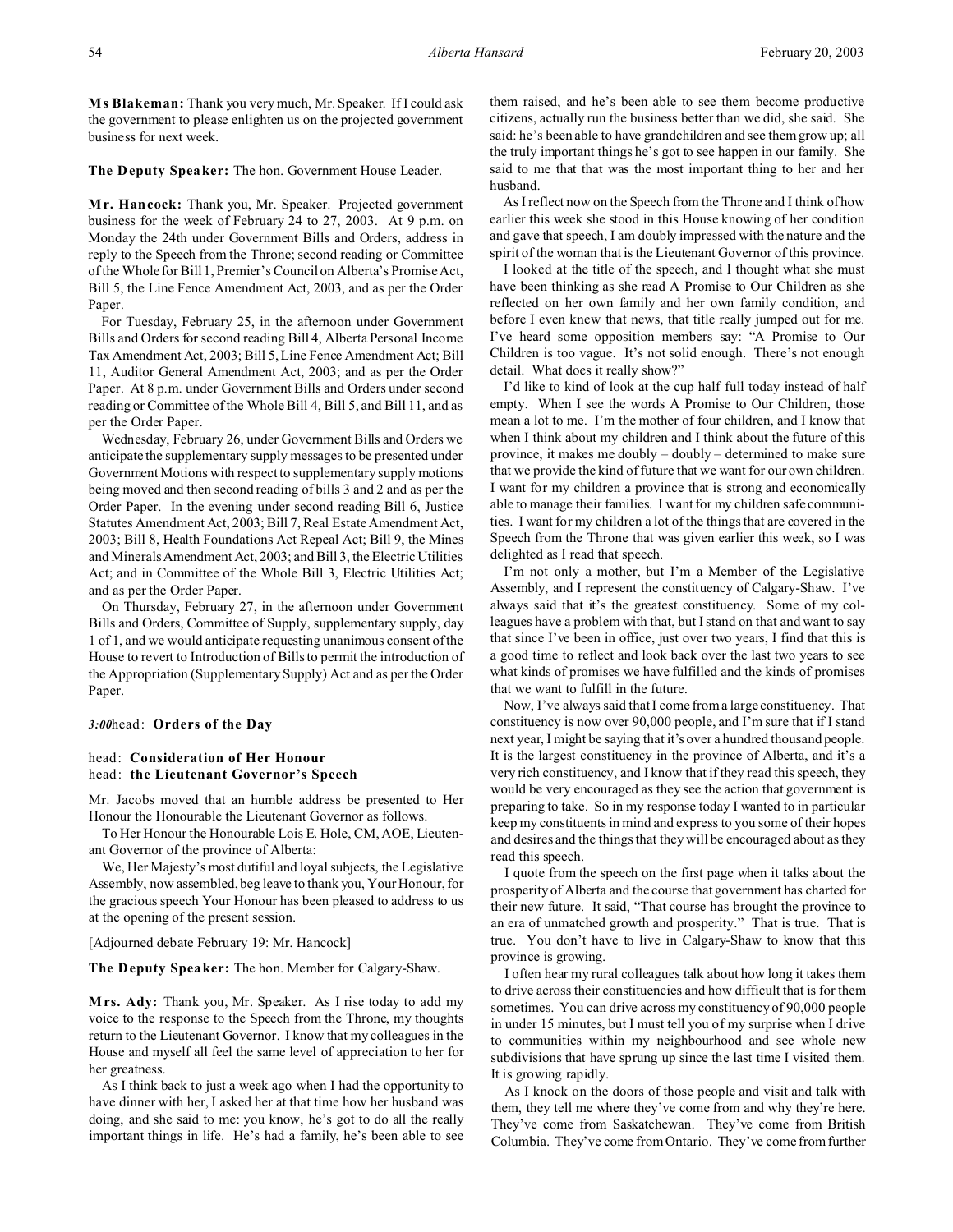east. I'm told that Ontario is not the east, that there are more eastern provinces. I always ask them: "Why are you here? Why did you come to the province of Alberta?" They always say to me: I came here because there was a job; there was a job so that I could have a salary to raise and support my family. That's why they come. They're young. They're dynamic. They're bright. Now, I'm not saying that I have the brightest constituents in the whole province, but I think close. [interjection] Others think they do. But I'm always impressed with the nature of the new constituency that is growing around me, and I think: why do they come?

I remember back in the early '80s when my own family was living in a little community down in Riverton, Wyoming, and the oil and gas industry plummeted, and for the very first time in our family we didn't have a job. It's the first time that we'd not had a salary. I quickly learned a lesson: all the other things that we seek in life are really nice, but when you don't have a job, it is very, very difficult on families. I've never forgotten that lesson, and I've always been grateful for my husband being able to be employed and being able to support our family.

Now, as an MLA for the last two years many, many times I've heard the expression: how can a rich province not? In fact, I thought that if I had a nickel for every time I've heard that expression, I probably could solve all the problems in the province of Alberta. I thought back about that, and I thought: you know why the people tell me that they come to Alberta? Not because it's a rich province, but because they can support their families. I think sometimes we lose sight of that in this province, and I think this throne speech points that out. It says that we have a prosperous province. We do. People have jobs. They have a way to support their families. So when I look to A Promise to Our Children, I can think of no greater promise than that.

I like the saying "steady as we grow" because there's no question that we've been able to establish – and I think not just because of oil and gas but because the government was prepared to make tough decisions and to bring this province into a fiscal responsibility mode that allowed it to get where it is today. When we see "steady as we grow" in this speech, I think that that's a reality. Now our task and our job as government is to make sure that we don't, you know, have to go backward, that we can continue to go forward and that the promise can be bright in the future for our children.

I particularly wanted to spend just a moment on A Bright Future for Children, as it was entitled in the speech, and it says that Alberta's most precious resource is its children, that our job is to protect and enable them "to develop to their fullest potential." I don't think of us as not having tried to do this in the past. I think we've gone to great efforts to do this, but what this speech tells me is that we are focusing an even greater attention to this difficulty.

We start with the Child Welfare Act. I'm the chair of the Social Care Facilities Review Committee. Part of my responsibility with my committee is to go and visit those children that are not in ideal circumstances. They live in foster care homes. They live in circumstances other than with their families. It is difficult for me to watch those children. I see people providing, and I see foster care parents who are trying very hard, and I always honour the work that they do. Yet these children are not with their families, and they are not in homes. A religious leader once said that it is not enough simply for parents to provide food, shelter for children and their physical well-being, that there's an equal responsibility for us to provide nourishment, direction to the spirit and the mind and the heart.

When I look at these children and I think of my own four children, who have had all the benefits of parents – now, I'm not saying that I'm the best mother always, but practically always, but my children have always had the benefit of a mother and a father who love them and grandparents who love them. They've had the benefit of living in communities that also care for them. I think of all the coaches that have coached them in basketball over the years. I think of the Scout leaders that have hiked up the hill with them in the middle of the winter and, you know, brought them back home to me even though sometimes they really annoy me and I wonder if they should come back, but they do. I think of those people that have cared and loved my children. I think of the teachers in schools that have invested in my children, worked hard with them to ensure that they got a good education and that their promise was bright.

## *3:10*

I realize that it takes many people in order for this to happen, so when I look at this reform of the Child Welfare Act, I think it's appropriate. I think it's the right thing to do. I do not think government should do this alone. In the speech it says:

This approach recognizes that creating an environment where children succeed is an endeavour that stretches beyond the ability of any one family or any government. Education and health systems, the corporate and voluntary sectors, parents, extended families, and caregivers are all part of a vital community network of supports that must be in place for children to thrive.

And I say, "Hear, hear" to that.

The other piece that was covered by the Speech from the Throne that I wanted to respond to was the initiative for the Alberta Centre for Child, Family and Community Research into fetal alcohol syndrome. Myself and the hon. Member for Red Deer-North were able last year to go with the hon. Minister of Children's Services to a conference on fetal alcohol syndrome. I must be frank with you. Before I came into office, I wasn't really aware of fetal alcohol syndrome. I've now seen children that have fetal alcohol syndrome. I've been able to talk to foster care parents and parents who adopted fetal alcohol syndrome children. I've been able to visit with mothers that have had fetal alcohol children. I'm not certain why I wasn't exposed to it. I suppose I feel fairly protected in that way, but as I looked and spent time with these children, I realized that it was a problem that needed to be dealt with, and I've been so impressed with the colleagues that are surrounding me that also feel strongly about this. As I see this in the Speech from the Throne, I feel encouraged because it talks about research on the prevention of fetal alcohol syndrome. Much time and attention has already been spent on identifying fetal alcohol and what it is and defining it, but let's prevent it, and I'm encouraged to see this in the Speech from the Throne.

If you look at the Calgary-Shaw constituency, one of the richest resources that it has, although there are some, I guess, sour gas wells in the vicinity, is children. I have over 25,000 children in my constituency. In fact, I have more children in my constituency probably than some members have constituents, which tells me I have roughly, if you do the math, 50,000 parents of those 25,000 constituents that are children, so it's no surprise to me when issues about education or that primarily affect children come along that I hear and that my phones ring and that my e-mail is filled with the concerns of parents and of children. So when Alberta's Commission on Learning was struck, I was very encouraged. I felt like it was an opportunity for us to take a good long look at what we were doing in education. Could we improve on it? Could we make it better? Where were the challenges? I will be bringing forward a motion later that will talk about the complexity of the classroom this year. I think it's something that we do need to address and something whose day has come. So I'm very encouraged when I see in the Speech from the Throne comment on Alberta's Commission on Learning, and I very much await their results and hope that we will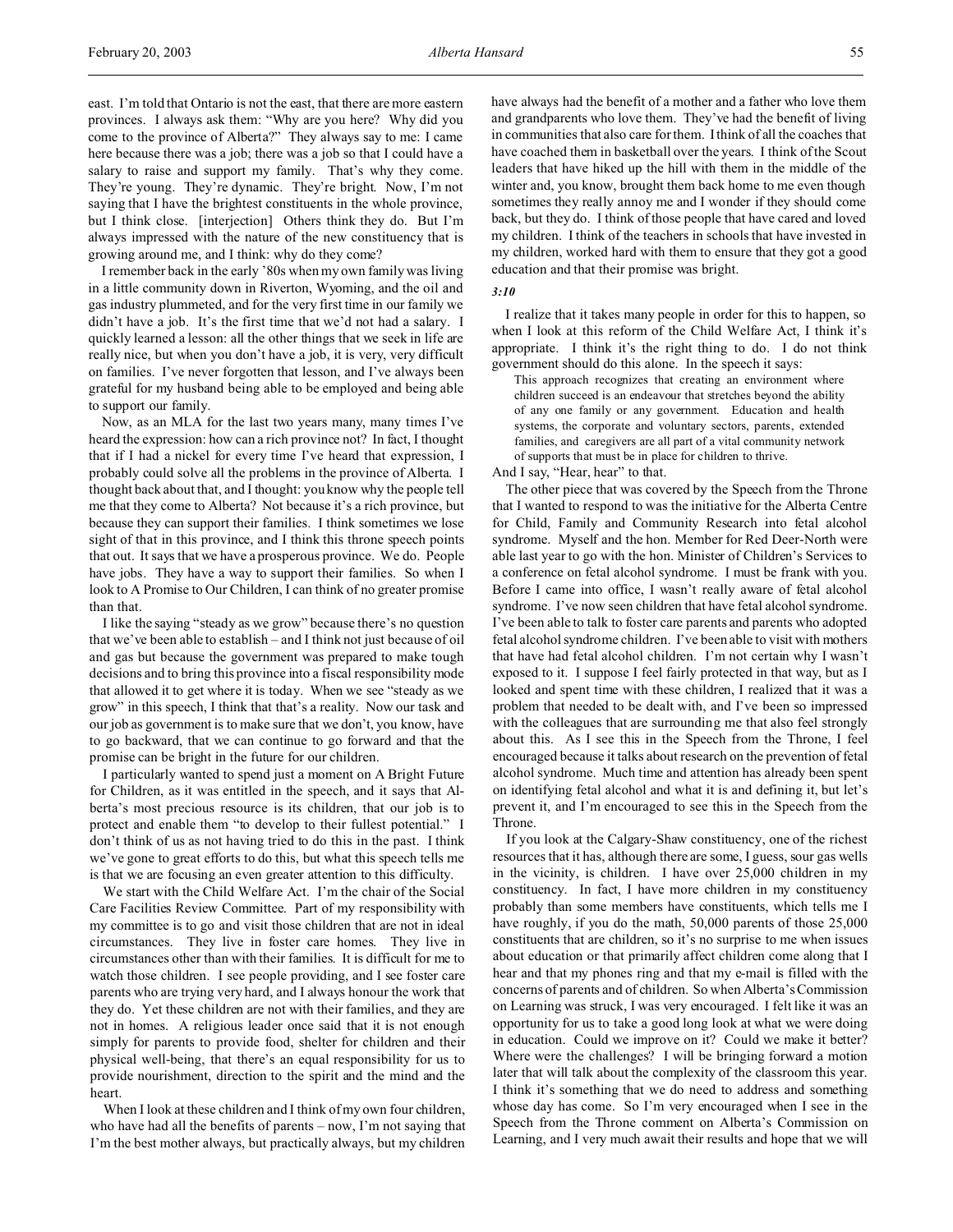be able to improve an already excellent education system and make it even better.

I was also encouraged to see the \$20 million to help Alberta school boards purchase additional classroom resources and textbooks. Often some have said: well, that only buys half a textbook per child. But I would like to point out that there is budget already out there for textbooks, and this will add and enhance that and create more opportunity for textbooks, and I think it's a good-news story. I was very encouraged when I saw that in the Speech from the Throne.

In the few short minutes that I have left I just want to touch briefly on infrastructure. Many of you have heard me talk about infrastructure, and at the beginning of it it talks about a solid infrastructure. "As Alberta has grown, so has its need for health facilities, schools, and roads." Now, what I say to my constituents is: many of you have come to the province because you have jobs, but unfortunately you were not able to drag with you your schools, your roads, and your hospitals. So as I see my constituency continue to grow, we have needs in my constituency for these things. It says in the speech that the "economic growth has surpassed its investment in capital projects, and Albertans aren't willing to wait until tomorrow for the infrastructure they need today." I think that reflects the Calgary-Shaw constituency. They recognize that there's difficulty in this area, and that's why, first of all, they sent me to Edmonton, and that's what they look to us for as government: to not tell them why they can't have it but to come up with the kinds of solutions that will ensure and enable them to have it in the future. So I'm very much encouraged as I look at this government trying to become more flexible in how they look at infrastructure.

Now, perhaps all ideas out there are not the best ideas, and perhaps things have been tried other places that were not effective. That doesn't mean that we can't capitalize on the successes. I think of the Bethany care facility within my constituency, which is a P3 arrangement and working very well. [some applause] Thank you. I also think of Hampton school, which I've seen in the news. All over the news they talk about Hampton school, but I've had opportunity to tour that school and talk to parents and students and teachers, and I can tell you that there are some pretty happy parents and teachers and students in Hampton school today, very grateful that there was a P3 arrangement. Now, could that be improved upon? Absolutely. Are there ways that we as government can help control some of those factors that were negative? Absolutely.

So, again, I'd like to just close today by saying that steady as we grow is the way to go. I think this is a speech of promise and hope, and I think the Calgary-Shaw constituency will enjoy reading this. I thank you again.

## **The Deputy Speaker:** Comments? Questions?

The hon. Member for Edmonton-Riverview to speak.

**Dr. Taft:** Yes. Thank you, Mr. Speaker. If there are no questions for the hon. member.

**The Deputy Speaker:** Well, that's what I had asked, and that's why I was asking you. Go ahead.

**Dr. Taft:** Okay. Thank you, Mr. Speaker. It's my privilege to rise in this Assembly to speak to the Speech from the Throne. I concur completely with the comments of the hon. Member for Calgary-Shaw in expressing her feelings and, I'm sure, the feelings of all of us about the condition of the Lieutenant Governor and the courageous job she did in delivering this speech just a few short days ago, an inspiration for all of us.

There has been much discussion already on the nature of the Speech from the Throne, and the phrase I've heard from any number of us is that it's a matter sometimes of looking at whether the glass is half full or the glass is half empty. I think we may want to say that sometimes some people's glasses are full and some people's glasses are empty, and we need to keep all of that in perspective. It's not a simple issue of: is one single glass half full or half empty? The fact of the matter is that for many of us, probably for all of us who are members of this Assembly in most regards our glasses, our lives are very full and very wealthy and very prosperous. But there are many people in this province whose glasses are by any measure less than half full, and we want to try to remember those people as we go through our daily business in this Assembly.

The Speech from the Throne, of course, is focused on children, A Promise to Our Children, and that's a noble focus for this speech and for this government and for this Assembly. I think we would all concur that looking after children and providing all the resources and supports we can for children from conception right through to the early years of school is crucial and is probably the single most important way to secure the future of this province. So, for example, when amendments to the Child Welfare Act are raised – and I'm told that they will "emphasize the importance of early intervention and the preservation of the family" – I commend that, and I hope that that prevents, for example, the kinds of issues that we were debating a year ago in this Assembly from arising, where we saw reductions to early intervention programs.

I also agree completely with the emphasis on fetal alcohol syndrome. It's a frightening problem for this society. There have been some dramatic crimes, some murders committed in this province by people who suffer from this condition, and they really have no conception of what they're doing. That's just a small and dramatic example of the severity of this disease. I know that it's extremely widespread. The thing is that we already know how to prevent fetal alcohol syndrome. We know what causes it, and we know how to prevent it. So I hope that rather than just pouring research money into this question, we actually take action, as the Minister of Children's Services has, but we need to take more action on preventing fetal alcohol syndrome.

## *3:20*

Another tremendous program that as recently as last night I was hearing very discouraging words about the future of is the Alberta initiative for school improvement, AISI, as it's known as in schools. They have had some dramatic results through this program in many schools in Edmonton, including some schools in the most impoverished neighbourhoods.

What's the issue? Well, the issue is that the funding is running out for those programs this year. This is it, and there's a very decided risk that young children, preschoolers in neighbourhoods like Norwood and indeed neighbourhoods across Edmonton and across Alberta will suddenly not have the supports that have made huge differences to their early childhood development. So I hope that that program gets extended as a result of this speech.

The \$20 million investment in schools and school resources, frankly, is too small, but it's better than nothing. There are schools in this province, for example, where the maps still show the Soviet Union, and that sort of geography is so far out of date that we're not doing anybody an advantage by that. If schools can use some of this money to improve their resources, great, but we shouldn't have allowed them to get so far behind as it is.

Moving to the section of the speech on a strong economy, the two great emphases in the speech are on agriculture and energy, which we all agree are absolutely fundamental to the prosperity of this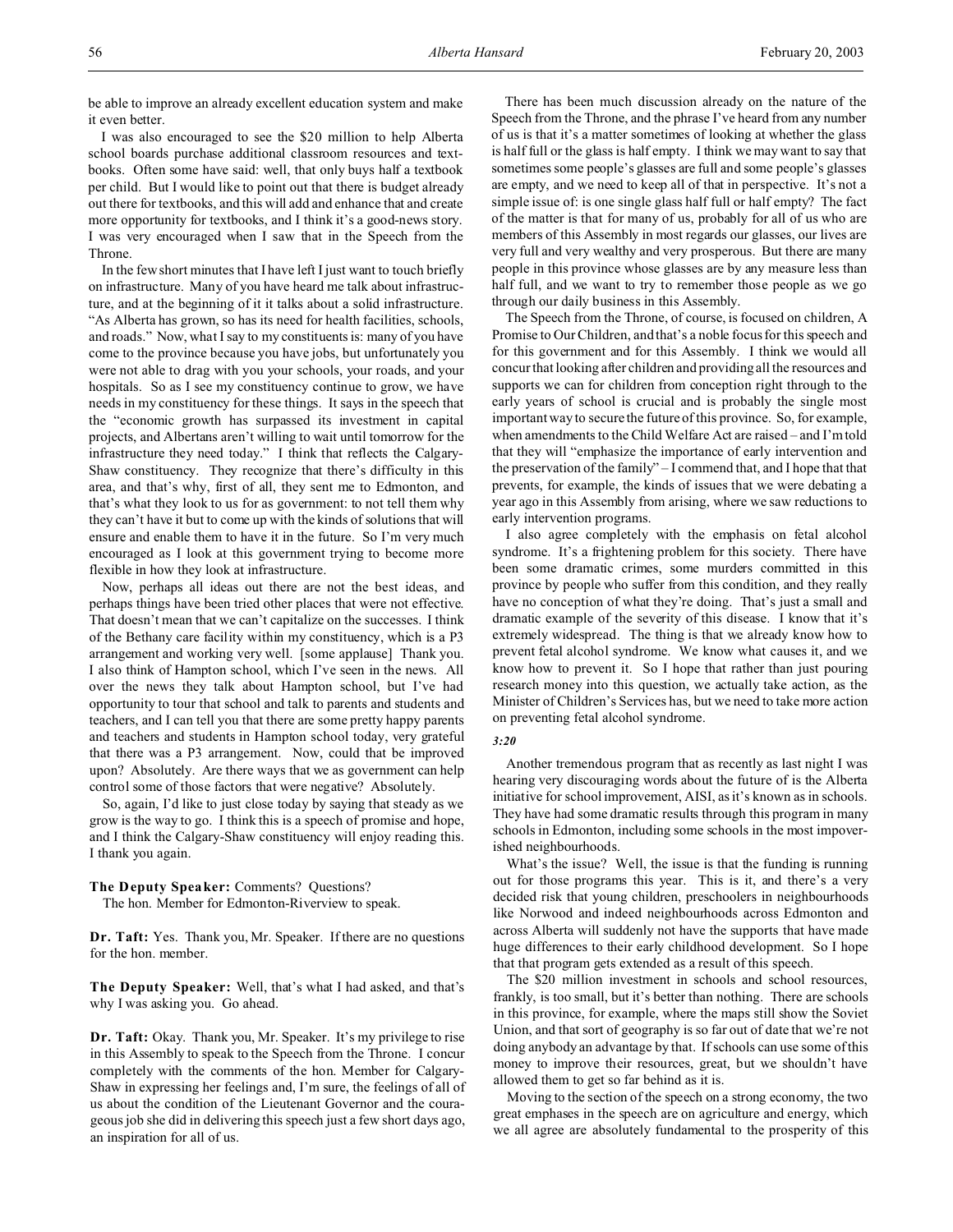province. The agriculture sector is in a very rough spot. I know that we voted in the fall for a substantial increase to support that sector because of the drought and ironically also because of some flooding in southern Alberta, but I'm afraid that the future of this sector is in for long-term problems and that we need long-term solutions. I know that our leader has some very clearly thought-through ideas on that, and I hope the government listens to those.

I am concerned about the commitment of this government to continue to oppose the monopoly of the Canadian Wheat Board. A tremendous number of farmers in this province and across western Canada support the Canadian Wheat Board, and they show that every time members to the board of the Canadian Wheat Board are elected, and they continuously elect members who want the Wheat Board to continue. I'm concerned that this government is actually listening to a very narrow voice on that particular issue.

The energy industry also gets a substantial amount of attention, and let's be honest: it's the energy industry that separates Alberta's economy from the economies of the other provinces in this country. So well they deserve particular attention, but they don't deserve the kind of attention the electricity industry has received in this province in the last few years. We all know that electricity deregulation has brought many problems, and I am concerned when I read that the government is planning to make further changes and hopes that these changes will "increase competition and value for consumers." Frankly, I'm a big fan of competition, but anyone who knows economics knows that there are limits to markets and that competition doesn't always work and that in fact it was because of a breakdown in competition early in the 20th century that we got into regulated electricity in the first place. I am not optimistic that the moves of this government are going to benefit consumers of electricity in Alberta at all.

The economy needs to diversify in this province, and although we trumpet the efforts of diversification, if you take a hard look at their success, proportionately Alberta's economy is still overly dependent on energy and agriculture and especially on energy. Tory governments have been trying for 25 years or more to diversify the economy with very mixed success and some spectacular failures. I'm not sure what new thoughts this government has to put into place as it's suggested here, but we'll be watching them carefully.

P3s have had a fair bit of debate, and they're going to get a fair bit more, I'm sure. They are specifically referred to in the Speech from the Throne. It's curious. The Speech from the Throne says that "Albertans aren't willing to wait until tomorrow for the infrastructure they need today. That's why the government will develop a new capital plan to address infrastructure needs." Well, I'm sure there has been a capital plan in place for many years. I'm not sure why we particularly need a new one. The old one would probably have worked perfectly well if the government had just followed it. Instead, it was on and off and on and off. So some stability, which we've argued for in this party for many years, will be welcomed in the sector. However, turning to P3s is a risky business, and I would encourage – encourage – the Minister of Infrastructure and all members of this government to very, very carefully examine the evidence on P3s. There is, in fact, an extensive body of analysis on P3s, and by and large their usefulness is extremely limited. So let's approach this issue with great caution.

The new fiscal framework that's referred to in the Speech from the Throne is hard to disagree with in any substance because, after all, it is essentially a borrowing of our own party's position. So my congratulations to the government for doing that.

Seniors. While the Member for Calgary-Shaw has a huge number of children in her constituency, I have a huge number of seniors, and if there's something I would have liked to have seen more emphasis on in this speech, it is the plight of seniors, over half of whom are living on incomes of under \$15,000 a year. Seniors have borne the brunt of a great number of the government's cuts in the last decade, and it doesn't look from this speech like they're going to get much of that returned. So I would like to see much more careful attention paid to seniors.

And now to health care. Health care will continue to be the top priority of Albertans and of Canadians as it has been for many, many years now. This government from the beginning has wrestled with health care and has in my view and the view of many, many other people not done a particularly good job of it. In fact, health care is one of the areas that this government consistently scores low on in terms of public confidence, and there are many reasons for that.

But at least they're right that still more money is not the only answer for improving health care. I think that we would all agree with that. One way of improving health care is better management, and I am very concerned that we have a health department in which in 10 years there have been eight changes of deputy minister, the revolving door at the top of that department, and as a result there's continuous chaos. So it would have been nice to see a commitment to steady management there.

I would also like to have seen some explicit addressing of conflict of interest issues in the health care system because the system as it is now tolerates conflicts of interest that, for example, would never be tolerated in the legal system. They would never be tolerated in any major corporation, and indeed they wouldn't be tolerated elsewhere in the public sector. It's an issue that needs to be sorted out.

There are also questions of the credibility of the promises of the Speech from the Throne. I mean, after all, I'm reading from the Speech from the Throne of 2001, that says: "The government will provide Albertans with a stronger voice in health system management. This fall Albertans will elect two-thirds of the board members of the 17 regional health authorities." Unfortunately, a mere two Speeches from the Throne later we've seen those elected positions abolished. So it does make me wonder: how much can we rely on the promises that we're seeing in the Speech from the Throne? How much does it mean when we read fine words under the section on the health system here when those promises are so easily and so soon broken? But we can always hope, and we can always work, as we will, to hold the government accountable.

#### *3:30*

The speech also has drawn some controversy over its comments about Alberta's position in Canada, and I would like to note the curious paradox in which this government very, very tightly ties its funding to school boards. So, for example, the \$20 million being provided can't be spent on anything except exactly what this government says. They're very quick to tie funds to school boards, but oh, my goodness, if the federal government ties funds forwarded to the province, the noise, the complaining, the objections are nothing short of remarkable. It's this kind of double standard that rubs many Albertans the wrong way and, frankly, undermines the province's own position. Wouldn't it have been better just to have said: "We'll give the \$20 million to the school boards. You guys spend it how you want." That's how we want the federal government to treat us. That's a position that could be respected.

Finally – I see I'm running out of time here – this province wants to do everything to protect Alberta's economy. We agree with that, but I for one have differing views on what actions need to be taken there.

Thank you, Mr. Speaker.

**The Deputy Speaker:** Questions? Comments? The hon. Member for Red Deer-North.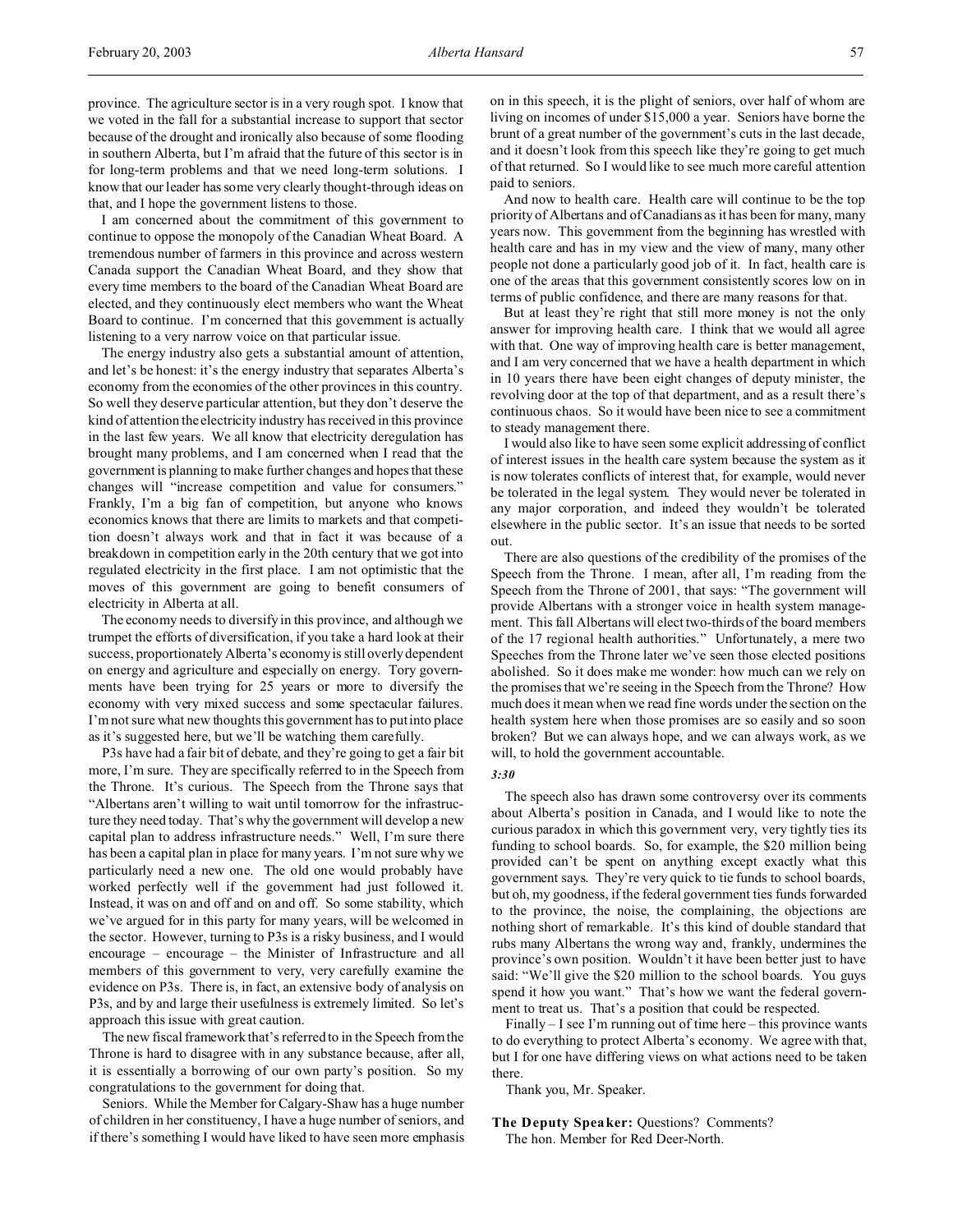**Mrs. Jablonski:** Thank you, Mr. Speaker, for allowing me to respond to this year's throne speech. This province is truly blessed with the gift of our Lieutenant Governor, and I wish her a speedy recovery as we all keep her in our thoughts and prayers and send her our hugs.

Like Her Honour I share a vision for our children and our youth, a vision where we in the Legislature make a promise to them, a promise of protection, encouragement, and, most of all, prosperity. Themistocles of ancient Athens demonstrated the importance of children to government when he said, "The Athenians govern the Greeks; I govern the Athenians; you, my wife, govern me; your son governs you."

Mr. Speaker, every parent understands exactly what Themistocles meant and, therefore, why the Alberta Promise is so important. This promise is shared by the people of Alberta and by the people of Red Deer. Did you know that there are some people in Red Deer that actually think that Red Deer is the centre of the universe? And then there are some people in Red Deer that know that Red Deer is the centre of the universe.

In response to Her Honour's remarks, I'd like to talk about three very important issues that are at the heart of Alberta's Promise. The first is mentoring and the important difference that having a strong mentor makes in a young life. The second is doing everything we can to prevent fetal alcohol syndrome in Alberta and to do this without any hesitation. The third is ensuring that we take all necessary steps to protect Alberta's prosperity, especially in light of the federal government's ratifying of the potentially dangerous Kyoto protocol.

On my first point, one of the promises Her Honour highlighted is to ensure that "every child receives ongoing support, care, and guidance from at least one caring adult in his or her life." For most Albertan children this support comes from within the family, but we know that many children come from troubled homes or from singleparent homes where that parent works hard to pay the bills and to set a good example for his or her children. In cases where a parent needs a little help from their friends and neighbours, when they need someone else to be there for their child, every Albertan who is ready, willing, and able should take the time to be there as a mentor, as an in-school mentor or as a Big Sister or Big Brother. We already have dedicated and committed mentors in the form of coaches for hockey, soccer, ringette, lacrosse, and every other kind of coach, in the form of leaders for Brownies, Cubs, Guides, Scouts, Pathfinders, and Venturers, and in the form of youth group leaders as well as teachers and tutors. These mentors do a great job, but we need more.

Mr. Speaker, in my role as head of the Youth Secretariat I've seen firsthand the value of mentoring. When I go into schools where Big Sisters and Big Brothers have in-school mentoring programs, I not only see kids who are happier, healthier, and learning more enthusiastically, but I also see mentors who are happy as well. If you talk to anyone who's taken on the role of a mentor, including the inschool mentors, you'll hear stories about the good things that the child is doing and the successes of that child. You'll also hear them talking about how much fun it can be and how rewarding it is to play a significant role in the life of a young person.

If you knew beyond any doubt that by spending an hour a week with a child or a youth, you could make a huge difference in their lives, if you knew that just by being there, you could prevent them from turning to drugs or alcohol or that you could keep them in school and guide them to a successful future, that just by being there, you could prevent them from attempting suicide, would you do it? Would you take the time to be a mentor? My husband has always said that if you take a kid fishing, you'll never have to fish for him or her, or if you take a kid hunting, you'll never have to hunt for him

or her. Mr. Speaker, maybe it's time to take a kid fishing or hunting.

The theme of Her Honour's speech is Alberta's Promise. I'd also like to call it Alberta's challenge. I challenge each and every Albertan to call Big Sisters and Big Brothers or the boys and girls clubs and get involved. It will be one of the most rewarding decisions you will ever make.

Mr. Speaker, John F. Kennedy once said, "Ask not what your country can do for you; ask what you can do for your country." Well, you don't have to be a soldier or an astronaut, a brain surgeon or an Olympic athlete to make a difference for your country. You can make a huge difference by being a mentor, somebody's own personal hero.

On my second point, Mr. Speaker, I commend Her Honour's comments with regard to Alberta's efforts to prevent fetal alcohol syndrome. Fetal alcohol syndrome is a brutal affliction, even more sad because of the fact that children are born with it and it is not curable. It is a syndrome that inhibits their development and in such a way that some do not even know they have this problem. Yet the negative social effects of FAS are well known. We know that babies born with FAS don't recover, and often those with FAS become adults who are not financially or socially self-sufficient, and they are more likely to require special education and drop out of school. Some will likely end up in our jails because they do not know how to cope with this affliction. Many children with FAS grow up to be alcohol or substance abusers themselves.

The opportunity for children born with FAS to live a healthy, normal, and successful life is drastically reduced, and for some sufferers that opportunity does not exist at all. It is up to us to make sure that we take steps to rid Alberta of this terrible form of brain damage. I know that many of my colleagues are already fighting the good fight and that all my colleagues will join me in encouraging our government to keep fighting FAS. Red Deer and central Alberta are fortunate to have many caring and well-trained volunteers and outreach workers that are helping families and children to cope with this life sentence.

Finally, to my third point, Mr. Speaker. It will come as no surprise to anybody in this Assembly that my constituents are particularly concerned with the federal government's ratification of the Kyoto protocol. After all, when you're talking about Red Deer, you're talking about the centre of the oil and gas service industry. Not only has the Red Deer Chamber of Commerce and the city council of Red Deer informed the provincial and federal governments of their objections to the Kyoto protocol, but so have numerous businessmen and corporations. Our provincial government has reiterated its intention to fight the Kyoto protocol should it prove to be as onerous as first expected. That's only one part of the equation. The other is the commitment to future generations of Albertans that we will not let any action by the federal government risk the opportunity of these Albertans for success.

Mr. Speaker, it doesn't make me very happy to have to stand here with skepticism about our federal government, but I am nonetheless disheartened by its performance of late. Believe me; coming from Red Deer my constituents have long memories. Folks from Red Deer remember the national energy program, and they remember how it decimated the economy of the province. They remember the daily bankruptcies of businesses that failed because of flawed federal programing. And Red Deer was not the only city that suffered. To this very day I still see tough, mighty oil workers and educated, welltrained professionals shudder at the very sound of that which cannot be named.

#### *3:40*

So when we see another solution brought in from Ottawa or in this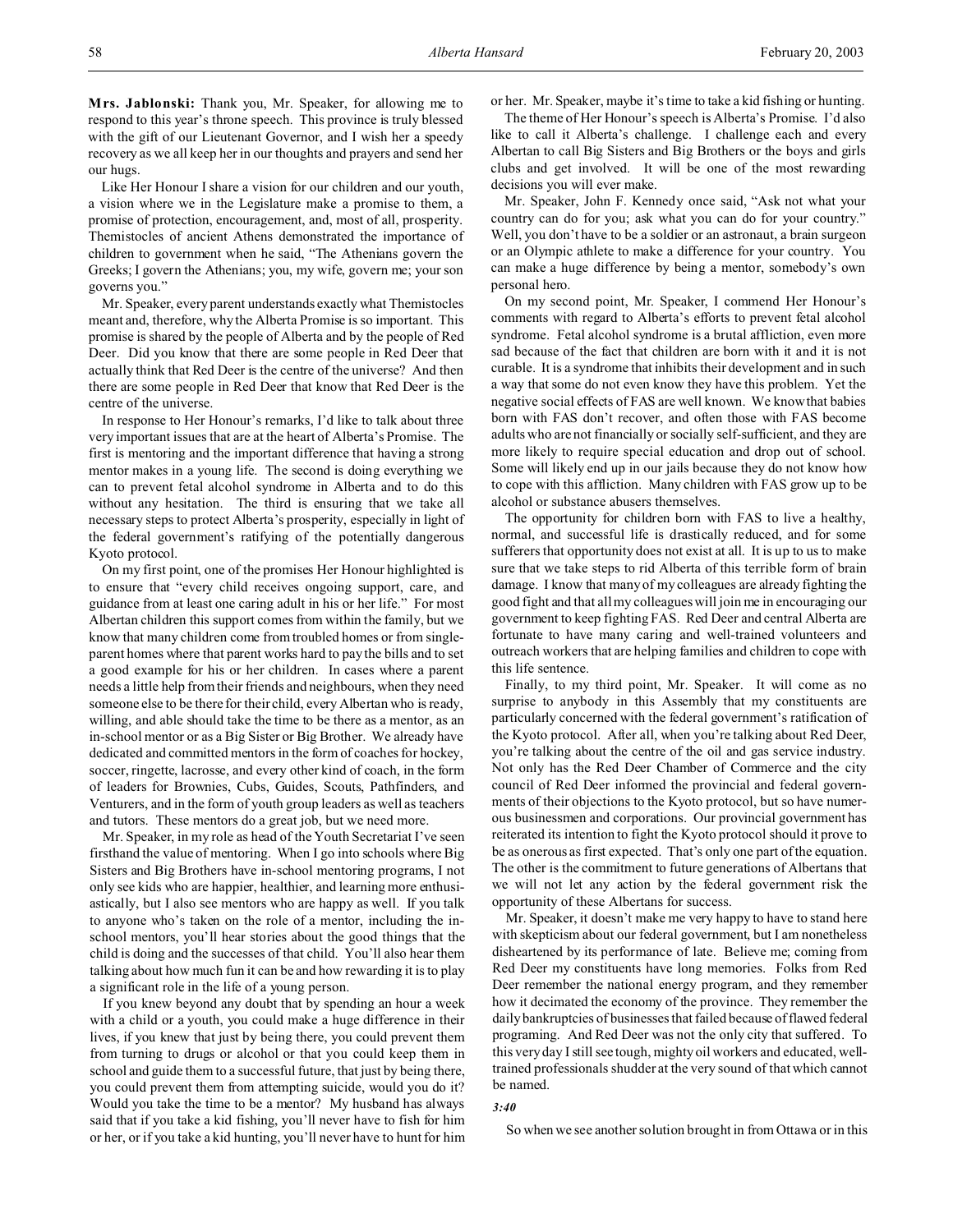case from a city in Japan that many Albertans had never heard of before, we rightly get suspicious, and when the federal Minister of the Environment tells me that their calculations only show an increase of 20 cents on a barrel of oil, I pray that those calculations weren't made by the same people who calculated the cost of the gun registry. When we see this made-in-Ottawa solution coupled with this wasteful gun registry, the monopolistic Canadian Wheat Board, the too little, too late farm programs, and the new round of federal intrusions into social programs, I start to shudder. This is not how this country is supposed to work.

So, Mr. Speaker, I will be introducing Motion 502 that asks the Legislative Assembly to urge the government to investigate and take steps to strengthen Alberta's position within Confederation. What might have worked 100 years ago does not work today. We need to negotiate a new deal in Confederation for all Albertans. After all, that is part of our promise: to protect our prosperity.

Mr. Speaker, I'm a good Canadian, and I will always remain so. This is also most definitely true of my constituents in Red Deer-North and many other Albertans. It does not seem to me that just because hardworking Albertans have found success, it is the federal government's job to waltz through and squash it. In fact, it should be the other way around; they should be encouraging our success because success for Alberta means success for Canada. In the case that the federal government will not share our success, this government will be there. We'll work so our young people know that this is still the best province in Canada and the best place in the world to live, work, and raise a family. And when the federal government comes calling with a new, punitive program that nobody asked for, we'll work hard to make them take it right back to Ottawa. This is another promise that we can make to our children.

Mr. Speaker, I would also like to add that a new fiscal framework to bring predictability, sustainability, and more discipline to fiscal management will be welcomed by the constituents of Red Deer. By eliminating the need for stop-and-go infrastructure spending, all Albertans will benefit.

On the environmental side I am very pleased that this government will provide funding for a clean coal demonstration project to develop techniques for the use of coal in electricity generation. We all know that sustainable economic growth requires clean air, water, and land and that Albertans will accept no less. This is why I am also very pleased about a made-in-Alberta plan to reduce greenhouse gas emissions.

Mr. Speaker, I've talked about three of the issues underlying Her Honour's promise to Alberta's children and youth. These are three of many. This government is right to put the concerns of our children and youth first and to promote and take action to ensure a prosperous life for them and indeed all Albertans. I, like most Albertans, have confidence in our government to fulfill these promises. I also have confidence in our wonderful citizens to follow our lead.

Mr. Speaker, when I was six years old, I made a promise. I promised to do my best, to do my duty to God, the Queen, and my country, and to help other people every day, especially those at home. Now, my mother might tell you something different, but I've always tried to keep that promise. I also intend to keep Alberta's Promise to ensure that Alberta's most precious resource, its children, are protected and enabled to develop to their fullest potential.

May God bless Alberta, and God bless Canada. Thank you.

**The Deputy Speaker:** The hon. Member for Calgary-West.

**M s Kryczka:** Thank you, Mr. Speaker. It's been more than six years since I was first elected MLA for the constituency of CalgaryWest and six years since I first responded to the 1997 Speech from the Throne. I clearly remember describing proudly the distinctive community and geographic areas of Calgary-West and the wide range of ages of my constituents and especially the high standards and expectations they have for themselves and for their political representatives, especially their aldermen, school trustees, and MLA.

Now, six years later, I am of course much wiser, but I know I'm older. Much has happened in Calgary-West. Explosive development in the western half resulted in 70 percent of K to 12 students living in that sector having to leave the area to attend one of the many underutilized schools in the east sector of the constituency. There are traffic challenges also. Movement of constituents to and from work is an increasing frustration these days.

There are, however, many more housing choices for the increasing number of seniors who are choosing to age in place, who have said good-bye to their residential homes with the high-maintenance yards which they have lived in for many, many years. In Calgary-West there are, fortunately, increasing housing choices for all income levels of seniors. I am increasingly concerned, even alarmed, though, that with the years just how much more seniors become frail and thus dependent on others to maintain an acceptable way of life.

Turning to the Speech from the Throne, Mr. Speaker, which the Lieutenant Governor delivered so beautifully in her very special style on Tuesday, February 18. She should know that we all embrace her too. I wrote this before I read my memo about her recent health status, but especially now I wanted to say briefly that I extend to her our sincerest prayers for a full recovery.

I was very pleased with the key messages in the theme A Promise to Our Children with a focus on Albertans' common values, their pride in meeting challenges and trying new things, in working hard, in being independent but with a strong sense of responsibility to family and community. I agree with the steady-as-we-go challenge to manage growth pressures today and remain strong into the future.

Mr. Speaker, who can disagree with these goals, unless you have no family or children? Being a mother of two adult children and another two by my second marriage and now a grandmother of nine, I have a huge personal interest in the importance of planning for the next 10, 20, and 30 years. Whether it be access to quality health services, an excellent learning system, a strong economy, stabilizing of the energy sector long term, accelerating research, reducing greenhouse gas emissions, providing solid infrastructure, developing a more sustainable fiscal framework, and responding to the needs of people, especially the most vulnerable, the priorities in the throne speech covered very well all of the areas important to providing young Albertans with a better quality of life today and in the future.

However – and there's always a however, and that's where I'm at right now – economists and planners nationally and worldwide have red flagged demographics and an aging population for many years now. My counterparts in other provinces readily acknowledge that Alberta has the youngest population in Canada, and therefore we have the benefit of more time to prepare for its true impact in 10, 20, 30 years. Seniors are only 10 percent of our population now, so why worry today? The time of 20 to 25 percent seniors is years down the road. But having said that, Mr. Speaker, I have an increasing concern that is reinforced with very credible sources that as a government we are not acutely aware of the increasing numbers and health needs of vulnerable Albertans. By vulnerable I mean those who are too frail physically or mentally to advocate for themselves to government and health authorities and therefore depend on family and caregivers to do so.

The vulnerable include people of all ages, but the majority are older seniors. Think about this. Since 1997, for example, we have all become six years older, with time bringing about physical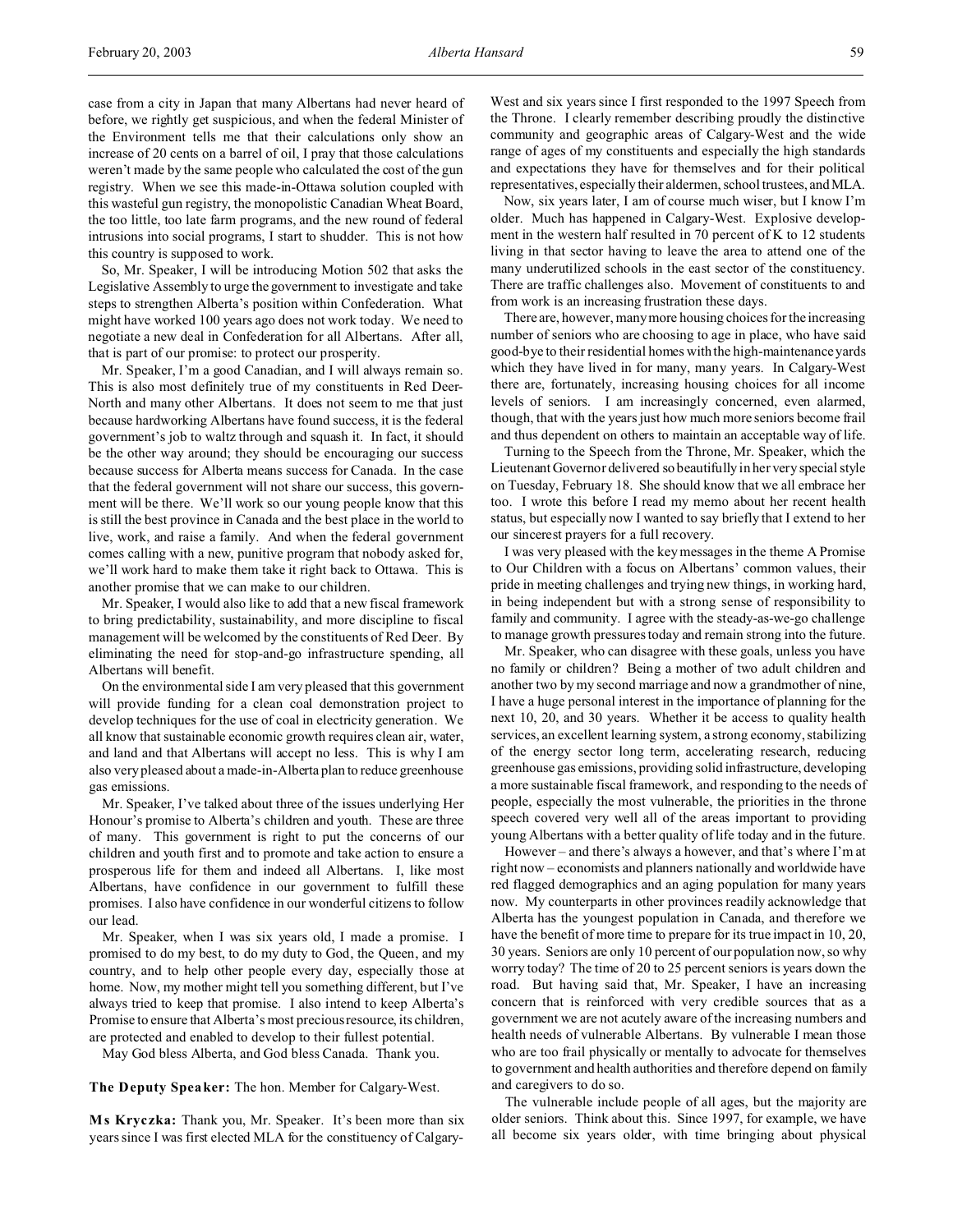changes and chronic conditions that we have to live with daily and for the rest of our lives. I'm probably speaking now to the older colleagues who are here in the House. For me I have now got progressive arthritis in my hands, and without medication most days it is very painful. My 90-year-old mother, Mary Sterling, has a walker now, provided by a wonderful provincewide community support program, Alberta Aids to Daily Living. It enables her to stay mobile more safely in her congregate living housing setting, but my mother has increasing osteoporosis in her spine and legs. I see a noticeable increase in her frailty monthly, but her great attitude never waivers. I'm sure most of you today can easily think of someone very close to you with similar progressive health problems. It's not hard to do.

Since 1997 I have visited seniors in many housing settings, and each time I revisit, I see significant changes: many walkers now where there were none and more than just a few wheelchairs. Many seniors no longer live there. They have moved to a long-term care setting, an Alzheimer's care centre, or have passed away. Since the development of the long-term care review report, very few frail seniors are now admitted to acute care hospitals. Bed blockers is pretty much a label of the past.

## *3:50*

So I ask, Mr. Speaker: where do these seniors go? We know that seniors are living longer thanks to modern technology, but not all of them are able to spend their last years or months at home in a supportive community setting. One fact in Alberta is that there is an increasing number of older seniors and those with disabilities in the long-term care system who have complex and chronic care needs or, put another way, multiple severe health problems. They are a distinct subgroup of the population. Call it seniors' C3. By seniors' C3 I mean the seniors' chronic, complex care group, and I don't say that in jest, but they are definitely a very important group in our society.

This situation also exists in Ontario and, as in Alberta, the work for hardworking professional staff is heavier and more stressful in care centres now than in an acute care hospital. In Alberta many long-term care facilities are replacing the role of the chronic hospital, providing respirators and tube feeding to residents, for example.

A second reality of this health situation is insufficient funding to the long-term care operators to provide better quality care. The present funding formula, the CMI, or case mix index, is outdated. It's 15 years old, and more dollars are required for medical technology changes, pressures on the system, and increasing costs. Assessments for funding are done in the fall with funding released the following July, which is then out of step with residents' present needs. This government needs to commit to develop a more appropriate funding formula, one which will enable regional health authorities to more adequately fund an enhanced level of long-term care.

A third reality, Mr. Speaker, is the aging population, as I've already noted. A large very well managed long-term care centre administrator in Calgary has quoted to me that there was 80 percent walkers and 20 percent wheelchairs in their centre, and now it's reversed, 20 percent walkers and 80 percent wheelchairs. It is really important to understand that our population is not only aging or growing older. That age group is expanding in size from, as I said earlier, 1 in 10 to 1 in four.

A fourth reality that this government must address is Alberta's current long-term care accommodation rates, which are the lowest in Canada. Alberta's is \$32.60 per day, while the national average is \$58 per day. The accommodation rates paid by the resident are expected to cover the resident's cost for room and board and not costs associated with direct care, nursing, rehabilitation, and support services, which are covered by the region or the government. In January 2002 this government increased the accommodation rates by 14 percent, or approximately \$4 a day, the first increase since 1994. A second anticipated increase by government has been deferred to date. This situation is a disincentive for owners to upgrade facilities or for private providers to enter the market.

The Alberta Long Term Care Association is unique in Canada in that it speaks with a united voice for private, voluntary, and publicsector facilities across Alberta. Its 30 member organizations employ over 15,000 Albertans, and they care for more than 10,000 elderly clients. They have urged government through the Health and Community Living Standing Policy Committee to address these funding problems.

Mr. Speaker, I've also heard many similar messages of urgency from the Alberta Gerontological Nurses' Association both inCalgary and in Edmonton, and in Edmonton it was at a recent presentation to the Seniors Advisory Council for Alberta. I've also heard from key administrators in the Calgary health region, from a number of individual owners and operators of long-term care centres, and from many very concerned parent members. The messages are the same and are cause for government attention.

To conclude, Mr. Speaker, our health system reform must include addressing the complex and chronic health needs of the subgroup that I have described. If we do not address the funding needs in this area, we will defeat, for example, our goal of retention of gerontology health professionals in the long-term care system. Our target of staying healthy may help prevent a degree of chronic diseases for many of us in the future, but we have a responsibility as a society and as a government to adequately care for those Albertans who are most vulnerable.

Thank you.

#### **The Deputy Speaker:** Questions? Comments?

Our next speaker, the hon. Member for Airdrie-Rocky View.

**Ms Haley:** Thank you very much, Mr. Speaker. Like all of my colleagues here I, too, would like to pass on my best wishes to our Lieutenant Governor in the hopes that she has a speedy recovery. Sadly, it also reminds me of so many of us who over the last few years have all dealt with members of our own families. Our Lieutenant Governor is like part of our family, but on a more personal level I, too, have members of my family that have been dealing with cancer this past year, and it is really a devastating disease.

I would like to say, though, that our health care system, you know, fraught with problems as it is – and there's never enough money or never enough resources to do everything that everybody wants it to – has been there for the people in my life that have had to deal with it, particularly this last year, and I'm very grateful to the dedicated doctors and nurses in both Ponoka and Red Deer that have been dealing with my family. I know how hard they work and how seriously they take their jobs, and I'm very grateful that they're there.

Back to the Speech from the Throne, Mr. Speaker. When we talk about a bright future for our children, there are few things more important than our children, if you can think of anything more important than them. I'm lucky. My sons are now, you know, past the K to 12 stage. One of them has a degree from the University of Calgary. The other is working on a certified program. I can tell you that education throughout the whole time that I've been an MLA has been an ongoing issue. It think it was probably an issue when I was going to school. It'll probably be an issue when my sons' children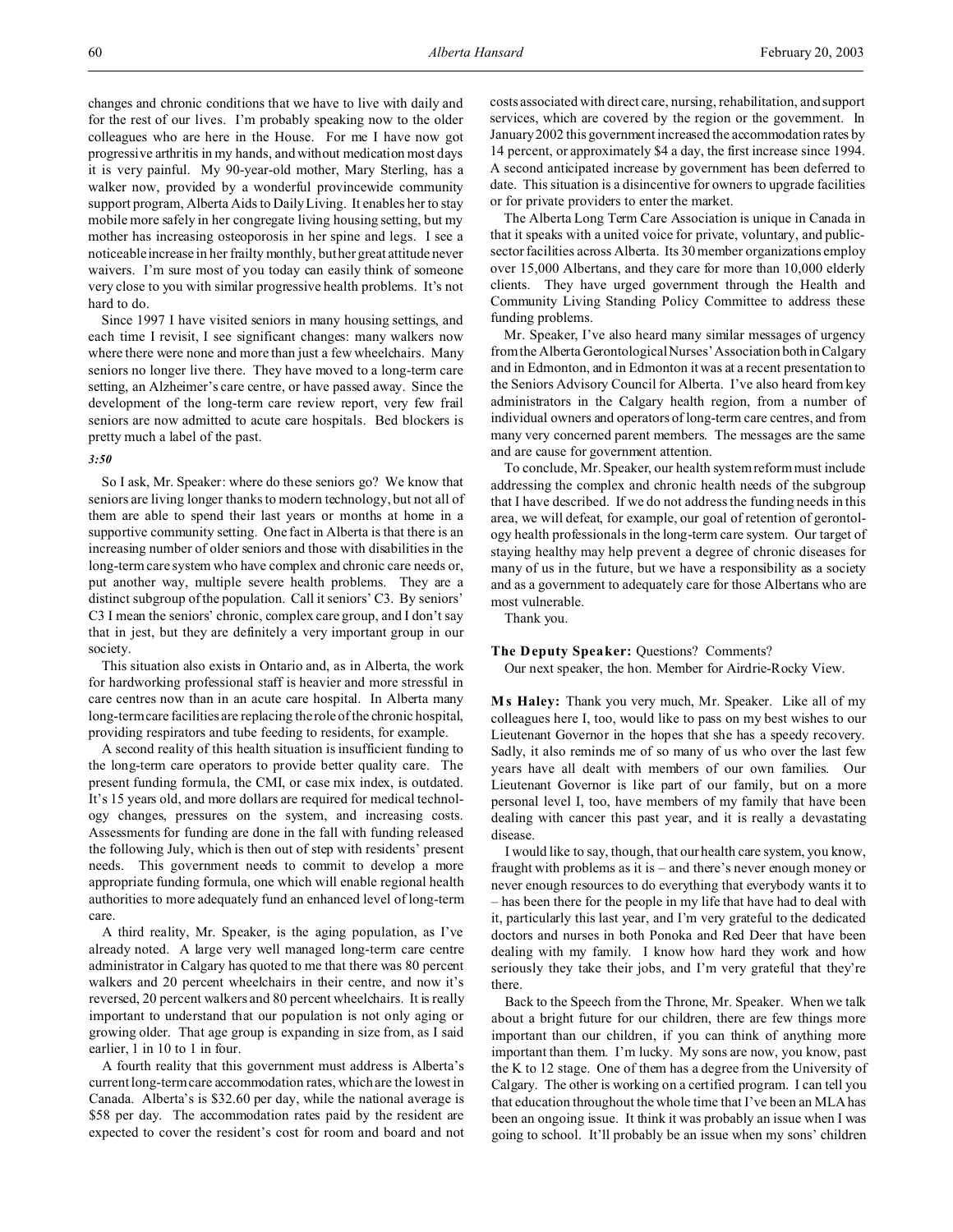are going to school. I'm not sure how you ever satisfy the growing expectations or the needs or the wants of everybody, but every government globally has to deal with their economics the best way they can.

We have tried to increase funding for education. Is it enough? Probably not. Will it ever be enough? Probably not. Are there things that we can do? Yes, I think there are. Perhaps the \$20 million is a step in the right direction. Maybe we need to be looking at a little bit more on the classroom side as we go toward the budget, and with any luck we can sort some of those issues out as well.

I'm one of the MLAs that's received hundreds of letters, and it really is hundreds. There were over 350 of them in the last four months from the Catholic school system in my area. They've got some serious issues, and they want some serious answers. I try really hard to listen to their concerns and deal with them to the best of my ability. It would be real easy if I could just come up with another \$400 million or \$500 million for education tomorrow, but probably next year I would find myself in exactly the same position, where once again it's not going to be enough for longer than a day.

As a taxpayer I can tell you that I'm not real keen on paying a lot more in income tax. We are spending as Canadians – forget the Alberta part – \$37.6 billion this year on interest on a federal debt, and it does matter, Mr. Speaker. When you put that number out there, \$37.6 billion, what does that really mean? Well, I'll put it to you this way. If you took 10 percent of that money, it would be \$3.76 billion, which would pay 50 percent of health care in Alberta. So when we sit as Albertans, as Canadians and we yowl and rant and rave about things in Alberta not being quite what they should be – but the deafening silence by our media, in particular, on critical thinking issues on a federal government level absolutely astounds me. Where are they?

We had one of my colleagues over here today talking about MLAs giving themselves a raise every year. Well, let's put that into some kind of perspective when we talk about the fiscal realities of this province. As a committee we decided that it would be easier to address a very tense issue. It's something nobody wants to deal with ever, but we have to deal with it realistically. You can't come along every four or five years and give yourself a 20 or 30 percent raise. There are members of that caucus and that little caucus that are on Members' Services that have agreed to these issues, so if we're doing it wrong, then I guess we need to deal with it in another way. That can be done as well.

When we fund education and you come up with several hundred million dollars to try and help an education budget and the vast majority of it goes to wages, that's normal. That's the biggest expense in a school, but it does make it difficult to try and do the other things that we want to do, which is to try and improve classroom conditions.

## *4:00*

I have great, great hopes pinned on that Commission on Learning when they come back with their recommendations. I hope that after 30 years the study that they're doing will encompass all kinds of new and innovative ideas and not just be something that says: well, now you've got to go spend another \$4 billion, and oh, by the way, the results won't really change because you're already number one in Canada, you're probably number one in the world on most things, and your teachers are the highest paid in Canada.

So what do we need to fix after that? We need to fix some of the conditions inside the classroom. One of the more difficult issues that people really don't want to deal with or talk about is the full integration side. We know that there are some parents who believe that their children truly benefit from this, but we also know that there are parents who feel that it has created a certain amount of chaos inside classrooms. It's not fair to teachers, and it's not fair to the other children. What's the right balance? I'm not sure, not being an expert on such matters, but I do know that we must not be afraid to deal with it, and I hope that the Commission on Learning is looking at it as well and will come back with some recommendations that we can work with to try and alleviate some of those problems.

On the new fiscal framework side of things, well, setting up a sustainability fund I believe has some merit. Also, for me personally it creates some concerns. When you're looking at it on a global basis, there are a few places where that kind of fiscal sustainability fund has actually worked quite well, and there are other places where it has been an unmitigated disaster. So we need to make sure, when we build this, that we build it in such a way that it creates a positive environment for this province and not just something else that creates more of a problem.

On the economy side, I think probably the highlight for me when the Lieutenant Governor was doing the Speech from the Throne was on the value-added side. I'm a firm believer in value added. As a child growing up in Alberta in the oil patch and later in agriculture – we're a great province for producing wonderful resources and shipping them out. I don't know if there are very many people in here that have actually spent time on a farm, but when you get, you know, 75 cents or 95 cents a pound for a thousand-pound steer or heifer and you go to buy some beef in the grocery store and it's, like, \$18 a pound, you think: "Okay. What part did I miss? How did it go from there to there? Somebody cut that thing, and now it's worth 20 times more than it was when I sold it." I probably lost money selling it, because we did that about seven years out of nine when we were raising cattle. The value-added side is where we can make agriculture into a \$20 billion industry. When I leave here, if we can achieve something like that, nothing would make me more proud than to have watched an industry such as oil and gas, such as agriculture or the wonderful natural resources we have turn around and make it into good-paying jobs for Albertans, keeping some of the value inside our province and helping to develop and diversify our economy.

You were right: on some of our economic changes we've been a little bit hit and miss. Realistically, 15 years ago in Alberta 40 percent of government revenue came from oil and gas, and now it's about 21 percent. So diversification does work. It is important, and we must continue down that road. What does that mean? Maybe in the future we'll have to look at some of our tax policies because when we look at venture capital, research and development issues we are not competitive with other provinces. As a result of that R and D technological advances are not being done here. They're being done in other provinces, and that's just an enormous loss for us. We do all of the work on the research, we help set up funds to do university research, and then we watch the technology leave the province so that somebody else gets the good-paying jobs. We need to address that.

The last thing I wanted to mention briefly was being a full partner in Canada. As one of the original people on the triple E Senate for Canada I can tell you that I don't believe that Canada can continue the way it is, not just because I'm a proud Albertan and a strong Albertan but because as a Canadian I don't think it's right or acceptable that one part of the country can totally and completely dictate to another part of the country. We want to be an equal partner in Confederation. I don't think that's asking too much. If one way of trying to achieve that is to have a tripe E Senate so that it can be a Senate where you have 10 Senators from each province or two Senators from each province – I don't really care what the number is. It has to be equal, elected, and effective. I think it would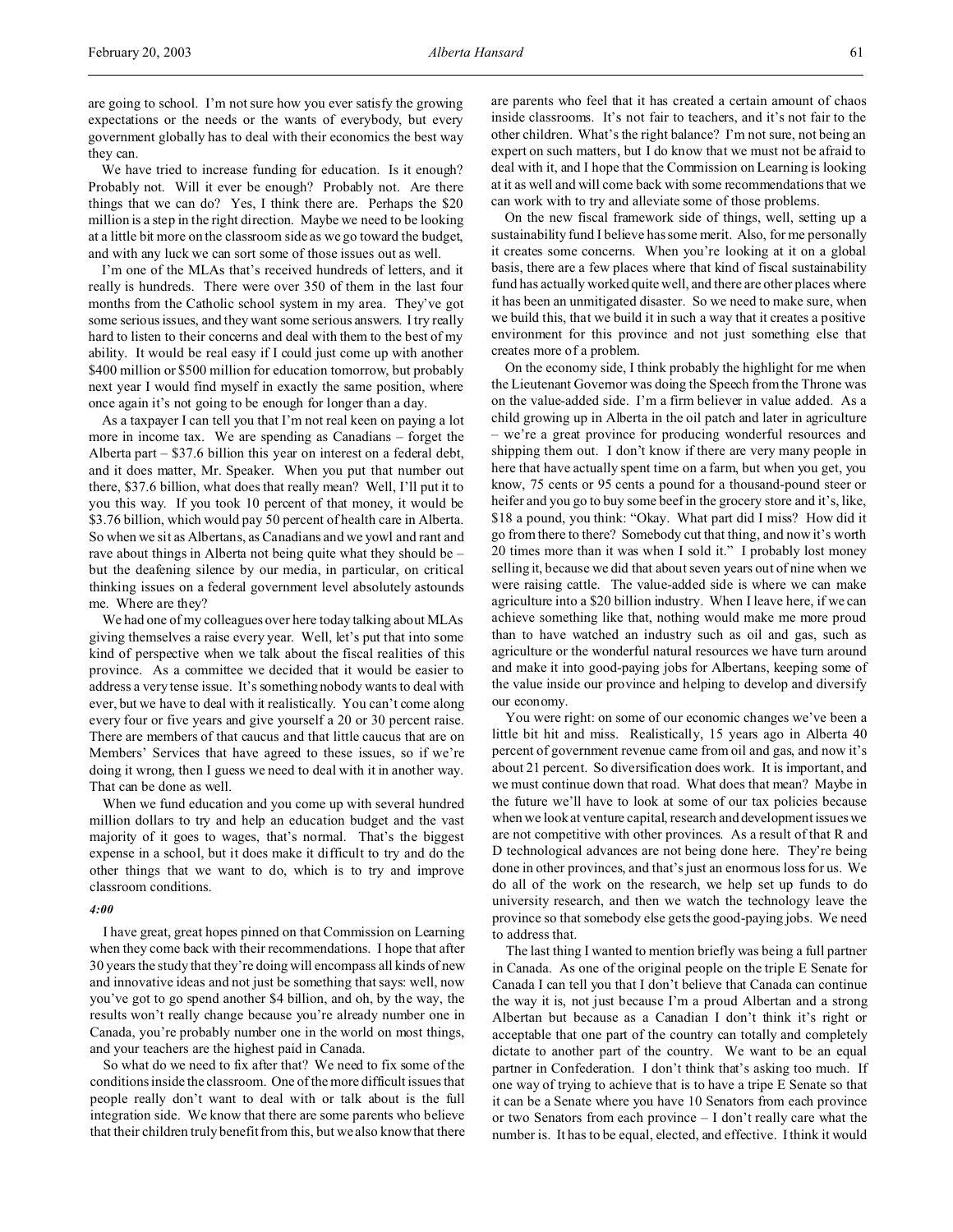be something that a federal government, looking around this country and wondering why one of the major players in this country is unhappy - then they need to start looking at what has made us unhappy. It's because we're not being treated equally or with respect, and it's time for both.

With that, Mr. Speaker, I'm going to take my seat and thank you once again for the opportunity.

Mr. Speaker, could I move to adjourn debate on this?

[Motion to adjourn debate carried]

head: **Government Bills and Orders** head: Second Reading

#### **Bill 1**

#### **Premier's Council on Alberta's Promise Act**

**The Deputy Speaker:** The hon. Minister of Justice and Attorney General on behalf of the Premier.

**M r. Hancock:** Thank you, Mr. Speaker. Today I'm pleased to rise and move second reading of the Premier's Council on Alberta's Promise Act on behalf of our Premier and on behalf of our Minister of Children's Services, who has championed Alberta's Promise for some time now and, I think, will be delighted to see this particular initiative come into force in Alberta.

Alberta's Promise is a nonprofit entity designed to encourage and recognize co-operation among Albertans to increase resources for programs benefiting our children and youth. The goal of Alberta's Promise is to mobilize the corporate sector and communities to form partnerships with not-for-profit organizations and governments to secure a brighter future for children and youth in Alberta. No money will flow through the Alberta's Promise organization. Partners will simply make a pledge as to how they will increase their contributions toward the well-being of children and then follow through on their promises. Corporations or communities are recognized as Alberta's Promise partners if they increase their investment in supporting children and youth by over 5 percent above current levels.

The five promises that make up Alberta's Promise are: committing to give Alberta's children "a healthy start and a promising future," working with neighbours to provide "safe and healthy communities for our children's growth, education, and development," leading by example and encouraging others to do the same, setting an example that the rewards of volunteering are immeasurable, and "seeking out the best tools, [best] models, and [best] examples of other individuals and communities so that Alberta's children may learn, benefit, and succeed."

#### [Mr. Lougheed in the chair]

The intent of the Premier's Council on Alberta's Promise Act is to establish the initiative, form a council to oversee its operation, and provide for the membership of the council. Providing a legislative base for Alberta's Promise will assist in raising the profile of this community collaboration both provincially and nationally.

The concept itself has been implemented in the United States as America's Promise and in Ontario as Ontario's Promise. Alberta, however, will be the first jurisdiction in Canada to enshrine the initiative in legislation. Establishing the Premier's Council on Alberta's Promise will enhance the initiative, and it is expected to assist in attracting high-profile community and corporate leaders to the council.

The Premier will chair the council. Its members and vice-chair will be appointed by the Lieutenant Governor in Council for a maximum term of three years. Council members will have the following duties:

- (a) act in an advisory capacity [to implement] Alberta's Promise,
- (b) promote Alberta's Promise,
- (c) provide leadership in promoting the development of community strategies [that enhance] the well-being of children, [youth, and families],
- (d) raise awareness of the shared responsibility of . . . [all sectors of society for enhancing] the well-being of children, [youth, and families],
- (e) encourage financial and other support for initiatives and research that [enhance] the well-being of children, [youth, and families].

The Premier's Council on Alberta's Promise will outline that the council members will not be paid, but they may be reimbursed for travel and subsistence expenses. The Ministry of Children's Services will provide the administrative funding to assist the council in carrying out its duties. This bill, Mr. Speaker, will also require that the council prepare an annual report outlining its activities and the status of Alberta's Promise.

Mr. Speaker, Alberta's Promise, as I've said, is not a new initiative, but it's an initiative which has worked in other areas, as America's Promise and Ontario's Promise, and it's bringing into Alberta yet one more initiative which can encourage members of the community, which can encourage the corporate sector, the business sector, and communities to work together to enhance and improve quality of life for our children. We've heard over the last several days speakers replying to the Speech from the Throne, and the Speech from the Throne itself focused considerably on a bright future for our children. In fact, ensuring that our children have the abilities to succeed, to be the best that they can be, to maximize their potential surely is one of our most important goals.

#### *4:10*

Bill 1, while in some ways symbolic, as Bill 1 always is, also takes the opportunity not only to state this government's concern, focus, and direction on making sure that children have that opportunity and that promise, but engages all Alberta in the same task as we look forward to make sure that not only do we have an Alberta where our children can live and work and play and grow up in safe communities, can maximize their potential, but that all of our communities, all individuals in the province, and all corporate entities in the province have the opportunity to understand the focus, to participate in the initiative, and to work with us towards that vision, which this province is all about.

So in order to improve the lives of children and youth in Alberta above and beyond those things that government can do by itself, I would ask for all members to support the Premier's Council on Alberta's Promise Act, to join in partnership with businesses and individuals and communities right around this province to help improve the lives of our children.

Thank you, Mr. Speaker.

## **Ms Blakeman:** Do we get questions?

#### **The Acting Speaker:** No.

The hon. Member for Edmonton-Mill Woods.

**Dr. Massey:** Thank you, Mr. Speaker. I'm pleased to have an opportunity to address some of the substance of Bill 1, the Premier's Council on Alberta's Promise Act. I have to say at the outset, first of all, that I'm going to support the bill. I think that any effort that the government undertakes to improve the lot and the potential of children is worthy of our support. It doesn't mean that I don't have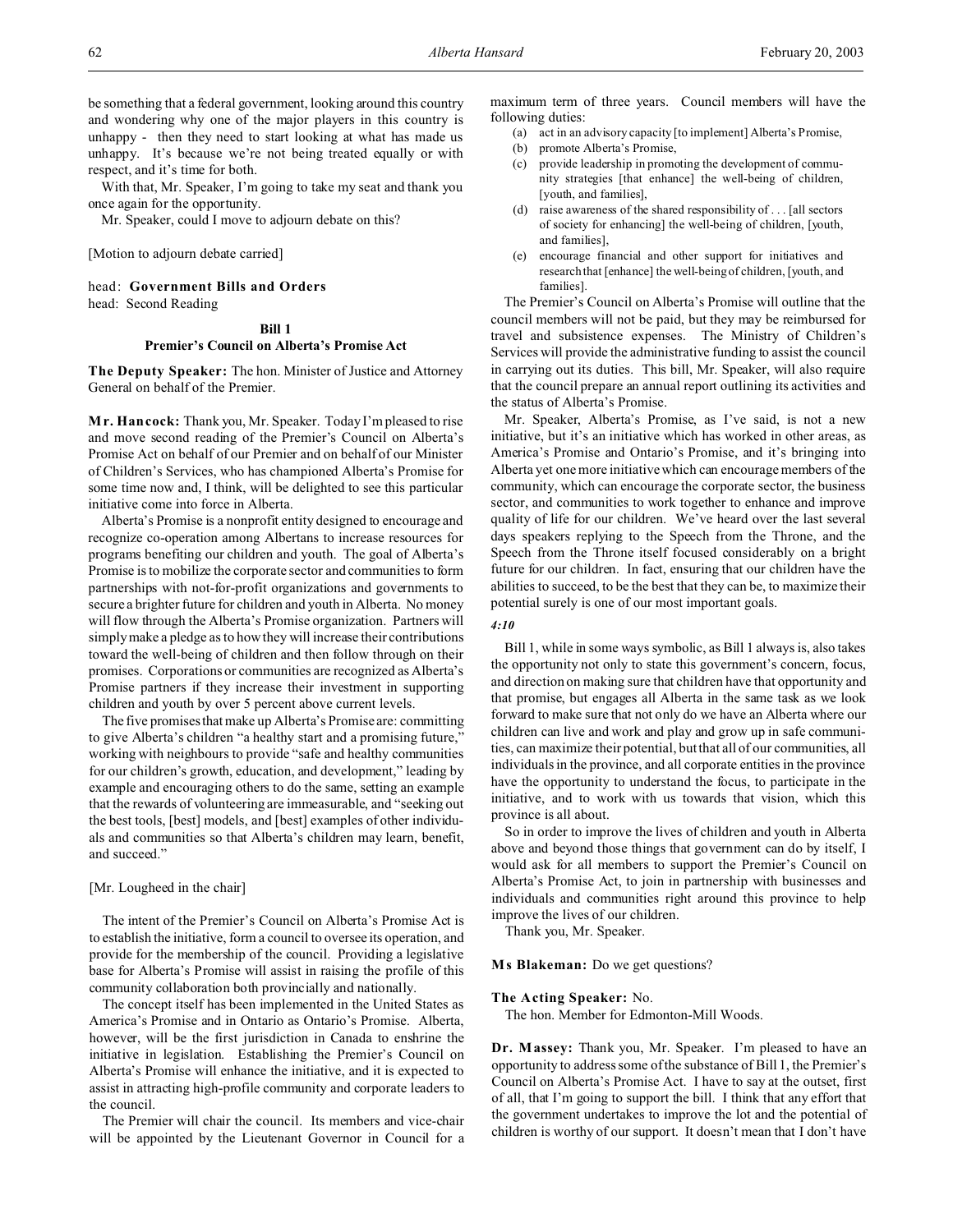some questions about the bill that appears before us, and I'd like to spend a minute or two looking at some of those questions.

## [The Deputy Speaker in the chair]

Bills in the Legislature, Mr. Speaker, usually reflect public policy or public policy attempts to address a problem. As I read Bill 1, I'm trying to determine exactly what the government thinks the problem is and what Bill 1 does in terms of a solution. Let me give some other examples. For instance, we have Bill 5, the fence disputes. It's intended, I think it's pretty clear, to resolve those issues when they arise between people with property that adjoins each other. Bill 11 is designed to look at how the Auditor General acts in particular situations and to take the office of the Auditor General and to improve, in ways, its operation. Bill 7 talks about the real estate industry and how agents and people working in that industry are to conduct themselves. Those are bills where it's fairly clear what the problem is and how the government through legislation is attempting to come up with a solution.

But in this case of Bill 1 it's not quite so clear. If you look at the preamble, I guess you can ask some questions: does the government feel that children are not our greatest resource? Do they feel that they somehow or other are not being valued? Did children not have the opportunities to reach their potential? Is there not a commitment to children on behalf of all Albertans? So it's rather a curious preamble when you look at it from the perspective of a bill designed to help solve a problem that exists.

I listened to the Government House Leader's comments. I haven't read the *Hansard*, but it seems that there's a notion that agencies and volunteer groups that are working on behalf of youngsters need to raise their contribution, and I thought I heard the figure, by 5 percent. I guess I'm curious as to where that kind of a number would come from and on what basis the government would decide that 5 percent is the number that's appropriate.

The appointment of the council members. I hope they're going to be drawn as being representative of all Albertans and not just government supporters. I worry about the independence of the council members, and I think with good reason. I look back to the Commission on Learning that was established by the government and how that differs so greatly from the previous commission on education, the Worth commission that reported in '71-72. The Worth commission was made up of people who were not known for their political affiliations. They represented the judiciary. They represented college presidents. There was a real attempt in putting together that commission to draw on members of the public who were at least perceived as being independent of the government. When you contrast that to how the current Commission on Learning is constituted, there is a dramatic difference. We even have a sitting MLA on that commission, and the notion that it somehow is arm's length to the government and will make decisions that the government may not favour is really I think drawn into question when you look at the membership. Even the chair of the committee ran as a candidate for MLA in southwest Edmonton. So I worry about the council members and how they will be drawn.

The Government House Leader indicated that the model is drawn from America's Promise and Ontario's Promise. The America's Promise model, if you go to the web site, is a very independent group of leaders who encompass the entire political spectrum. I think, as I indicated in my reply to the Speech from the Throne yesterday, that it was put together by former President Ford, Nancy Reagan, Jimmy Carter, and Bill Clinton. So there was an attempt to make sure that America's Promise could be seen as nonpartisan and would be open to working with groups of all political stripes in their efforts to improve the lot of children.

We don't have that with the bill as it is in front of us today. Instead, it's called the Premier's Council on Alberta's Promise Act. I can understand why, in some ways. The Premier has the prestige and the resources and the power to promote and to draw leaders from across the province into an enterprise such as this, but again the mere fact that it is a Premier who is associated with a political party I think is going to at least raise questions in the minds of some individuals and I think would also affect the decisions some individuals might make in terms of serving on the council. So unfortunate that it's not set up in a more independent fashion than it is as it appears to us now.

#### [The Speaker in the chair]

#### *4:20*

The question, again, of what the council is supposed to do I suspect is going to be worked out. I think working on the fetal alcohol problem is admirable. It's one that we all recognize has a great impact on Alberta and across the country, but there are some other huge issues for children, and I hope that the council isn't going to be confined to a narrow perspective. I look, for instance, at the problem of children living in poverty in this province and the huge amount of effort and how complex it is to try to get help to those youngsters and their families. So I hope that the council is going to address broader concerns and not confine itself to very, very important but necessarily narrow projects. I think that the bill – and I said at the beginning that I'm going to support it – has the potential, and it'll be interesting to see how it actually works when the council is in place and starts to do its work.

I'm reminded that at one point in this province's history we had an independent research council that worked on issues such as this and that that council, in fact, did the research that was used by the Worth commission when it last reviewed education in the province. So we have in our past history had a government-sponsored research council – it was fairly independent – that was designed to look into social issues and to do research much as what we've heard from the government with respect to Bill 1 and Alberta's Promise.

So with those comments, Mr. Speaker, I look forward to hearing from other members of the government's side of the house in terms of what they envision the council and its work to be, and again I go back to my basic question: what are the problems that Bill 1 is supposed to solve?

I guess I have to conclude with one concern, and that is that somehow or other the government may use the council to withdraw from its responsibility to children, particularly with respect to the Department of Learning and the Department of Children's Services. I think that if that were the case, if the intent is to use the council to render those two departments less responsible to children, it would be a retrograde step and one that I would hope that this government will guard carefully against happening. It would be unfortunate, indeed, if this were seen as a move to have the volunteer and the private sectors take over more responsibility than they already do. There aren't many in this Assembly, I think, that get through a supper hour every week without someone already calling for help or for money for a volunteer endeavour of some kind. I think this is a bill that could add to that kind of burden on those organizations, and I hope, as I said, that doesn't happen and that wasn't the intent when the Premier's Council on Alberta's Promise was designed.

Thank you very much.

**M s Blakeman:** Well, I'm happy to rise to speak at second reading of Bill 1, the Premier's Council on Alberta's Promise Act. This bill doesn't make particular sense to me. There are some bills that the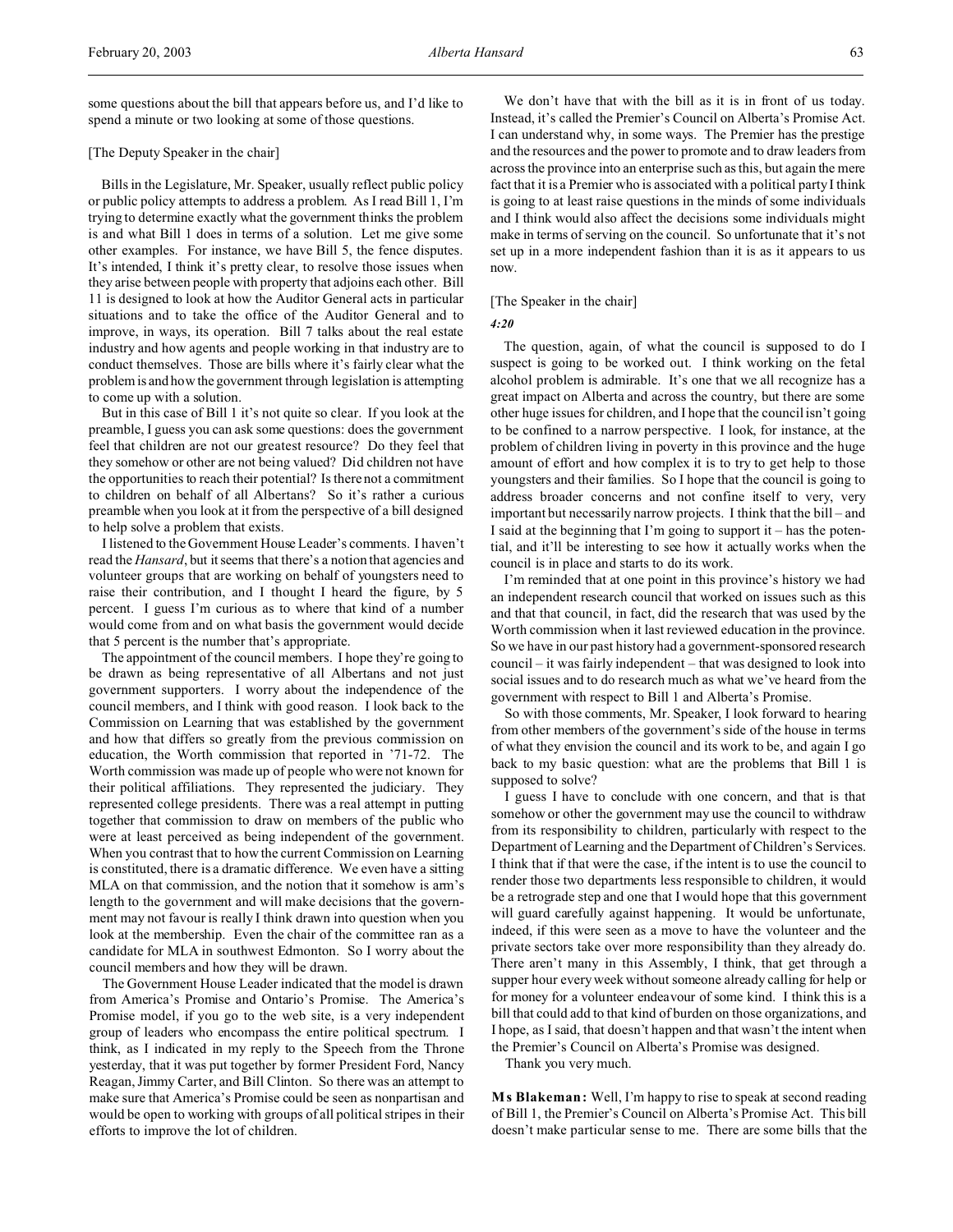government introduces that I agree with and some bills that the government introduces that I don't agree with, but this bill I just don't get. It doesn't seem to be doing or saying anything.

I listened with great interest when the Attorney General/House leader was presenting the bill because he outlined some pretty specific expectations or motivations for the bill. I looked carefully. I actually was flipping very quickly through the entire four pages of this bill looking for where those very concrete suggestions might be actually found in the bill which would give us something to check the performance against or would be a definitive direction, where people could look on the web site and read the bill and know exactly what was supposed to happen from this bill, but none of those things that the Justice minister actually outlined is, in fact, in the bill. Now, he did at one point read through the activities of the council, but all of the earlier sort of descriptive "this is what we mean to do with this" is, in fact, not in the bill. So it's not enforceable. There's nothing to monitor. There's nothing to judge the performance of the council against.

I don't understand what this bill is about. I mean, it seems to be a nice sort of slogan, a nice way to start out the sitting this year, say some sort of fluffy, cotton candy kind of things where everybody will go, "Oh, isn't that nice," and then nothing more will ever come of it. So I don't understand why they did this, or maybe that's the point. Maybe the point of bringing this bill in was so that we can have yet another avoidance of the real issues on behalf of this government as it regards children, because I'm not seeing where the government is stepping up to the plate on its own commitment and responsibility to education or children in care or perhaps funding for handicapped children or maybe foster children or perhaps prevention programs. Oh, that's right. I forgot. Those are the ones that got cut. Oops. All I keep hearing is: everything's great; the Liberals don't say enough positive things, because everything's just great. And now we've got this lovely slogan promise bill which doesn't actually do anything. It doesn't actually charge members of the council to do anything.

You know, that's interesting, because there's been a lot of talk in this Assembly recently about how blessed Alberta is and how fortunate we are, and you're right. We are. We are very blessed in Alberta. But we're blessed in Alberta by an accident of location in that under our feet flows oil, and that has given us most of our prosperity and our ability to get that oil out of the ground. But, you know, the Premier didn't put that oil there. He really didn't. I know that members opposite like to think that, but he didn't. I'm sorry, but the government's not responsible for having created that. I think we have to look back to another set of dinosaurs that, in fact, created that.

So let's look specifically at this act. Now, we have some interesting things that are in the preamble: recognizing "that children are our greatest resource," that the Legislative Assembly "is committed to building a province where children are valued, nurtured and given the opportunity to reach their full potential" – just remember the words "Legislative Assembly"; I'll come back to that – again, the Legislative Assembly recognizing "that achieving these goals for children requires a commitment and effort on the part of all Albertans." So we get three sort of nice little things that are being said about valuing and nurturing, sort of unsubstantive stuff, no action connected with that, just, you know, aren't they nice, and that's in the preamble, which, as we know, is not considered a part of the substantive legislation and therefore is not enforceable. Well, gee, so that blows sort of the first 25 percent of the bill, the preamble, which is unenforceable.

#### *4:30*

So I'm assuming that this promise is meant to be a program that is subsequent to government action. How do I know that since it

isn't really in the bill? Well, you know, gosh, darn, this wasn't an original idea. In fact, it was borrowed heavily – some might use another word – from America's Promise, the Alliance for Youth. Now, that's a totally different approach to it; isn't it? It's talking about an alliance for youth. It has five promises. It starts out:

To mobilize people from every sector of American life to build the character and competence of our nation's youth by fulfilling Five Promises:

- 1. Caring Adults
- 2. Safe Places
- 3. Healthy Start
- 4. Marketable Skills
- 5. Opportunities to Serve

Well, where would that be in this bill? Oh, it doesn't seem to be here. Well, I guess we're supposed to just know this, but we don't know it. It's not anything that anyone can ever download from this bill off the web or go and get from Queen's Printer and understand that it's supposed to be in here. It's not. So this is some sort of blank cheque bill, this: well, we'll put a bunch of people together, and they'll do something.

It's interesting because great care is taken in saying that the volunteer members of the council, those appointed by the Lieutenant Governor in Council, which, of course, we know is cabinet, won't be paid, but there's also a sector that talks very clearly about employees. I'm wondering if I can get a response from the government as to what the anticipated budget is for this council and how much they expect to be paying their chief officer. I think that could be quite interesting. That certainly indicates whether the government is sort of serious about supporting something or not supporting it. They can sort of strangle it with not very much money, but I'm interested in how much money they're going to pour into something that doesn't have a mandate. So I'm wondering how much a nonmandate is worth. I hope to have a response to that.

When we look at the model from which this was taken, which is this America's Promise, the Alliance for Youth, a couple of things immediately spring out as being quite different. This came from the 1997 Presidents' Summit for America's Future to provide a national call for action. I suspect  $- I$  could be wrong here  $-$  that this is, in fact, the Bob Stollery memorial bill as the government's attempt to respond to some of the very well-publicized accusations and disappointments that Mr. Stollery made during the Laurel awards luncheon a couple of years ago, which got an awful lot of press and sort of made the government sit up and pay attention. So perhaps this is the Bob Stollery memorial bill.

Now, as I look through the five guarantees or five promises that are available in the American program, it talks about an "ongoing relationship with a caring adult," and they're quite specific. They're talking about a "face-to-face meeting with [a] young person at least once a week" and "structured one-on-one interaction scheduled biweekly or weekly." So it's really coming down to very specific instructions on how this is to be followed. Do I find this in our Bill 1? No. I'm disappointed I don't.

Then we talk about "safe places and structures activities." No, I don't find anything mentioning safety or safe places in our bill.

It talks about a healthy start; that's the third promise. Interestingly, they're talking about access. They spell it out: access to "Success by Six" and "Head Start" or other early health interventions. I know that the government felt that they had to cut their early childhood prevention programs, so I'm wondering how they reconcile that. Are they planning to put it back in anticipation of this bill being passed? Maybe their support for Success by Six and Head Start in fact has been enhanced and they're hiding their light under a bushel, but I don't think so. They talk very clearly about health insurance coverage, in particular including eye and dental coverage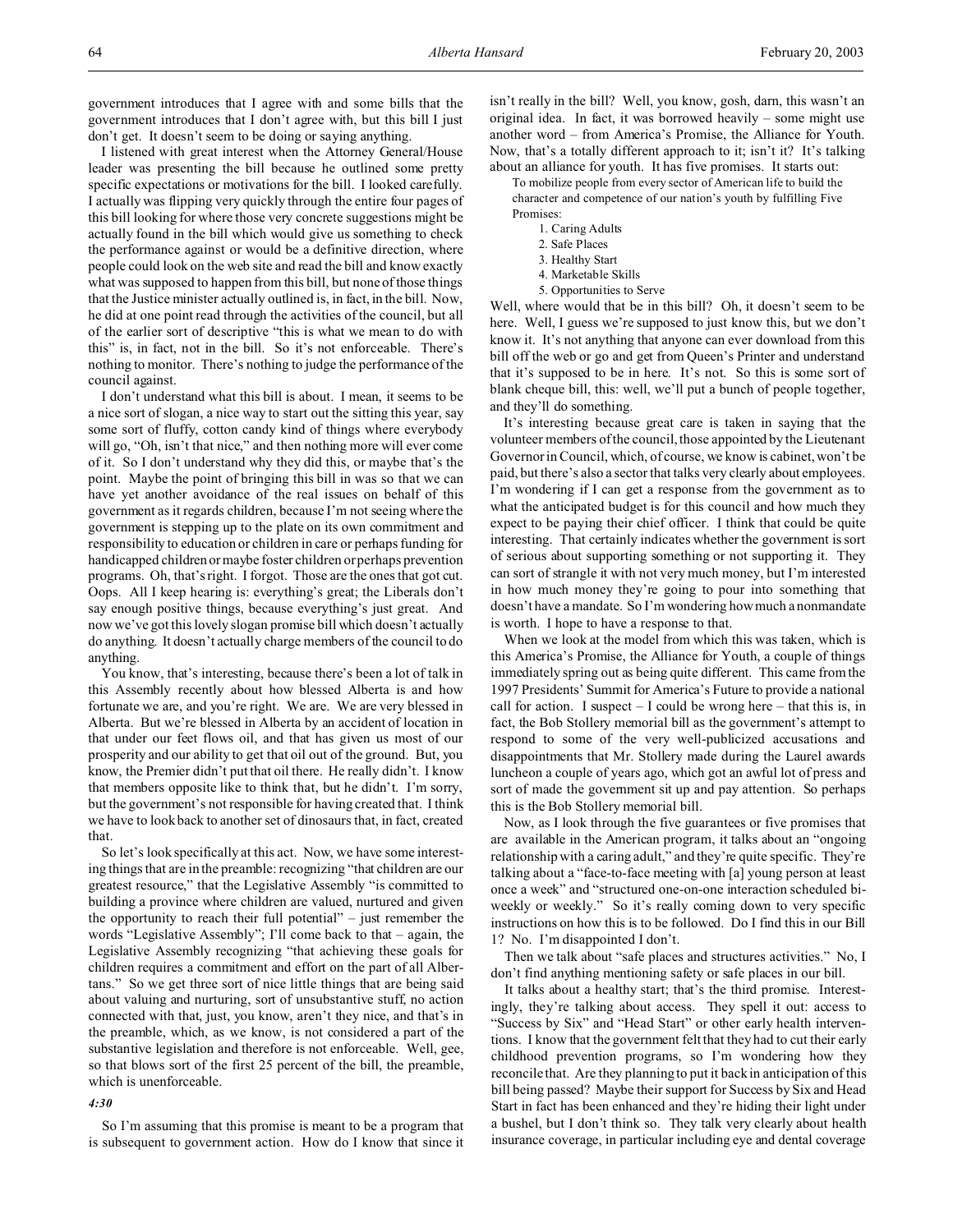"served by a primary care physician." Well, that would mean that they have to have access to primary care physicians, which a number of people in Alberta are kind of struggling with right now. So there's something else that the government could step up to the plate on. Access to "two square meals a day." Boy, we're sure talking poverty when we're talking about two square meals a day, not even three.

The fourth promise from America's Promise is "marketable skills through effective education" with "special emphasis on achieving and maintaining grade level in reading and mathematics," including young people of working age spending one hour per week with afterschool jobs or an organized skill program: internship, apprenticeship, and summer jobs.

Finally, the "opportunity to serve," which is another part of their basic promise kit. As my much gentler and nicer colleague from Edmonton-Mill Woods pointed out . . .

#### **Some Hon. Members:** Agreed.

**M s Blakeman:** Well, you know, I tell the truth. I'm honest about it.

This America's Promise was in fact put together by Gerald Ford, Jimmy Carter, Ronald Reagan and Nancy Reagan, George H. Bush, and Bill Clinton. What's interesting about that is that it's not nonpartisan; it's all-party. That's a major difference with what is happening with this bill. It's very clearly a partisan endeavour. I mean, it's headed up by the Premier. The Lieutenant Governor in Council is going to make all of the appointments. Now, I hear whispers that there'll be some good Liberals on there so that we can't dare get up and criticize them. Well, then, you're just smart to take advantage of the good Liberals that are out there, but it's not going to stop me from saying that there's nothing in this bill.

I think what this bill should be about is leadership. I once had a corporate leader from Calgary who talked to me about funding for the arts say: you know, Laurie, corporations really look to the government for leadership to sort of set the direction. We were talking specifically about funding for the arts. He said: if the government is not going to show that they approve of what's happening and support and lead and fund, the corporations aren't going to follow suit here. I think I can use that same argument here. If we don't have the government out-front already, showing how they are putting in place funding and support and programs and really committing, then why would any of the corporations or the communities follow suit?

I guess part of what really bothered me when I looked at this – and it was actually exacerbated by what I heard the Justice minister saying – was this concept that somehow the organizations, corporations, and individuals should be taking on more of the load. Given what those sectors have taken on in the last 10 years through offloading of programs and services, I'd say that they've taken and shouldered quite a bit of the load. Now I hear the Justice minister saying that there's an expectation that they'd better up that by 5 percent. Did I hear that incorrectly, that there was to be an increase in commitment from the corporate and community organizations and individuals by 5 percent? I'm not getting a reaction. I'll have to check the Blues. Perhaps I'm mistaken, but I thought that's what I heard. I say: well, if that's matched by government, fine and dandy. Thanks.

*4:40*

**The Speaker:** Hon. members, Standing Order 29(2)(a) now kicks in, so we do have a five-minute question and comment period that is available. The hon. Minister of Justice and Attorney-General.

**M r. Hancock:** Thank you, Mr. Speaker. I'm wondering if the hon. member would be interested in advising if she thinks it's a terrible idea that members of our community, whether they be corporate, individual, or municipal or however they are found in our community, the churches, nonprofit organizations, and each of us as individuals could be encouraged to increase their commitment to our children by 5 percent over what they're doing. Is that a bad thing? Not required, not forced, but encouraged to participate in a greater way in our community to build a better community for our children.

**M s Blakeman:** If the government will show the leadership by increasing their participation and support in every way by 5 percent or better.

**The Speaker:** The hon. Member for Red Deer-North.

**Mrs. Jablonski:** Thank you, Mr. Speaker. I would just like to clarify and ask a question on America's Promise, a promise that was made and championed by Colin Powell. In the last state of the union address President Bush committed \$450 million from the federal government to sponsor mentoring. That's how important it is. Ontario made the same promise, and Alberta has made the same promise. That's why you see the similarities. Then my question is: don't you think it's a good thing that if everybody in North America could recognize the promise to all our children, it would be a better place for all of us?

**M s Blakeman:** I'm sorry; I haven't heard of any money being promised by the government.

**The Speaker:** Hon. members, the chair is open to additional speakers.

The hon. Member for Edmonton-Riverview to continue the debate.

**Dr. Taft:** Thank you, Mr. Speaker. Okay. I'll proceed on the debate on Bill 1, the Premier's Council on Alberta's Promise Act. None of us are going to disagree with the intent of this act, I don't think.

# **Ms Blakeman:** Yes. I do.

**Dr. Taft:** Well, not many of us will disagree with the intent of this act or the sentiments of the act, perhaps I should say. However, there are a number of questions that arise from it and questions I'd like to raise and, in fact, suggestions I will make to the government and I think we may consider as an opposition caucus proposing as amendments down the road here.

The first thing I thought would be useful to do is to look up the dictionary meaning of a promise. A promise is an assurance that one will do something or that something will happen, an indication that something is likely to occur, potential excellence or making a promise, give good grounds for expecting, or firmly intends. Those are all what we would hope underlie some of our commitments to children. But one of the puzzles for me and I think for others with this act is that it's not at all clear what is being promised, at least not in the act. If you were just to read this act, I think you would be left wondering: what is it really about?

So I think, as at least one if not both of my colleagues have pointed out, it would be a wonderful thing if we were to amend the act by actually putting the promise right in legislation so that people reading the act knew what the council was actually up to, and the council itself would know clearly in legislation what its mandate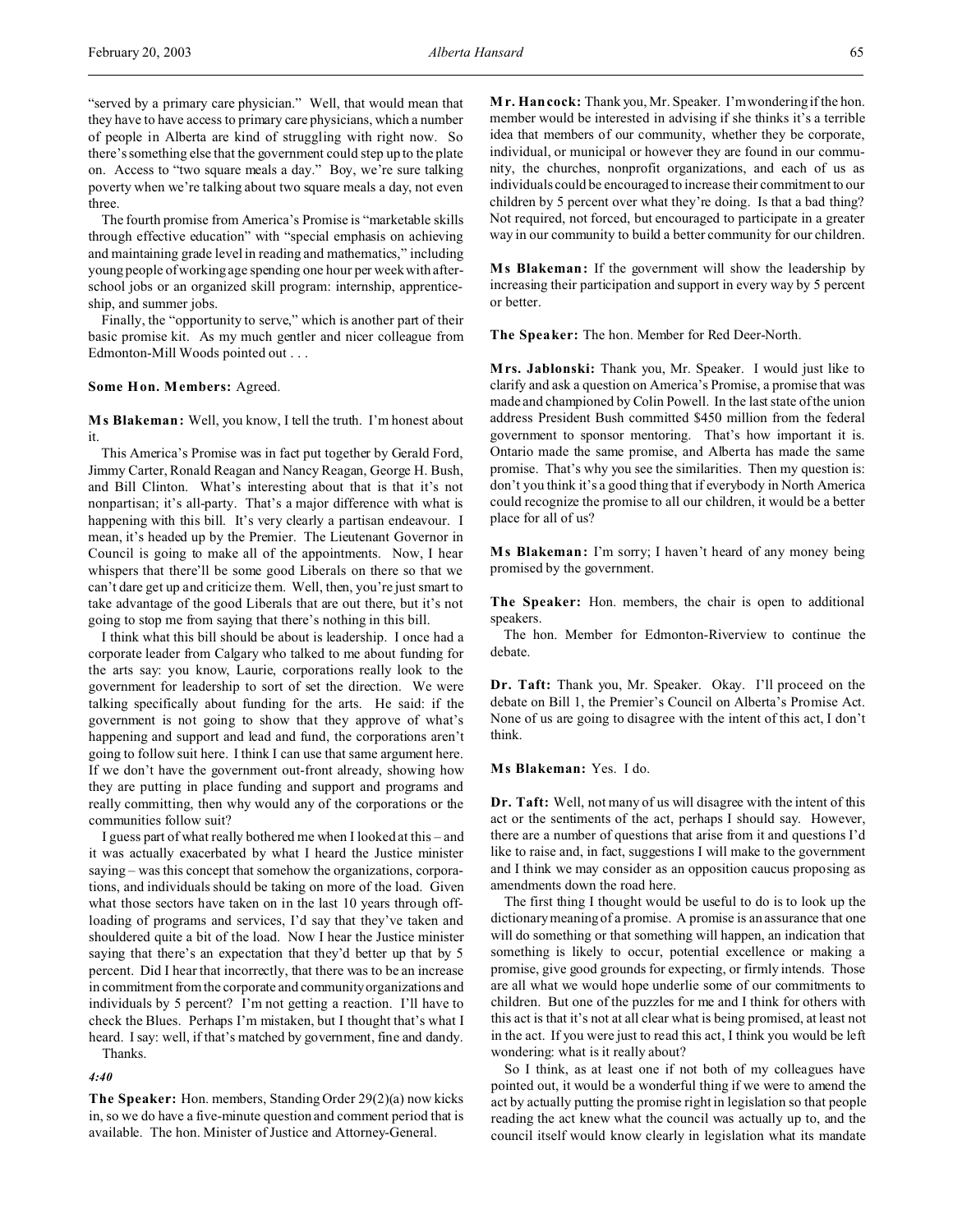was. Merely having the promise spelled out in a speech seems to me a halfhearted commitment. Let's take it that step further. Let's actually put the promise in the bill.

Before I get to some of my specific suggestions, constructive as they will be on how to improve the bill, there are questions that we have. Perhaps, judging from some comments made a few moments ago by government members, they have information that we don't have. We have no sense of the funding level for this council that's created in the act. What is the budget going to be? If the United States committed \$450 million to their promise, that would mean that proportionately Alberta might be committing \$4.5 million. Is that what we're looking at here? I don't know, and of course those kinds of commitments are important in us determining how seriously the government will take this bill. So it would be great if we had a more complete set of background information for this debate. What's the budget? Who is the staff going to be? How many staff will there be?

One of the things I wonder: what's going to be the relation between this council, in practical terms, and the Children's Advocate? We do actually have a well-established office in the Children's Advocate, and it seems to me that in many ways the fundamental idea of the Children's Advocate could overlap with Alberta's Promise. So what's the relationship going to be between this council and the Children's Advocate? Will this council report directly to this Assembly? What will be the partisan influences on the council, formal and informal? What's the independence of the council? Those are some of the questions that simply are unaddressed and left unanswered in the legislation as it stands, and we'd love to have more information on that.

Then, of course, there's always the question of results. I'm not familiar, and we've only had this bill how long? One day?

#### **Ms Blakeman:** Twenty-four hours.

**Dr. Taft:** Twenty-four hours, so I don't know what the results have been, for example, from America's Promise. Have they actually spent the \$450 million? Has it been well spent? Has it had an effect? In Ontario what have they done? What have they achieved? What did they set out to achieve? Did they reach their goals? Exceed them? How cost-effective were they? All those kinds of questions come up, and none of them are even set up to be considered in this bill, much less answered. We don't know what the objectives are. We wouldn't know how to measure the success of this bill if it was a success because it's not in here.

So that sets up some of the thoughts I've had about how to improve this bill. There are precedents for putting real detail, real, measurable standards into legislation. One that this government is very proud of is the Financial Administration Act, which actually puts out a number that forces the government into a particular commitment whether the government wants that commitment or not. Admittedly, it's sometimes an awkward commitment, but if we can do it for our budget, we can do it for our children.

So how can we improve this bill? Here are a few suggestions from me. Let's put the promise in the legislation. Let's walk the walk and not just talk the talk, and I think perhaps we'll make that amendment. Second of all, let's put some real measures of performance in this bill. If we're making a promise to children, what's the promise? Well, I'd suggest, for example, that we make a commitment to improving the high school graduation rate of children entering kindergarten. I learned last night that in the Edmonton public school system fewer than 70 percent of children who enter kindergarten finish grade 12. In other words, more than 30 percent of children in the Edmonton public school system never finish grade 12. That's

terrible. Let's put a measure in here. Let's promise that from here on in 80 percent or 90 percent of children who enter kindergarten will finish grade 12. Then we could really commit to something. That would be a promise.

# *4:50*

How about addressing children living in poverty? Why don't we put an actual commitment to reducing the number of children living in poverty into legislation in the same way that way we put a commitment in legislation about balancing the budget and managing the surplus and paying down the debt? It's a different kind of debt; isn't it? It's a debt to children. So why don't we put a measure in this bill that says that we will reduce the percentage of children living in poverty? We could establish a certain line, the low-income cutoff that Statistics Canada has or some other generally accepted line, and say that we will reduce that number to 10 percent of children. My understanding, in Edmonton at least, is that about 20 percent of kids live in households that would be by any reasonable measure considered very poor. That would be a promise. Where's the promise, folks?

How about a promise like this: every child in Alberta will get at least one nutritious meal a day. We can measure that. We could figure that out. We know how to deliver it. That would be a promise. There are thousands of children who go to school every day in Edmonton, and undoubtedly in Calgary and undoubtedly in many rural communities, who never have a hot lunch, never have a nutritious meal. So there's a promise. Why don't we make that promise? Why don't we promise that every child in Alberta who needs a nutritious meal will get at least one every day? If we have to pay for that as taxpayers, why not pay for it? Isn't that as good as paying down the debt?

How about this? How about full-day kindergarten? The evidence on full-day kindergarten is enormous. We're seeing this played out yet again through the government's commendable program, the AISI program, Alberta initiative for school improvement. The assessment information on that is spectacular. The results have been spectacular. Where's that program headed? It's headed for history because the funding is going to be cut off. [interjection] The Minister of Justice is suggesting that maybe funding will be extended for that program. We look forward to that. But how about a promise for full-day kindergarten? We know the results from the AISI program and we know from all kinds of other research that full-day kindergarten is a huge benefit to children. It's easy to deliver. It's easy to measure. Why don't we make that promise? Why don't we put that in this legislation?

How about early literacy and numeracy programs for every child in this province? Of course, that could be delivered through full-day kindergarten. That would give our kids a huge start. Again, the evidence on that is tremendous. There's no question that there's fruitfulness to that promise. Let's make it. Let's deliver the goods here.

Day care. Adequate day care. Why not make that promise? Is there a reason not to promise that every child will have some adequate day care or every family will have access to adequate day care in this province? There's a promise we could make for children.

Full prenatal care. There was earlier discussion today, and there has been since the Speech from the Throne, about concerns over fetal alcohol syndrome. Well, the only way to prevent that is to get to mothers from the moment of conception and ensure that they are minimizing or, indeed, completely avoiding alcohol consumption. In some cases that means quite an aggressive prenatal care program. Now, that would be a wonderful promise not just to children but to ourselves, to all of society. So how about a good, aggressive, full prenatal care program in this children's promise?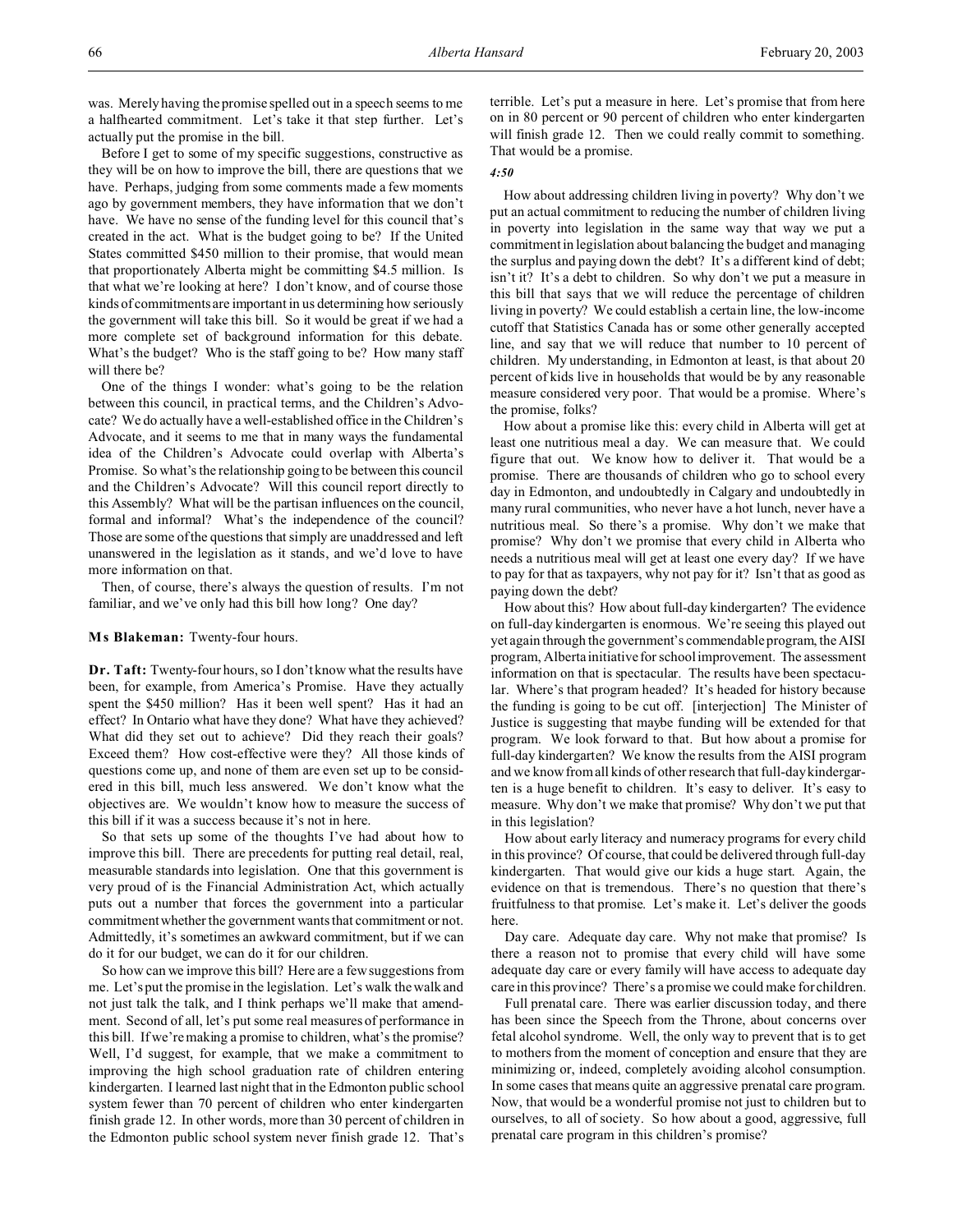How about a promise to protect children from abuse? How about a promise to provide shelter to children who need shelter? There are all kinds of things that can be promised here, and do you know what? They don't need to break the bank. They certainly don't need to be anything that's beyond the resources of this province, and indeed in the long run I think we'd find that they'd pay off. We'd be a wealthier society not just in terms of dollars and cents but also in terms of the quality of life and the quality of citizens we have here.

So I'm all in favour of making a promise to our children. This bill is a beginning, but this bill could be dramatically, dramatically improved. Let's put some real teeth in this bill. Let's take our children as seriously as we've taken paying down the financial debt.

So, Mr. Speaker, with those comments, I'll take my seat and look forward to hearing how the government members respond. Thank you.

**The Speaker:** Hon. members, Standing Order 29(2)(a) kicks in.

**M r. Marz:** I have a question for the hon. member. He raised a number of suggestions of what promises could be made specifically, full-day kindergarten, early numeracy. I would wonder, with all these wonderful suggestions he has, if there would be a price tag that he's worked out as to what it would cost Albertans to fulfill all those promises successfully.

**Dr. Taft:** Mr. Speaker, I would be delighted to discuss that question. Personally, I find that in debating bills, the time for that sort of back and forth is during the committee, and I'll make a point of being here during committee when that member is here to carry that discussion.

Thank you.

**The Speaker:** Additional hon. members?

Then recognition goes to the hon. Deputy Premier.

**Mrs. McClellan:** Thank you very much, Mr. Speaker. I'm pleased to rise in support of Bill 1, Premier's Council on Alberta's Promise. I listened very carefully to previous speakers and appreciate, I believe, their support for the intent of the bill. I appreciated the little lesson through the dictionary of what a promise is, and I like what it says, too: an indication that something is likely to occur. I liked one other one better: firmly intend. That is really the gist of the government desire in this bill.

While I listened to other members from the opposition speak on this, I guess I've kind of realized that maybe in these instances our really philosophical differences become quite apparent. I see legislation as a framework. I see the detail being in the regulation, which is really how the activity occurs, and I see the business plan of the ministries that provide the services that would be provided in this by government maybe being where some of the benchmarking is done.

I'll repeat the five promises that Alberta's Promise is made up of. Committing to give Alberta's children "a healthy start and a promising future," and obviously there are a number of areas that are involved in that. Working with neighbours to provide "safe and healthy communities for our children's growth, education, and development." Again, some room for government involvement through our Solicitor General but certainly maybe even more through our community groups. Leading by example and encouraging others to do the same: I think an important role for government there. Setting an example that the rewards of volunteering are immeasurable: I do want to speak to that further. Maybe the most important part of this is "seeking out the best tools, [the best]

models, and [the best] examples of other individuals and communities so that Alberta's children may learn, benefit, and succeed."

Much was talked about by other members about America's Promise. I think that using that as a model but changing it to fit our country, our values, and the way we do things is very appropriate. This isn't the first initiative that we've worked together on with the United States of America. I would talk about the volunteer movement, where we have shared conferences, where we have shared ideas, where they recognized fully that Canada led the world in volunteerism. Certainly Alberta is the leader in Canada, and they were most anxious to learn from us and have us involved and invited us to be very full participants when they were developing some areas in their country. So we can always learn from others. I don't think it's wrong to use a good idea. It doesn't have to be our identification.

*5:00*

But I am concerned that we think we can codify children and their needs and write it all down on a piece of paper, because I can tell you that the needs of the children in my community are different than they probably are in the inner city of Edmonton, and the way that we would approach resolving those needs is very, very different. I think it's important that we recognize that there are differences. Our province is large and vast and is made up of so many communities, whether they are communities of interest, whether it's by nature of – we often talk about the mosaic of the people here. We have people from many countries. I can assure you that people who come here from other countries have quite a different idea of how to raise children and who should be involved in that than I might have. So I don't really think it's for me to say that, but it is for us, all of us in this Legislature, to understand the needs and the differences. And I'm sorry: in my experience you can't just write down a list and expect that all our children will fall in that list. Obviously, their needs will not fall in there. I think the fact that the framework is more an umbrella and general is a very positive thing.

I don't have a disagreement with the hon. Member for Edmonton-Riverview's desire for every child to have one nutritious meal a day, but I can tell you that in my community, in my school, that's handled in a different way than it might be here. Again, that's appropriate, but it is the families and the community. Frankly, if I had a disappointment in the opposition's comments on this, it was that the family was left out to a greater extent than I would leave them out. The first thing that we can offer our children is a safe home and environment, and they can be different. There is no question. But the family has to be, in my mind, first, and if families have difficulties in meeting needs, then we look at ways that we ensure that. In many families having a nutritious meal a day is not an issue, in fact in the majority.

Full-day kindergarten. Many communities have that. I can tell you that in my community – and it's easier to speak about your own – it's a private kindergarten run by the parents. I might say that those two outstanding children that were referred to earlier today and yesterday came through that system. It's totally different. Those parents raise money willingly and provide a kindergarten of their choice in their community for their children. They could send them on a bus to a full-day kindergarten, which would have no cost to them except, of course, the bus ride and the kids being out of their lives, but no; their commitment is to have that kindergarten.

So it's different there. The needs of inner-city Edmonton or Calgary or Drayton Valley are probably different again, but that's, I believe, what this bill recognizes, that there are differences. I don't doubt anybody's commitment in this Legislature to children. I may disagree with the approach or the measures that they might suggest